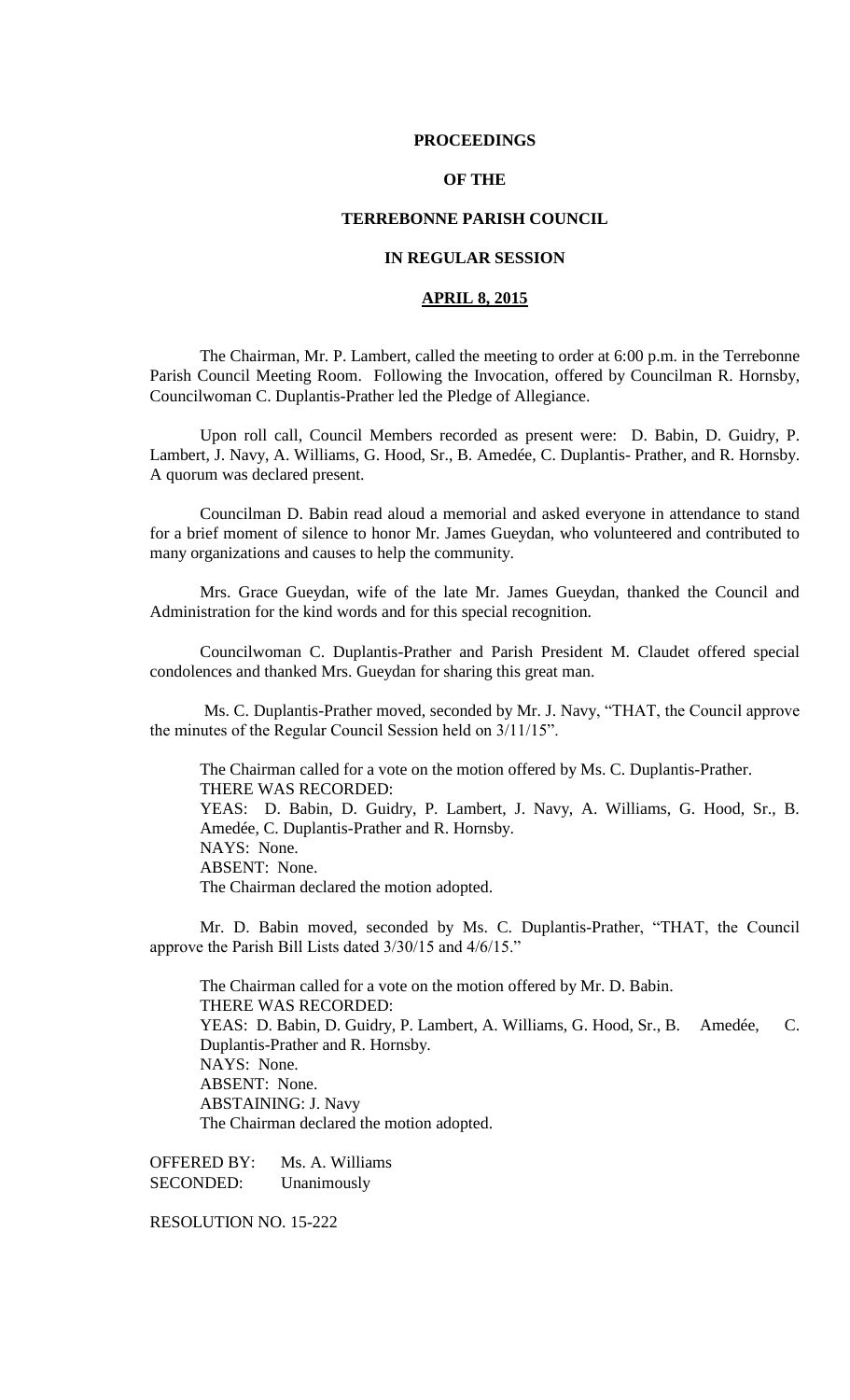**WHEREAS**, there are over 113,700 people on the national organ transplant waiting list, with more than 1,700 of these individuals in the state of Louisiana; and

**WHEREAS**, on average, an additional person is added to the nation's organ transplant waiting list every 10 minutes each day; and

**WHEREAS**, approximately 18 patients die each day from the lack of available organs for transplant; and

**WHEREAS**, the need for organ donations greatly exceeds the supply available and will likely increase in the coming years; and

**WHEREAS**, the need for a more diverse donor pool, including a variety of racial and ethnic minorities, will continue to grow in the coming years; and

**WHEREAS**, although 90% of Americans say they support organ donation, only 30% know the essential steps to take to be a donor, but have not discussed this critical matter with the family members; and

**WHEREAS**, the Louisiana donor registry was established in 1994 to allow citizens to state their intent on becoming an organ and tissue donor. It is important to share the decision with family; and

**WHEREAS**, the Louisiana Organ Procurement Agency will recognize National Donate Life Month as national observation to raise awareness of the critical need for organ and tissue donation. This recognition initiative is an informative way to educate the community about the facts and process of how to make the decision to donate life.

**NOW, THEREFORE, BE IT RESOLVED** that the Terrebonne Parish Council, on behalf of the Parish President and the entire Terrebonne Parish Consolidated Government, does hereby proclaim April 2015 as

#### **National Donate Life Month**

in Houma-Terrebonne so that someday we may be able to donate life to someone waiting for a second chance.

THERE WAS RECORDED: YEAS: D. Babin, D. Guidry, P. Lambert, J. Navy, A. Williams, G. Hood, Sr., B. Amedée, C. Duplantis-Prather, and R. Hornsby. NAYS: None. ABSTAINING: None. ABSENT: None. The Chairman declared the resolution adopted on this, the 8th day of April 2015.

Parish President M. Claudet read aloud a Proclamation declaring May 5, 2015 as "Give NOLA Day for the Bayou Region" in Houma-Terrebonne and encouraged residents to learn more about this great day of giving.

Jennifer Armand, Coordinator of the Bayou Community Foundation, thanked the Council and Administration for supporting this event and informed the Council and Public that "Give NOLA Day" is the community's first annual 24-hour online giving event to inspire people to give generously to the nonprofit organizations that make our region stronger. She added that this year's event will be held on May 5, 2015 from 10 a.m. to 2 p.m. at the Bayou Waterlife Museum.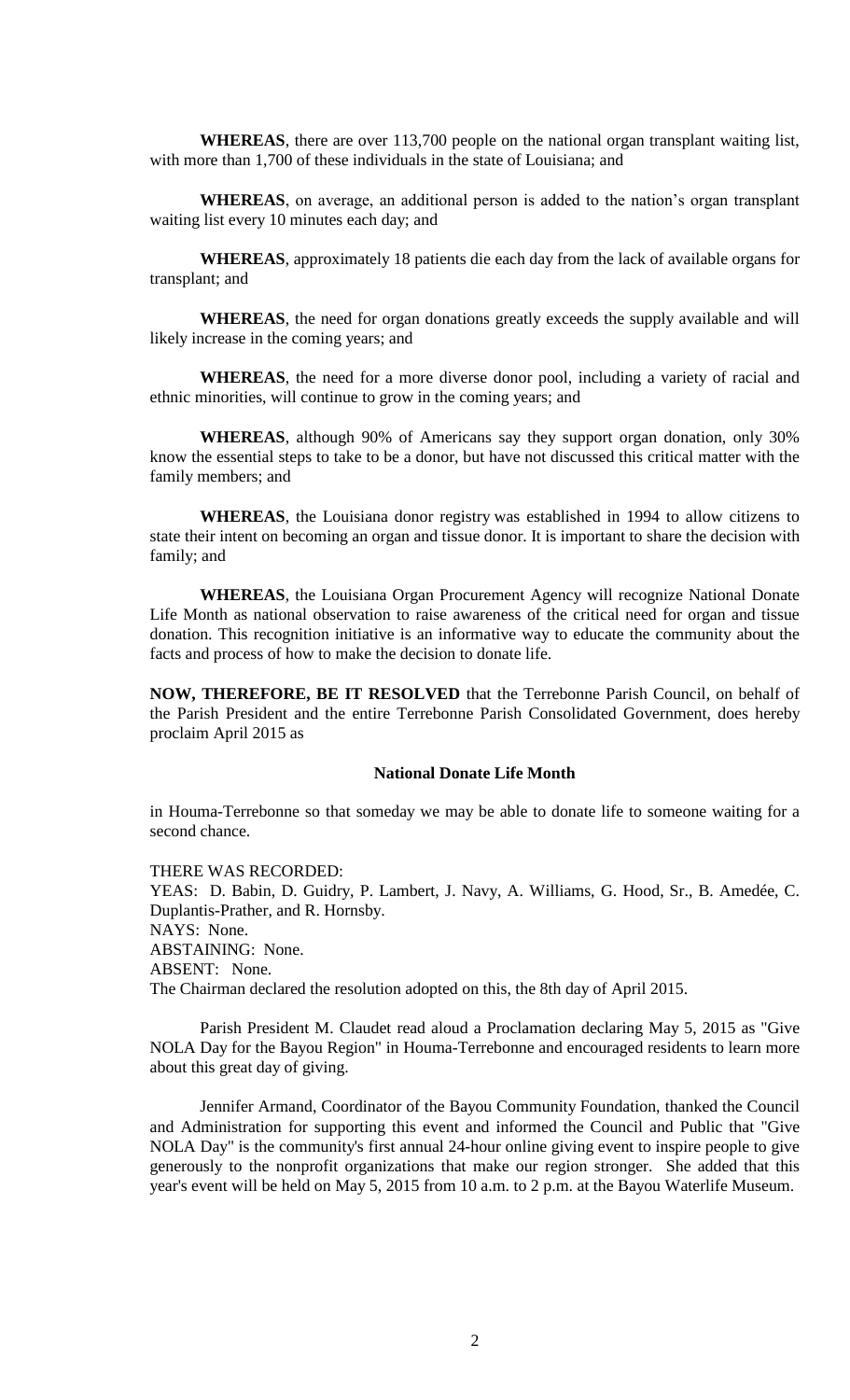Mr. D. Guidry moved, seconded by Mr. G. Hood, Sr., "THAT, the Council add on the agenda a proclamation for the American Cancer Society 'Relay for Life Weekend' in Houma-Terrebonne."

The Chairman called for a vote on the motion offered by Mr. D. Guidry. THERE WAS RECORDED: YEAS: D. Babin, D. Guidry, P. Lambert, J. Navy, A. Williams, G. Hood, Sr., B. Amedée, C. Duplantis-Prather and R. Hornsby. NAYS: None. ABSENT: None. The Chairman declared the motion adopted.

The Chairman called for comments from the public on the aforementioned add on; there were none.

Mr. D. Babin moved, seconded by Mr. J. Navy, "THAT, the Council close comments from the public regarding the aforementioned add on."

The Chairman called for a vote on the motion offered by Mr. D. Babin. THERE WAS RECORDED: YEAS: D. Babin, D. Guidry, P. Lambert, J. Navy, A. Williams, G. Hood, Sr., B. Amedée, C. Duplantis-Prather and R. Hornsby. NAYS: None. ABSENT: None. The Chairman declared the motion adopted.

Councilman D. Guidry read aloud a Proclamation for American Cancer Society declaring the weekend of April 24-26, 2015 "American Cancer Society Relay for Life Weekend" in Houma-Terrebonne, and urged everyone to Paint the Town Purple on Friday, April 24, 2015.

Mr. M.J. Plaisance, event leader for the American Cancer Relay for Life event in Houma, thanked the Council and Administration for their continued support; and stated that this annual event continues to grow each year and has been voted the number one event in the nation for the previous three consecutive years. Mr. Plaisance invited everyone to come out and enjoy this great event being held on Saturday, April 25, 2015 at 5:00 p.m. at the Houma-Terrebonne Civic Center.

OFFERED BY: Mr. D. Babin SECONDED: Mr. D. Guidry

RESOLUTION NO. 15-223

A resolution authorizing the Parish President to execute the Department of Health and Hospitals Office of Public Health Strategic National Stockpile (SNS)/Cities Readiness Initiative (CRI) Grant – CFMS: 730951 DHH: 060445 Agency #326 in the amount of \$20,452.00 for the expenses of the planning and processing of the 48 hour Mass Antibiotic Dispensing plan for the Terrebonne Parish Office of Homeland Security and Emergency Preparedness.

WHEREAS, the Parish has received a grant from the Department of Health and Hospitals Office of Public Health Strategic National Stockpile (SNS)/Cities Readiness Initiative (CRI) in the amount of \$20,452.00, which the period of this grant expires June 30, 2015, and

WHEREAS, the Parish agrees to apply said funds towards the planning and processing of the 48 hour Mass Antibiotic Dispensing plan expenses related directly to the operations of the Parish's Office of Emergency Preparedness Department.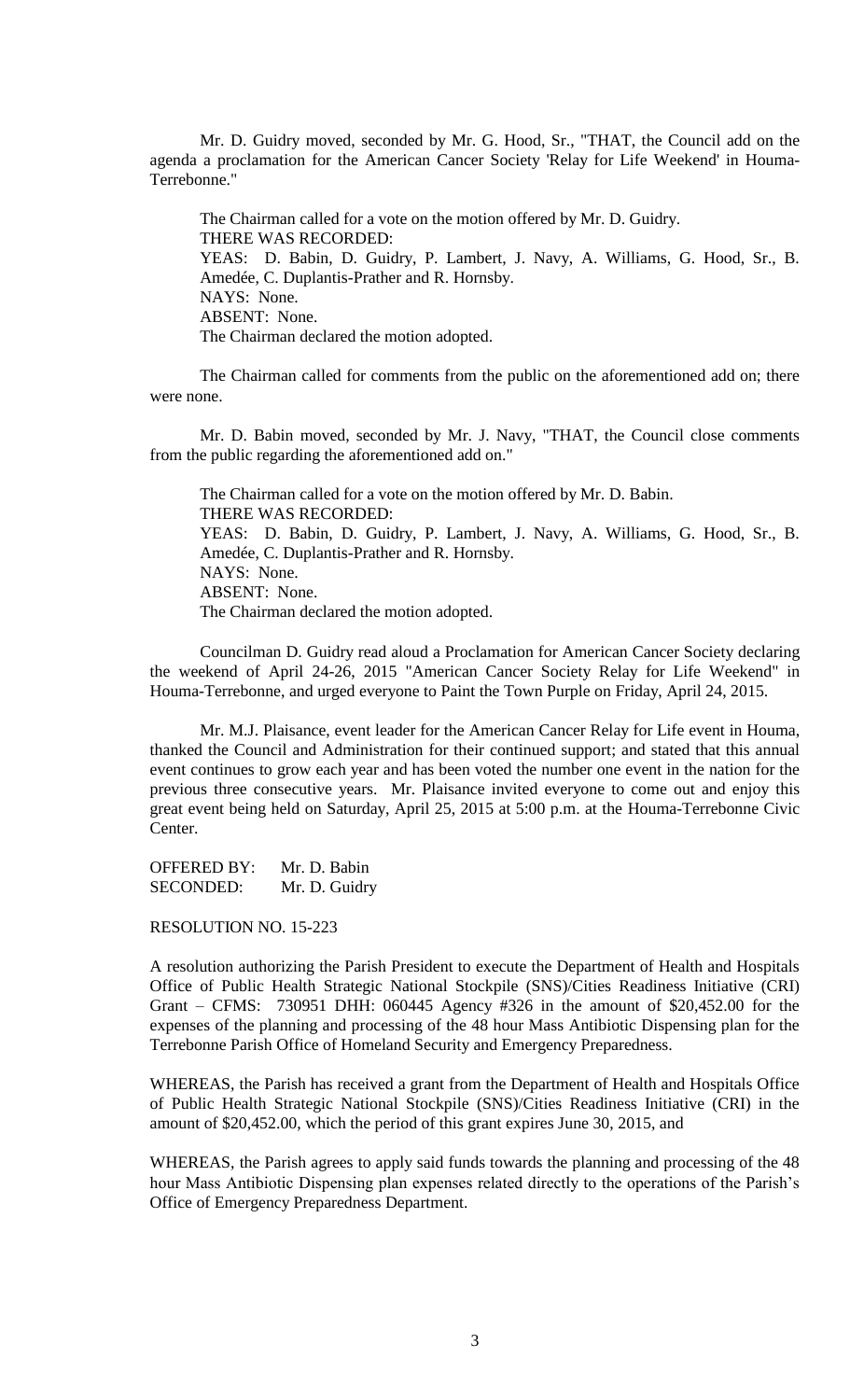BE IT RESOLVED, by the Terrebonne Parish Council, on behalf of the Terrebonne Parish Consolidated Government, does authorize Parish President Michel H. Claudet to execute any and all documents relative to this grant.

THERE WAS RECORDED: YEAS: D. Babin, D. Guidry, P. Lambert, J. Navy, A. Williams, G. Hood, Sr., B. Amedée, C. Duplantis-Prather, and R. Hornsby. NAYS: None. ABSTAINING: None. ABSENT: None. The Chairman declared the resolution adopted on this, the 8th day of April 2015.

The Council Chairman acknowledged Mr. Ben Malbrough, Director of the Bayou Lafourche Freshwater District, who thanked the Council for their continued support and gave a brief update on the "Cleanup Bayou Lafourche" annual event that was held on March 14, 2015; and noted that the event cleaned up about 50 miles of the bayou from Napoleonville to the Intracoastal in Larose. Mr. Malbrough stated that the final results of the cleanup has not been tallied and added that the event had over 1,100 volunteers and continues to bring awareness to the bayou region. Mr. Malbrough also mentioned that the annual event averages over 22 tons of trash being removed from the bayou which is largest source of drinking water for over 300,000 people in Ascension, Assumption, Lafourche, and Terrebonne Parishes. Mr. Malbrough also addressed the Council regarding the many projects that the Lafourche Freshwater District is currently involved with noting that each of these project aides in more water flowing into Bayou Lafourche which benefits Terrebonne Parish tremendously. The projects includes: the 20 million dollar dredging project; pump station rehabilitation project; Union Pacific project; the removal of the weir in Thibodaux; and the relocation of the saltwater control structure.

Several Council members commended Mr. Malbrough for the informative presentation and thanked him for the great job he does for the Bayou Lafourche Freshwater District.

Ms. C. Duplantis-Prather moved, seconded by Mr. R. Hornsby, "THAT, it now being 6:32 p.m., the Council open public hearings."

The Chairman called for a vote on the motion offered by Ms. C. Duplantis-Prather. THERE WAS RECORDED: YEAS: D. Babin, D. Guidry, P. Lambert, J. Navy, A. Williams, G. Hood, Sr., B. Amedée, C. Duplantis-Prather, and R. Hornsby. NAYS: None. ABSENT: None. The Chairman declared the motion adopted.

The Chairman recognized the public for comments on the following:

A. A proposed ordinance to dedicate and accept the maintenance/operation of the street(s), drainage servitudes, and rights-of-way for "Trinity Commercial Park, Addendum No. 2, Phases A & B;" energize and accept the street lights; and to incorporate "Deep Water Lane" and the extension of "Trinity Lane" into the Enhanced 911 Emergency Response System.

There were no comments from the public on the proposed ordinance.

Ms. A. Williams moved, seconded by Ms. C. Duplantis-Prather, "THAT, the Council close the aforementioned public hearing."

The Chairman called for a vote on the motion offered by Ms. A. Williams. THERE WAS RECORDED: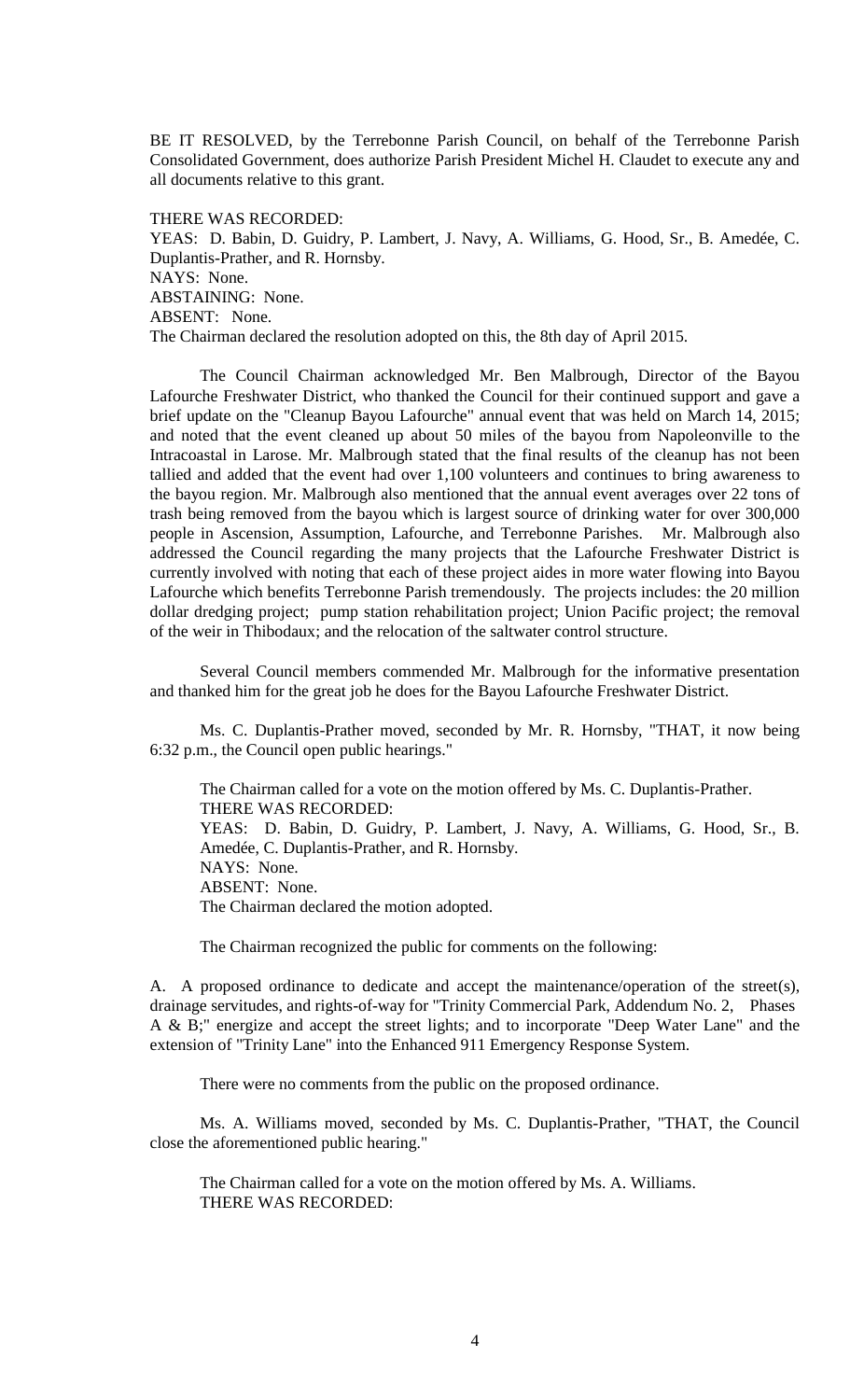YEAS: D. Babin, D. Guidry, P. Lambert, J. Navy, A. Williams, G. Hood, Sr., B. Amedée, C. Duplantis-Prather and R. Hornsby. NAYS: None. ABSENT: None. The Chairman declared the motion adopted.

OFFERED BY: Ms. A. Williams SECONDED BY: Mr. G. Hood, Sr.

#### ORDINANCE NO. 8533

AN ORDINANCE DEDICATING AND ACCEPTING THE MAINTENANCE/OPERATION OF THE STREET(S), DRAINAGE SERVITUDES, AND RIGHTS-OF-WAY FOR "TRINITY COMMERCIAL PARK, ADDENDUM NO. 2, PHASES A & B;" ENERGIZE AND ACCEPT THE STREET LIGHTS; AND TO INCORPORATE "DEEP WATER LANE" AND THE EXTENSION OF "TRINITY LANE" INTO THE ENHANCED 911 EMERGENCY RESPONSE SYSTEM FOR THE PURPOSE OF PROVIDING A BETTER MEANS OF LOCATING ADDRESSES; AND TO SET FORTH AN EFFECTIVE DATE FOR THE INCORPORATION OF STREET NAME(S), TO INFORM THE PROPER AGENCIES OF THE STREET NAME(S), AND TO AUTHORIZE THE INSTALLATION OF THE APPROPRIATE STREET SIGN(S), AND TO ADDRESS OTHER MATTERS RELATIVE THERETO.

#### SECTION I

BE IT ORDAINED that the Terrebonne Parish Council, on behalf of Terrebonne Parish Consolidated Government, dedicates and accepts the maintenance/operation of the street(s), drainage servitudes, and rights-of-way; and energize and accept the street lights as depicted on a plat, prepared on February 9, 2015, by Milford & Associates, Inc. titled "Trinity Commercial Park, Addendum No. 2, Phases A & B", a copy of which is attached hereto and made a part hereof;

BE IT FURTHER ORDAINED effective on the 20th day of May, 2015, that "Deep Water Lane" and the extension of "Trinity Lane" be incorporated into the Enhanced 911 Emergency Response System;

BE IT FURTHER ORDAINED that a copy of this ordinance be submitted to the Terrebonne Parish Communications Board, local U.S. Postal Services, fire districts, Acadian Ambulance, Terrebonne Parish Sheriff's Office, and any other appropriate agency; and

BE IT FURTHER ORDAINED that the Parish Forces be directed to install the proper street sign on the appropriate street, and that any other actions relative thereto be addressed.

#### SECTION II

If any word, clause, phrase, section or other portion of this ordinance shall be declared null, void, invalid, illegal, or unconstitutional, the remaining words, clauses, phrases, sections or other portions of this ordinance shall remain in full force and effect, the provisions of this section hereby being declared to be severable.

### SECTION III

This ordinance shall become effective upon approval by the Parish President or as otherwise provided in Section 2-13(b) of the Home Rule Charter for a Consolidated Government for Terrebonne Parish, whichever occurs sooner.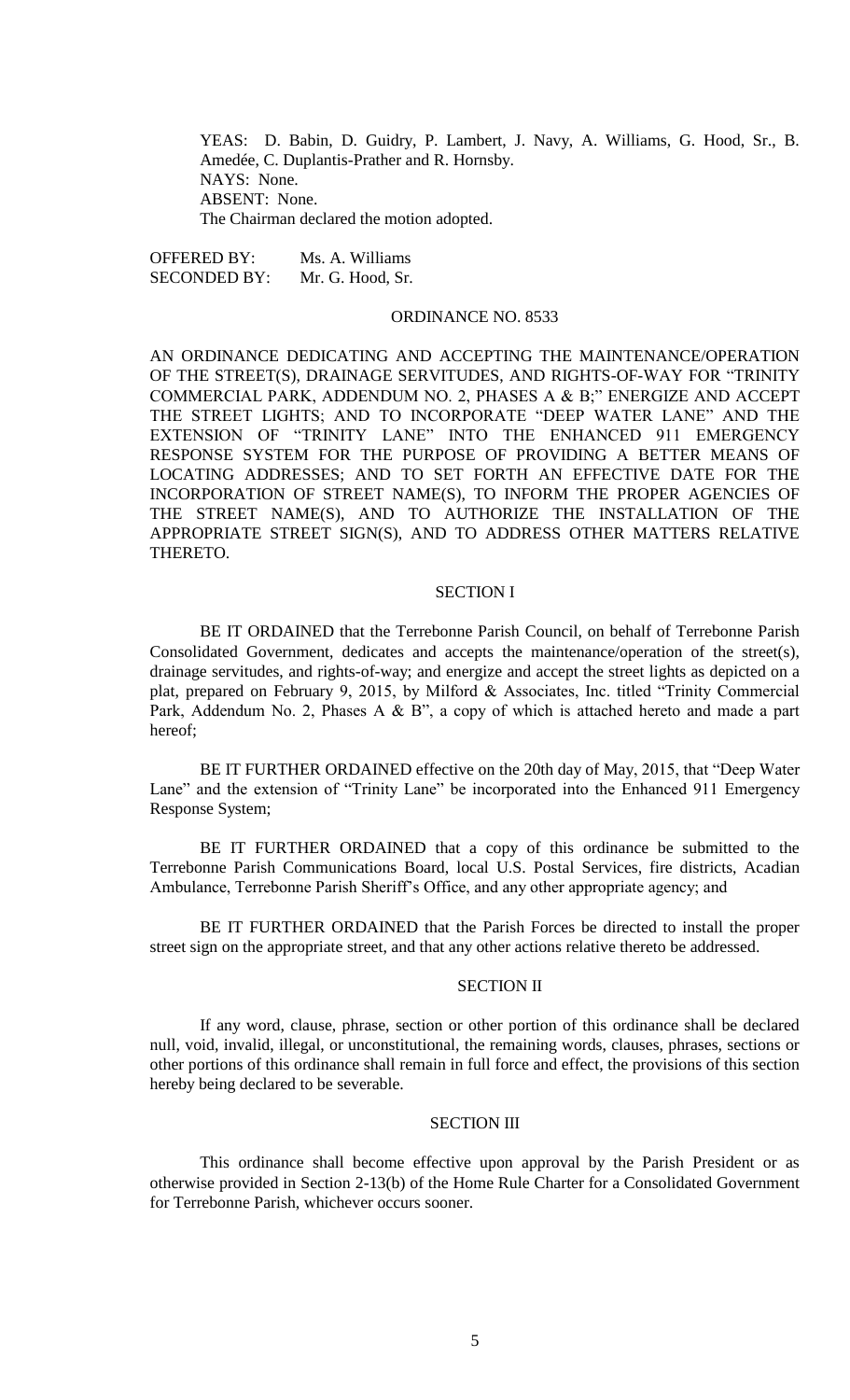This ordinance, having been introduced and laid on the table for at least two weeks, was voted upon as follows:

THERE WAS RECORDED: YEAS: D. Babin, D. Guidry, P. Lambert, J. Navy, A. Williams, G. Hood, Sr., B. Amedee, C. Duplantis-Prather, and R. Hornsby. NAYS: None. NOT VOTING: None. ABSTAINING: None. ABSENT: None. The Chairman declared the ordinance adopted on this, the 8th day of April 2015.

The Chairman recognized the public for comments on the following:

B. A proposed ordinance to declare one (1) 1982 Chevrolet Step Van and one (1) 1991 John Deere 570B Road Grader from the Road and Bridge Division of the Public Works Department, with a value in excess of \$5000.00, as surplus and authorizing said items to be disposed of through legally approved methods.

There were no comments from the public on the proposed ordinance.

Ms. B. Amedée moved, seconded by Mr. J. Navy, "THAT, the Council close the aforementioned public hearing."

The Chairman called for a vote on the motion offered by Ms. B. Amedée. THERE WAS RECORDED: YEAS: D. Babin, D. Guidry, P. Lambert, J. Navy, A. Williams, G. Hood, Sr., B. Amedée, C. Duplantis-Prather and R. Hornsby. NAYS: None. ABSENT: None. The Chairman declared the motion adopted.

OFFERED BY: Ms. C. Duplantis-Prather SECONDED BY: Mr. D. Babin

# ORDINANCE NO. 8534

An Ordinance to declare equipment with a value of Five Thousand Dollars (\$5,000.00) or greater from the Road and Bridge Division of the Public Works Department as surplus as described in the attached Exhibit "A" and authorizing said item to be disposed of by public bid, negotiated sale, junked or by any other legally approved method.

## SECTION I

WHEREAS, the movable property listed in the attached Exhibit "A" has a value of \$5,000.00 or greater as indicated by the value set out next to the item on the attached Exhibit A; and

#### SECTION II

NOW THEREFORE BE IT ORDAINED that the Terrebonne Parish Council, on behalf of the Terrebonne Parish Consolidated Government, does hereby declare the attached Exhibit "A" surplus and authorizes the Parish President to dispose of said item(s) by public bid, negotiated sale, junked or by any other legally approved method.

#### SECTION III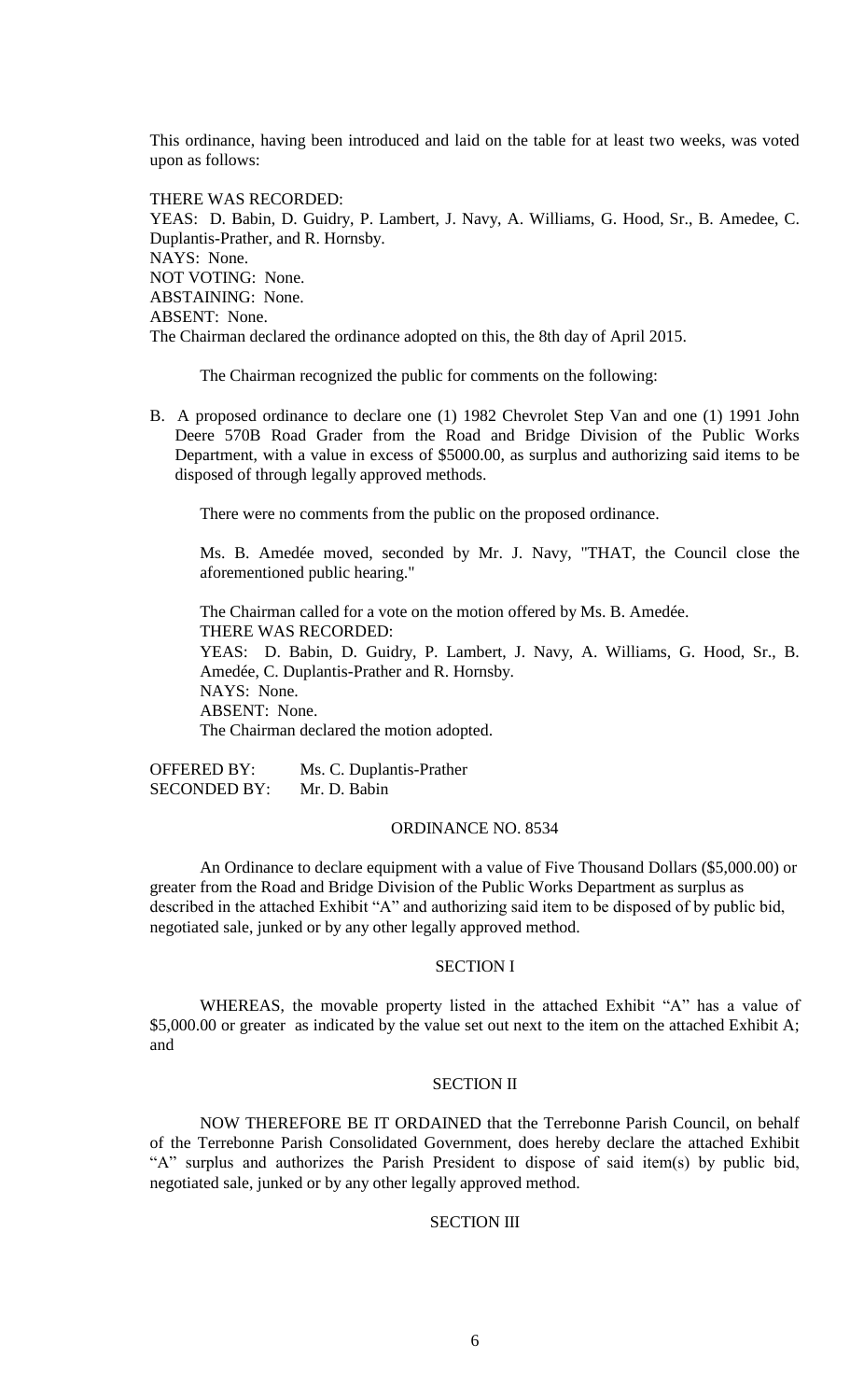If any word, clause, phrase, section or other portion of this ordinance shall be declared null, void, invalid, illegal, or unconstitutional, the remaining words, clauses, phrases, sections and other portions of this ordinance shall remain in full force and effect, the provisions of this ordinance hereby being declared to be severable.

#### SECTION IV

This ordinance shall become effective upon approval by the Parish President or as otherwise provided in Section 2-13(b) of the Home Rule Charter for a Consolidated Government for Terrebonne Parish, whichever occurs sooner.

This ordinance, having been introduced and laid on the table for at least two weeks, was voted upon as follows:

#### THERE WAS RECORDED:

YEAS: D. Babin, D. Guidry, P. Lambert, J. Navy, A. Williams, G. Hood, Sr., B. Amedee, C. Duplantis-Prather, and R. Hornsby. NAYS: None. NOT VOTING: None. ABSTAINING: None. ABSENT: None. The Chairman declared the ordinance adopted on this, the 8th day of April 2015.

# C. A proposed ordinance to amend the 2015 Adopted Operating Budget and the 5 Year Capital Outlay of the Terrebonne Parish Consolidated Government for the following item:

- I. Downtown Development, \$675,000
- II. City Marshal Fund, Two New Positions, \$0
- III. Fire Department Vehicle Repair, \$500
- IV. Automatic Bar Screen Cleaners Project, \$22,361
- V. HOME Grant Program, \$146,239

There were no comments from the public on the proposed ordinance.

Mr. D. Guidry moved, seconded by Ms. A. Williams, "THAT, the Council close the aforementioned public hearing."

The Chairman called for a vote on the motion offered by Mr. D. Guidry. THERE WAS RECORDED: YEAS: D. Babin, D. Guidry, P. Lambert, J. Navy, A. Williams, G. Hood, Sr., B. Amedée, C. Duplantis-Prather and R. Hornsby. NAYS: None. ABSENT: None. The Chairman declared the motion adopted.

OFFERED BY: Ms. A. Williams SECONDED BY: Ms. C. Duplantis-Prather

#### ORDINANCE NO. 8535

AN ORDINANCE TO AMEND THE 2015 ADOPTED OPERATING BUDGET AND THE 5-YEAR CAPITAL OUTLAY OF THE TERREBONNE PARISH CONSOLIDATED GOVERNMENT FOR THE FOLLOWING ITEMS AND TO PROVIDE FOR RELATED MATTERS.

#### **I. DOWNTOWN DEVELOPMENT, \$675,000**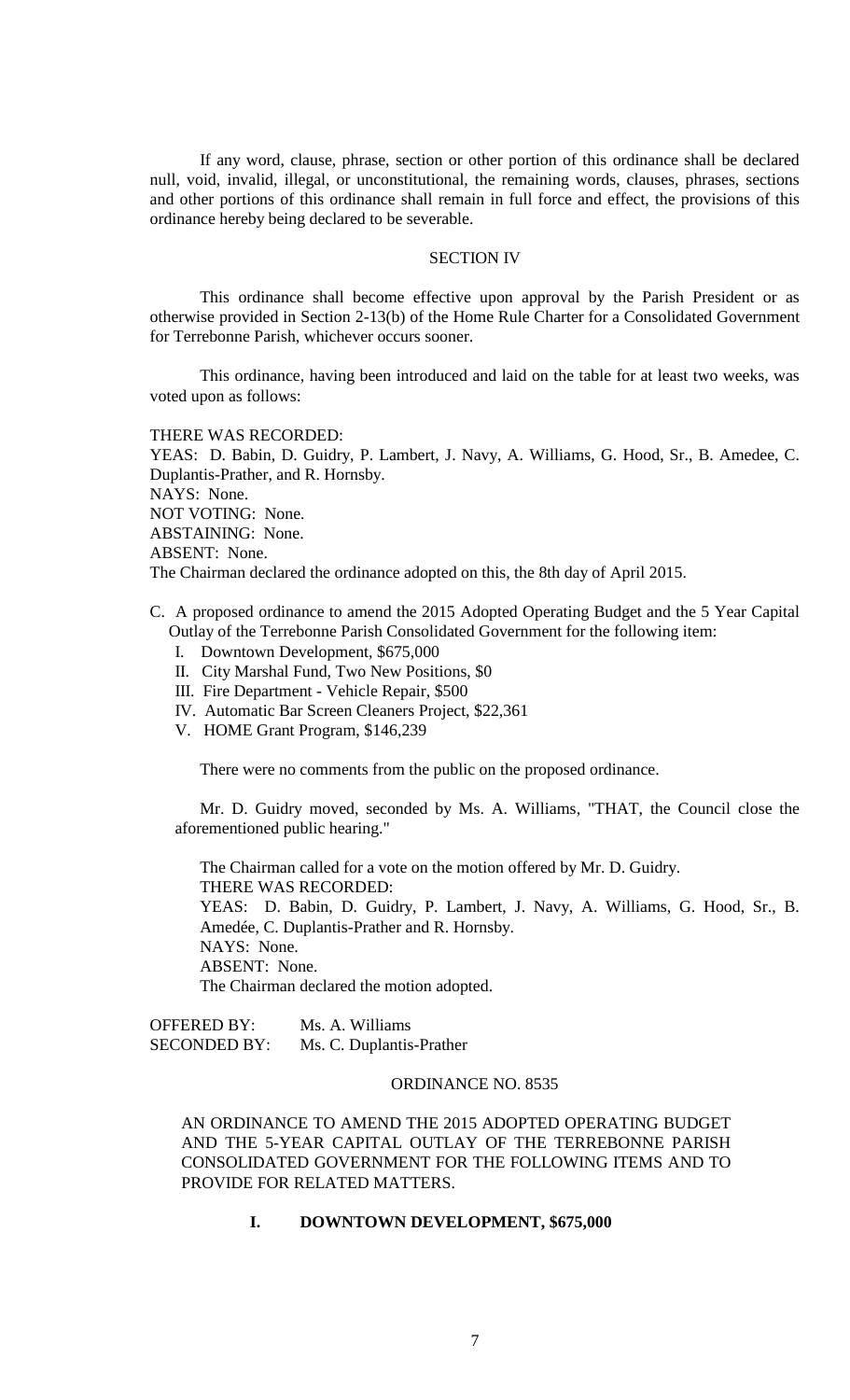#### **II. CITY MARSHAL FUND, TWO NEW POSITIONS, \$0**

**III. FIRE DEPARTMENT – VEHICLE REPAIR, \$500**

# **IV. AUTOMATIC BAR SCREEN CLEANERS PROJECT, \$22,361**

#### **V. HOME GRANT PROGRAM, \$146,239**

#### SECTION I

 WHEREAS, the Downtown Development Board has received State Revenue Sharing from Hotel/Motel Tax in the amount of \$675,000, for the 2014/2015 year, and

WHEREAS, \$105,410 of the Hotel/Motel Tax has been allocated by the Downtown Development Board for capital, beautification, and operations, of the Folklife Cultural Museum, and

WHEREAS, the Downtown Development Board wants to help maintain the existing buildings, parks, and the Court Square in the Historic District as well as to advertise on billboards and other media in order to market Houma's Historic District attractions in the amount of \$474,700, and

WHEREAS, the Downtown Development Board wants to set aside \$37,000 for repairs, fountains, and beautification of the Board Walk and

WHEREAS, the Downtown Development Board wants to help maintain the Marina with major repairs and beautification for the amount of \$57,890.00.

BE IT ORDAINED, by the Terrebonne Parish Council, on behalf of the Terrebonne Parish Consolidated Government that the 2015 Adopted Budget of the Terrebonne Parish Consolidated Government be amended so as to adjust various Downtown Development Corporation Accounts. (See Attachment A)

## SECTION II

WHEREAS, City Marshal's Administration desires increase its personnel by adding one Deputy (full-time) and one Deputy (part-time), and

WHEREAS, these positions will be funded through this department's current budget.

NOW, THEREFORE BE IT FURTHER ORDAINED, by the Terrebonne Parish Council, on behalf of the Terrebonne Parish Consolidated Government, that the 2015 Adopted Operating Budget be amended to recognize the two new positions for the City Marshal Fund. (Attachment B)

# SECTION III

WHEREAS, Fire Department received \$500 reimbursements for damages occurred to Fire Department vehicle (Unit #412), and

WHEREAS, this reimbursement needs to be reflected in the maintenance account for the impending repairs to the vehicles.

NOW, THEREFORE BE IT FURTHER ORDAINED, by the Terrebonne Parish Council, on behalf of the Terrebonne Parish Consolidated Government, that the 2015 Adopted Operating Budget be amended to recognize the reimbursement for damages occurred to Fire Department vehicle. (Attachment C)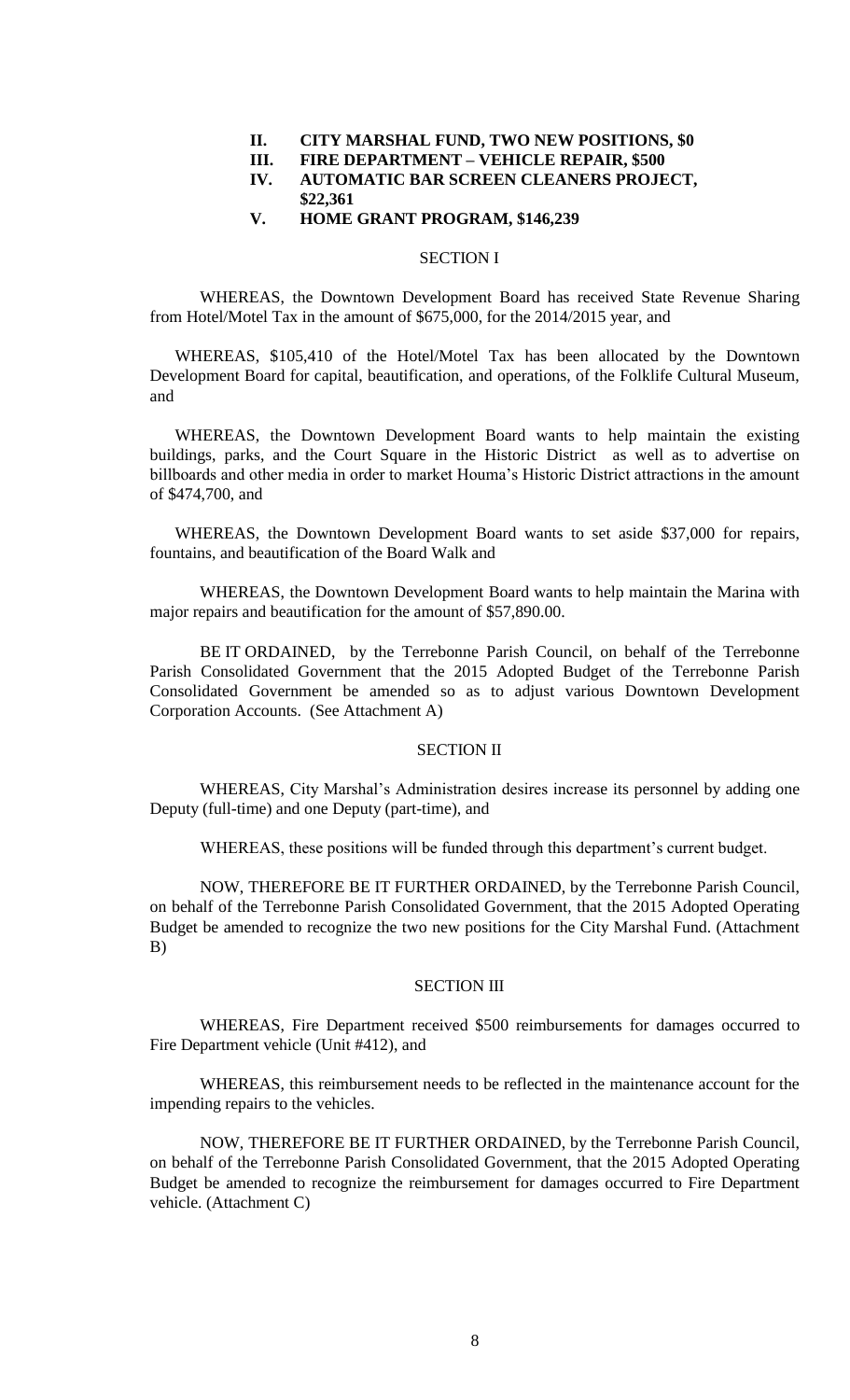#### SECTION IV

WHEREAS, Automatic Bar Screen Cleaners Drainage Project is receiving an additional \$22,361 from FEMA/HMGP, and

WHEREAS, this project is for the installation of 47 linear feet of bar screens with automatic trash rakes at the at the Smithridge Pump Station, and

WHEREAS, this additional budget amount brings the total from FEMA at total of \$3,384,845.

NOW, THEREFORE BE IT FURTHER ORDAINED, by the Terrebonne Parish Council, on behalf of the Terrebonne Parish Consolidated Government, that the 2015 Adopted Operating Budget be amended to recognize the additional funding from FEMA for the Automatic Bar Screen Cleaners Drainage Project . (Attachment D)

# SECTION V

WHEREAS, the Parish receives an entitlement from HOME Investment Partnership Act Program yearly; and

WHEREAS, at the time of the budget process, the previous year's amount of entitlement is used for the upcoming budget year's estimate, and

WHEREAS, at this time, the Parish received an update on its allotted amount which needs to be adjusted to the actual grant resulting in a decrease in the amount of \$146,239.

NOW, THEREFORE BE IT FURTHER ORDAINED, by the Terrebonne Parish Council, on behalf of the Terrebonne Parish Consolidated Government, that the 2015 Adopted Budget of the Terrebonne Parish Consolidated Government be amended for the HOME Program. (Attachment E)

#### SECTION VI

If any word, clause, phrase, section or other portion of this ordinance shall be declared null, void, invalid, illegal, or unconstitutional, the remaining words, clauses, phrases, sections and other portions of this ordinance shall remain in full force and effect, the provisions of this ordinance hereby being declared to be severable.

## SECTION VII

This ordinance shall become effective upon approval by the Parish President or as otherwise provided in Section 2-13(b) of the Home Rule Charter for a Consolidated Government for Terrebonne Parish, whichever occurs sooner.

This ordinance, having been introduced and laid on the table for at least two weeks, was voted upon as follows:

THERE WAS RECORDED: YEAS: D. Babin, D. Guidry, P. Lambert, J. Navy, A. Williams, G. Hood, Sr., B. Amedee, C. Duplantis-Prather, and R. Hornsby. NAYS: None. NOT VOTING: None. ABSTAINING: None. ABSENT: None. The Chairman declared the ordinance adopted on this, the 8th day of April 2015.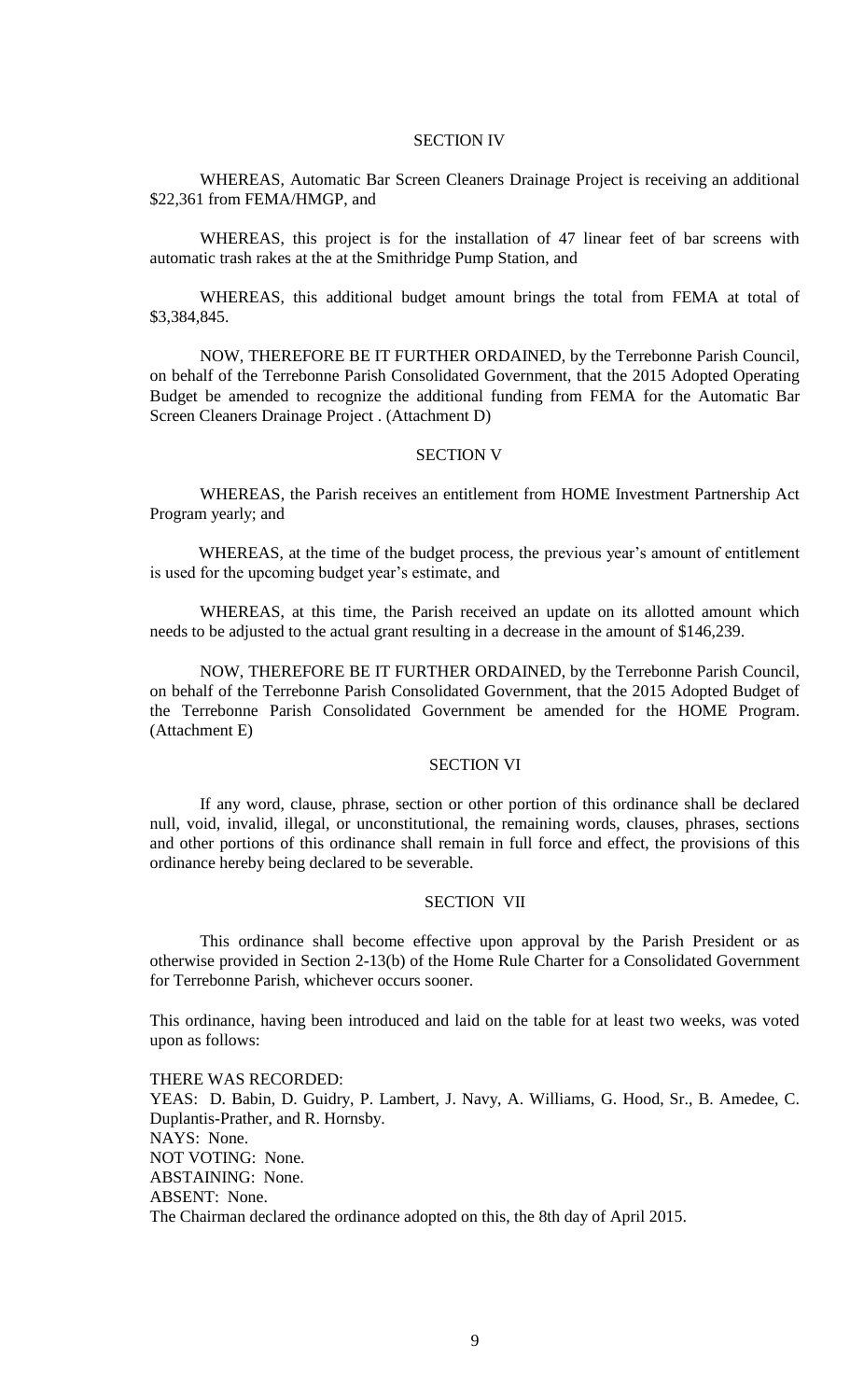| ATTACHMENT A - DOWTOWN DEVELOPMENT CORPORATION |                                            |            |                                        |
|------------------------------------------------|--------------------------------------------|------------|----------------------------------------|
|                                                |                                            | 2015       |                                        |
|                                                | <b>Adopted</b><br><b>Change</b><br>Amended |            |                                        |
|                                                |                                            |            |                                        |
| State Hotel-Motel Tax Revenue (Act 15)         |                                            | (652, 906) | (652, 906)                             |
| DDC/Folklikfe Salaries - Allocated             |                                            | 23,200     | 23,200                                 |
| <b>DDC/Folklikfe Operating Supplies</b>        | 3,335                                      | 24,010     | 27,345                                 |
| <b>DDC/Folklikfe Beautification</b>            |                                            | 134,706    | 134,706                                |
| DDC/Folklikfe Security Camera Equipmen         |                                            | 4,200      | 4,200                                  |
| <b>DDC/Folklikfe Contract Services</b>         | 16,378                                     | 107,400    | 123,778                                |
| <b>DDC/Folklikfe Advertising</b>               |                                            | 59,500     | 59,500                                 |
| <b>DDC/Folklikfe Special Events</b>            | 12,863                                     | 85,000     | 97,863                                 |
| <b>DDC/Folklikfe Repair Account</b>            | 1,475                                      | 5,000      | 6,475                                  |
| DDC/Folklikfe Waterlife Imrpovements           |                                            | 25,000     | 25,000                                 |
| DDC/Folklikfe Boardwalk Capital                |                                            | 107,000    | 107,000                                |
| DDC/Folklikfe Water Fountain Court Squa        | $\overline{a}$                             | 8,000      | 8,000                                  |
| <b>DDC/Folklikfe Office Equipment</b>          | $\overline{\phantom{0}}$                   | 5,000      | 5,000                                  |
| DDC/Folklikfe Computer Equipment               | $\overline{a}$                             | 2,000      | 2,000                                  |
| DDC/Folklikfe Machinery and Equipment          |                                            | 9,000      | 9,000                                  |
| <b>DDC/Folklikfe Marina Other Fees</b>         | 25,000                                     | 18,890     | 43,890                                 |
| <b>DDC/Folklikfe Marina Repairs</b>            |                                            | 30,000     | 30,000                                 |
| DDC/Folklikfe Marina - Fountain Pump           |                                            | 5,000      | 5,000                                  |
|                                                | 59,051                                     |            | 59,051                                 |
| <b>ATTACHMENT B - City Marshal Fund</b>        |                                            |            |                                        |
|                                                | 2015                                       |            |                                        |
|                                                | <b>Adopted</b>                             | Change     | Amended                                |
| Salaries & Wages                               | 363,070                                    | 30,315     | 393,385                                |
| <b>FICA</b>                                    | 26,230                                     | 1,863      | 28,093                                 |
| Medicare                                       | 6135                                       | 436        | 6,571                                  |
| <b>Unemployment Compensation</b>               | 5,288                                      | 376        | 5,664                                  |
|                                                | 14,201                                     | 1,012      |                                        |
| <b>Workers Compensation</b><br>Motor Vehicle   | 34,000                                     | (34,000)   | 15,213<br>$\qquad \qquad \blacksquare$ |

| <b>ATTACHMENT B - City Marshal Fund Budgeted Positions</b> |         |        |         |       |      |      |            |
|------------------------------------------------------------|---------|--------|---------|-------|------|------|------------|
|                                                            |         |        |         | 2015  |      |      |            |
|                                                            | Adopted | Change | Amended | Level | MIN  | MID  | <b>MAX</b> |
|                                                            |         |        |         |       |      |      |            |
| Deputy (Full time)                                         | 9       |        | 10      | N/A   | **** | **** | ****       |
| Deputy (Part time)                                         |         |        |         | N/A   | **** | **** | ****       |

# **ATTACHMENT C - Fire Department - Vehicle Repair**

|                                                             | 2015           |               |           |
|-------------------------------------------------------------|----------------|---------------|-----------|
|                                                             | <b>Adopted</b> | <b>Change</b> | Amended   |
|                                                             |                |               |           |
| Auto & Truck Repair                                         | 35,000         | 500           | 35,500    |
| Compensation of Property Damage                             | (4, 510)       | (500)         | (5,010)   |
|                                                             |                |               |           |
| <b>ATTACHMENT D - Automatic Bar Screen Cleaners Project</b> |                |               |           |
|                                                             |                |               |           |
|                                                             | 2015           |               |           |
|                                                             | <b>Adopted</b> | <b>Change</b> | Amended   |
|                                                             |                |               |           |
| Coteau/Smithridge Bar Screen                                | 107,813        | 22,361        | 130,174   |
| HMGP 1603-08 Coteau / Smithridge                            | (124,412)      | (22,361)      | (146,773) |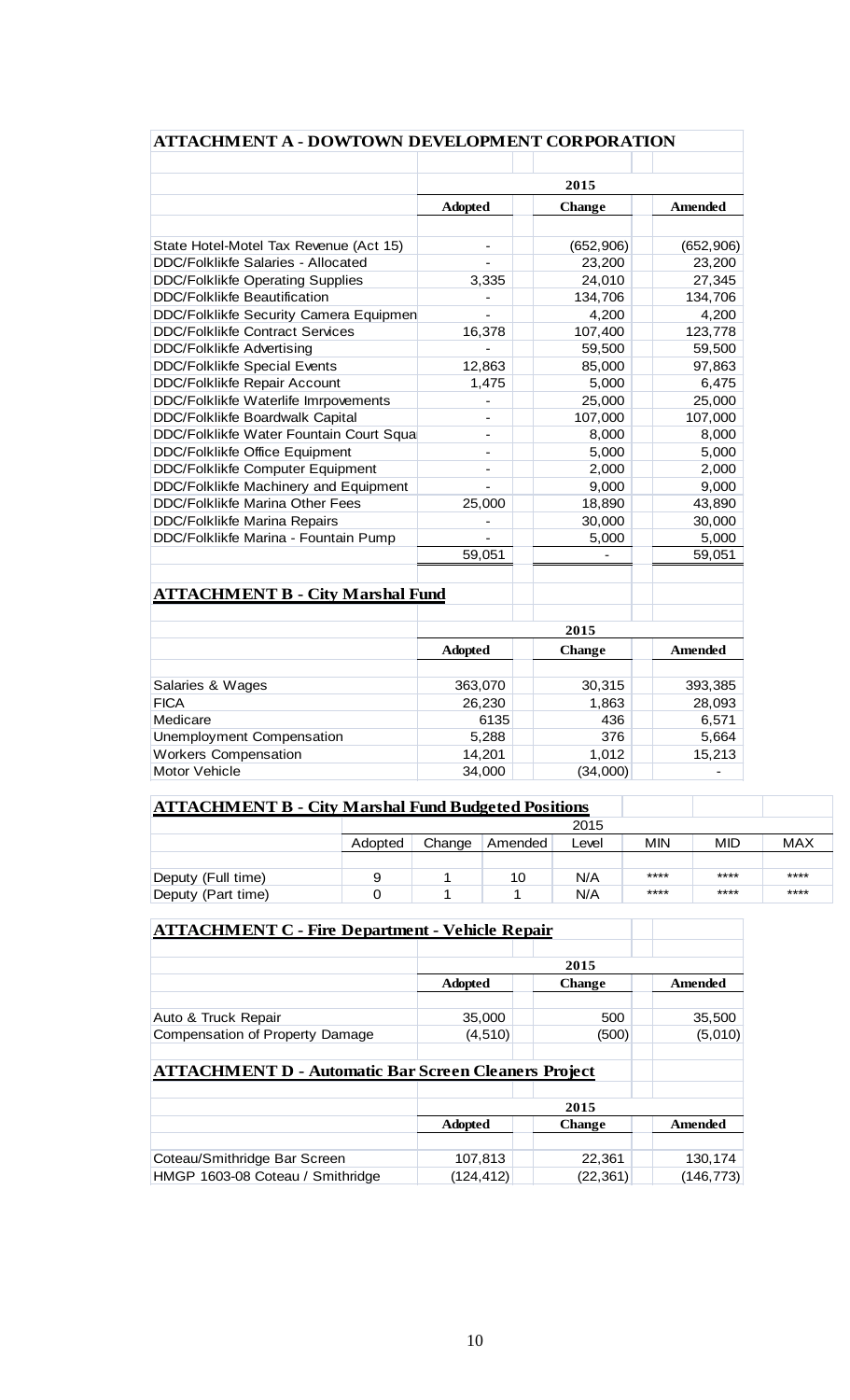| <b>ATTACHMENT E - HOME Grant Program</b> |                |               |            |
|------------------------------------------|----------------|---------------|------------|
|                                          |                |               |            |
|                                          | 2015           |               |            |
|                                          | <b>Adopted</b> | <b>Change</b> | Amended    |
|                                          |                |               |            |
| CHDO Loan Program                        | 50,253         | (16, 873)     | 33,380     |
| <b>Tenant Based Rental Assistance</b>    | 82,286         | (42, 286)     | 40,000     |
| Housing Rehab - Reconstruction           | 213,978        | (87,080)      | 126,898    |
| <b>HUD HOME Program</b>                  | (293, 141)     | 70,610        | (222, 531) |
| Fund Balance (Decrease)                  | N/A            | 75,629        | N/A        |

Mr. D. Babin moved, seconded by Ms. A. Williams, "THAT, the Council continue with the regular order of business."

The Chairman called for a vote on the motion offered by Mr. D. Babin. THERE WAS RECORDED: YEAS: D. Babin, D. Guidry, P. Lambert, J. Navy, A. Williams, G. Hood, Sr., B. Amedée, C. Duplantis-Prather and R. Hornsby. NAYS: None. ABSENT: None. The Chairman declared the motion adopted.

The Chairman acknowledged Mr. Alex Ostheimer, a Houma resident, who addressed the Council relative to supporting the repeal of the Inventory Tax. Mr. Ostheimer stated that, in his opinion, he believes the Inventory Tax should be abolished because it takes state money from education and healthcare and refunds it to the businesses who pay the tax.

Parish President M. Claudet stated that although he respects Mr. Ostheimer's opinion, Terrebonne Parish's portion of the inventory tax is 10.5 million dollars, which is a major source of funding for the Parish, and noted that this is a substantial amount of money to try to raise from other sources.

The Chairman acknowledged Mr. Kyle Faulk, President of the Houma Police Association, who addressed the Council relative to the Houma Police Department's pay and presented the Council with a study detailing the pay for the Houma Police Department. He gave a brief overview on the overall budget in comparison to other parishes such as Kenner, Lake Charles, Monroe, Bossier City, Ascension, and the Terrebonne Parish Sheriff's Office; noted that Houma has more violent crimes and the cost of living in the city of Houma is 1.3% greater than every parish mentioned besides Kenner. Mr. Faulk thanked the Council for the opportunity to address the legislative body and urged the Council to take action to fix this pay problem. He added that the Houma Police Department is losing many valuable police officers and staff who are crucial to protecting the safety of our community.

Discussion ensued with several Council members agreeing that action needs to be taken to resolve this matter and that there are options such as redirecting millages and partnerships that can be looked into; and requested that the matter be placed in the proper committee for discussion.

Several Council members thanked Mr. Faulk for his presentation and his effort to help the Houma Police Department.

Mr. J. Navy moved, seconded unanimously, "THAT, the Council refer the matter regarding the Houma Police Department pay to the Public Safety and Homeland Security Committee".

The Chairman called for a vote on the motion offered by Mr. J. Navy. THERE WAS RECORDED: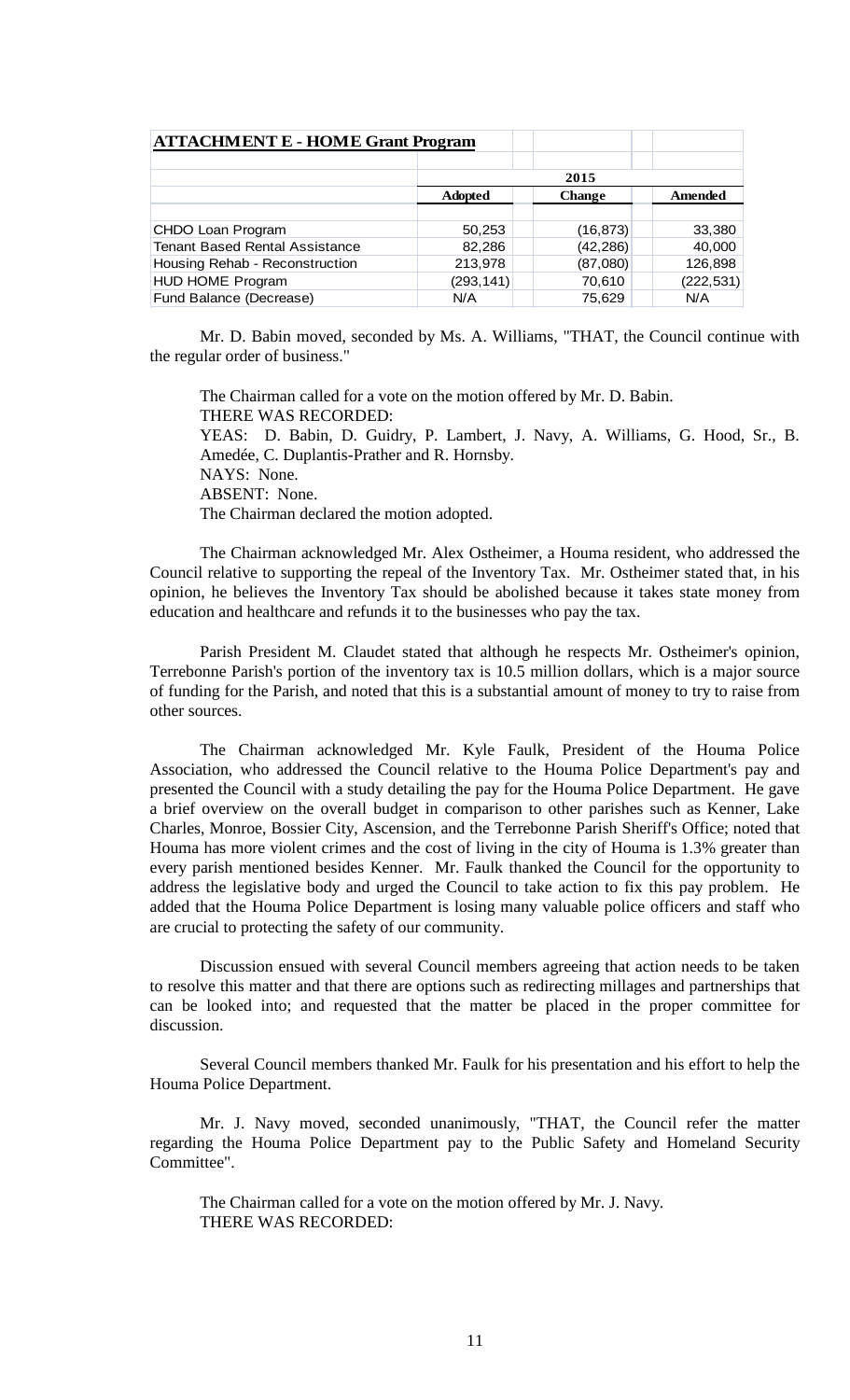YEAS: D. Babin, D. Guidry, P. Lambert, J. Navy, A. Williams, G. Hood, Sr., B. Amedée, C. Duplantis-Prather and R. Hornsby. NAYS: None. ABSENT: None. The Chairman declared the motion adopted.

The Chairman acknowledged Col. R. Fazzio, with the Terrebonne Public Trust and Finance Authority, who gave a brief memorial honoring the late Mr. James Gueydan and asked that everyone remember this great man in their prayers.

The Chairman called for a report on the Budget & Finance Committee meeting held on 04/05/15, whereupon the Committee Chairman noting ratification of minutes calls public hearings on April 22, 2015 at 6:30 P.M. rendered the following:

#### BUDGET & FINANCE COMMITTEE

# APRIL 6, 2015

The Chairman, John Navy, called the Budget & Finance Committee meeting to order at 5:30 p. m. in the Terrebonne Parish Council Meeting Room with an Invocation offered by Committee member A. Williams and the Pledge of Allegiance by Committee member G. Hood, Sr. Upon roll call, Committee Members recorded as present were: B. Amedẻe, D. Babin, D. Guidry, Capt. Greg Hood, Sr., R. Hornsby, P. Lambert, J. Navy, and A. Williams. Committee member C. Duplantis-Prather was recorded as entering the proceedings at 5:32 p.m. A quorum was declared present.

Mr. D. Guidry moved, seconded by D. Babin, "THAT, the Budget and Finance Committee approve the co-sponsorship of the Louisiana Universities Marine Consortium (LUMCON) Open House to be held on April 25, 2015."

The Chairman called for the vote on the motion offered by Mr. D. Guidry. THERE WAS RECORDED: YEAS: B. Amedėe, D. Babin, D. Guidry, G. Hood, Sr., R. Hornsby, P. Lambert, J. Navy, and A. Williams. NAYS: None. ABSENT: C. Duplantis-Prather. The Chairman declared the motion adopted.

Ms. Holly Hebert, a representative from LUMCON, thanked the Council and Administration for their support of this event; and then inquired about the use of officers, barricades for crowd control and the placement of signage throughout Terrebonne Parish announcing this event.

Parish President Michel Claudet instructed Ms. Hebert to contact his office regarding the questions she may have pertaining to this co-sponsorship.

Committee member D. Guidry thanked Ms. Hebert and LUMCON for all of the great work that they do throughout the parish.

Committee member C. Duplantis-Prather was recorded as entering the proceedings (5:32 p.m.) at this time.

Ms. Mary Lynn Bisland, Executive Director of Terrebonne ARC, gave a brief power point presentation on the use of the 2015 Property Tax Millage, to be received by Terrebonne ARC in early 2016. She explained that Terrebonne ARC has been incorporated for fifty three (53) years; noted that they have thirteen (13) trademark businesses, and serviced approximately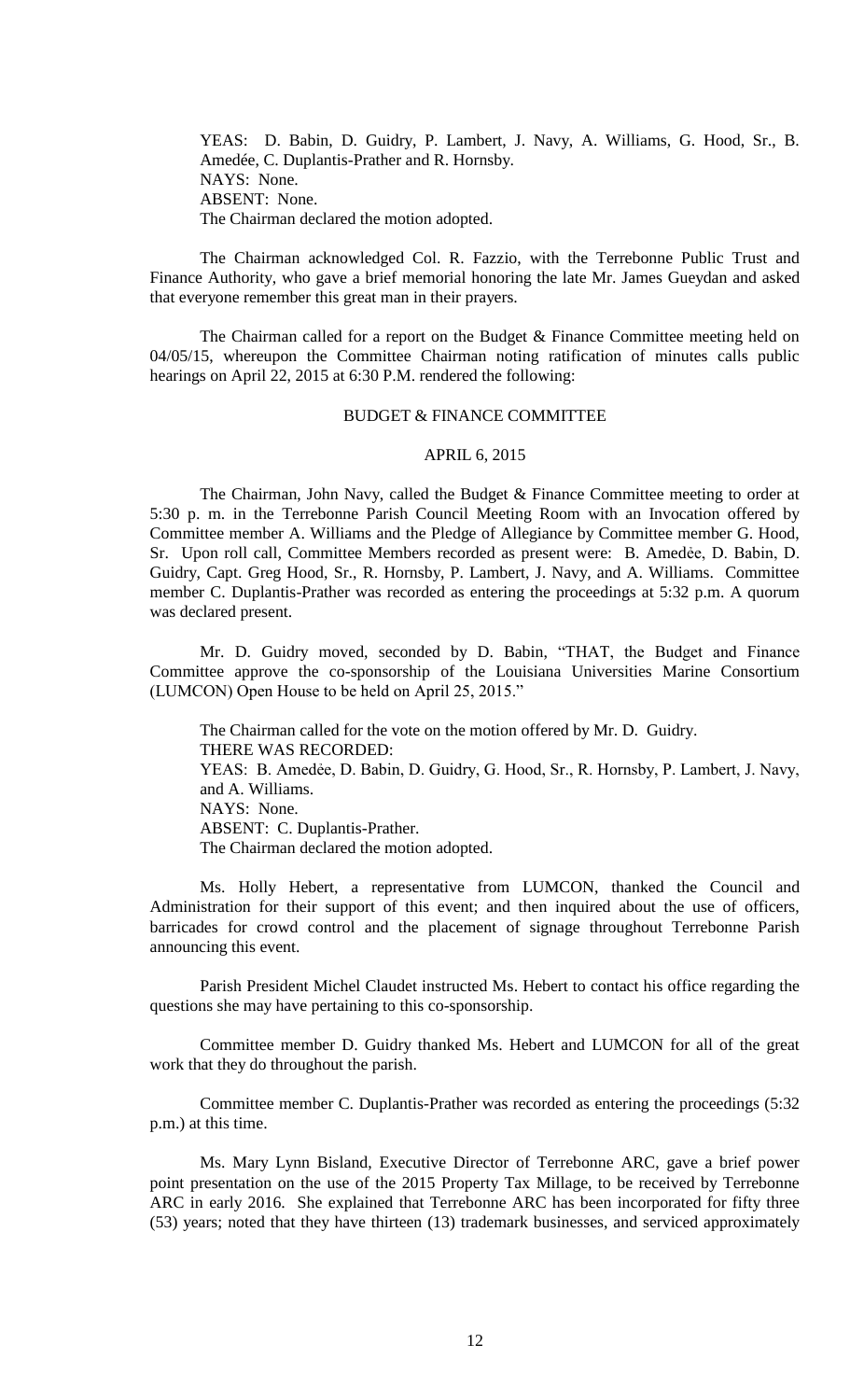300 residents with 175 of the residents being employed by businesses operated by Terrebonne ARC. Ms. Bisland continued that Terrebonne ARC has a number of businesses that they operate which include: a gift shop, two (2) thrift stores (the Cedar Chest), a silk screen business (Grand Design), ( the Cajun Connection, the Buy-U-Beads Program, the Cajun Connection Bakery and the Houma Grown. They also have a mobile business (Bayouland Yard Krewe) that provides savage crews for local establishments. According to Ms. Bisland, medicaid is their major source of funding and fifty percent (50%) of Terrebonne ARC's millage is used to provide for the Adult Day Therapy Program, residential services, and transportation. She added that other businesses operated by Terrebonne ARC supplements its funding due to mandated state budget cuts. Ms. Bisland added that future plans include Terrebonne ARC developing the Bayou Country Café and Village to generate more revenue.

Several Committee members thanked Ms. Bisland and her staff for a job well done and for their creative approach to making Terrebonne ARC the facility that it is today; inquired about whether or not the integrated employment funding is going to be a part of the 2016 budget to which Ms. Bisland responded, "no"; and explained that the state mandates changes, but do not allot additional funding to supplement the changes.

OFFERED BY: Ms. C. Duplantis-Prather SECONDED: Mr. G. Hood, Sr.

## RESOLUTION NO. 15-224

**WHEREAS**, prices were obtained through the Louisiana State Commodity Catalog by the Terrebonne Parish Consolidated Government for the purpose of purchasing two (2) ½ Ton, Extended Cab, 4WD, with 6' 4" Box Pick-up Trucks (2015 Dodge Ram 1500) for the Roads and Bridges Division, Public Works Department under State Contract #4400005973/409958, and

**WHEREAS**, after careful review by David Rome, Roads and Bridges Superintendant, Perry Blanchard, Operations Manager and Gregory Bush, Public Works Director it has been determined that the price of Forty-eight Thousand, Three Hundred Twenty Dollars (\$48,320.00) from Southland Dodge, Inc. for the purchase of two  $(2)$   $\frac{1}{2}$  Ton, Extended Cab, 4WD, with 6' 4" Box Pick-up Trucks (2015 Dodge Ram 1500) should be accepted as per the State Contract Vehicle Catalog and under the provisions set forth in the Louisiana Revised Statutes Title 39:1710, and

**WHEREAS**, the Parish Administration has recommended the acceptance of the price for the aforementioned vehicle purchase at a cost of Forty-eight Thousand, Three Hundred Twenty Dollars (\$48,320.00) as per the attached State Purchasing Contract Catalog.

**NOW, THEREFORE BE IT RESOLVED** by the Terrebonne Parish Council (Budget and Finance Committee), on behalf of the Terrebonne Parish Consolidated Government, that the recommendation of the Parish Administration be approved and that the purchase of the vehicles be accepted as per the attached forms.

THERE WAS RECORDED:

YEAS: J. Navy, A. Williams, G. Hood, Sr., B. Amedée, C. Duplantis-Prather, R. Hornsby, D. Babin, D. Guidry, and P. Lambert. NAYS: None. ABSTAINING: None. ABSENT: None. The Chairman declared the resolution adopted on this, the 6th day of April 2015.

OFFERED BY: Ms. A. Williams SECONDED: Mr. G. Hood, Sr. and Mr. P. Lambert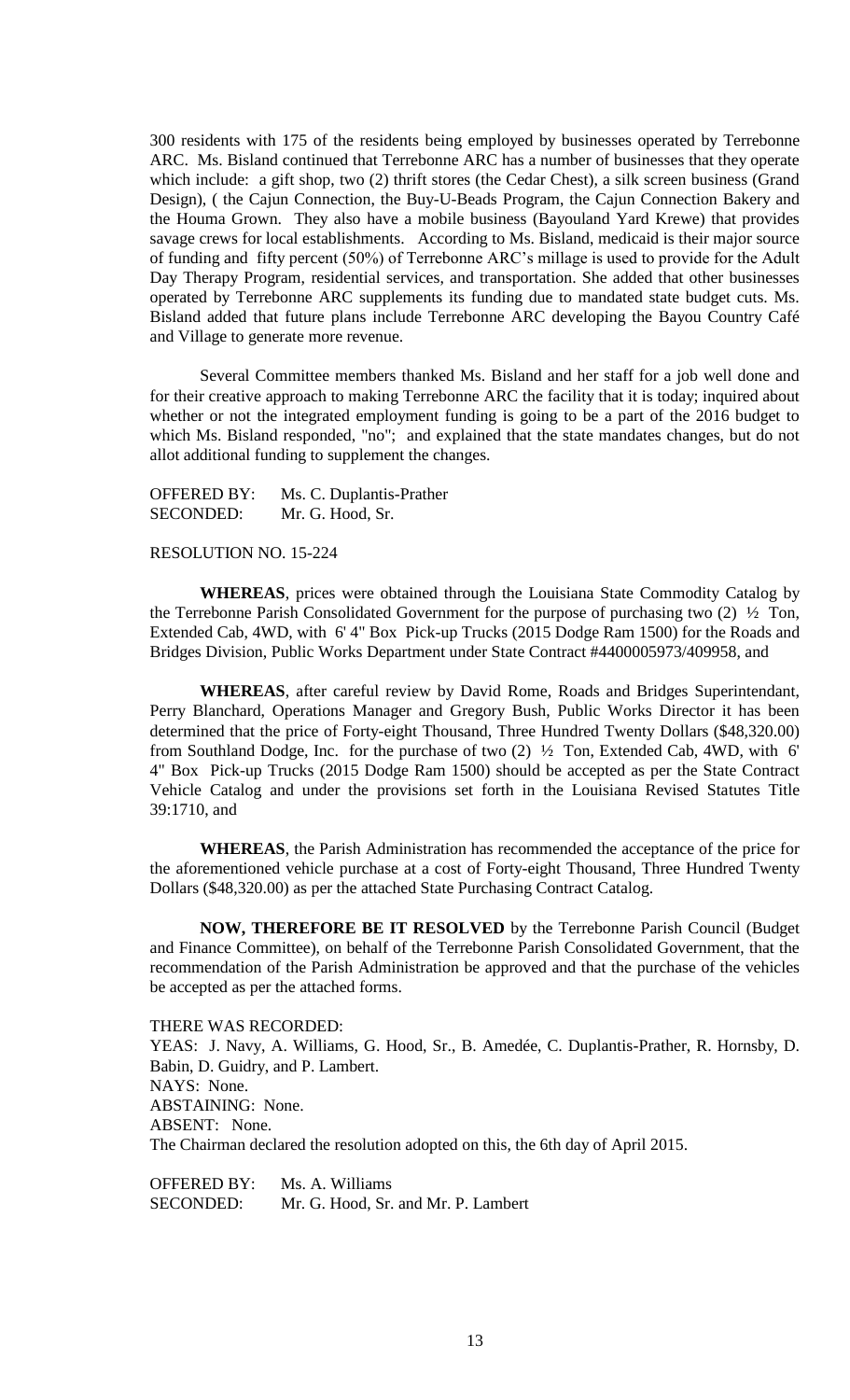#### RESOLUTION NO. 15-225

**WHEREAS**, prices were obtained through the Louisiana State Commodity Catalog by the Terrebonne Parish Consolidated Government for the purpose of purchasing one (1) ½ Ton, Crew Cab, 4WD, with 5' 7" Box Pick-up Truck (2015 Dodge Ram 1500) for the Housing and Human Services Department under State Contract #4400005974/409959, and

**WHEREAS**, after careful review by Darrel Waire, Housing and Human Services Director it has been determined that the price of Twenty-five Thousand, Five Hundred Sixty-four Dollars (\$25,564.00) from Southland Dodge, Inc. for the purchase of one (1) ½ Ton, Crew Cab, 4WD, with 5' 7" Box Pick-up Truck (2015 Dodge Ram 1500) should be accepted as per the State Contract Vehicle Catalog and under the provisions set forth in the Louisiana Revised Statutes Title 39:1710, and

**WHEREAS**, the Parish Administration has recommended the acceptance of the price for the aforementioned vehicle purchase at a cost of Twenty-five Thousand, Five Hundred Sixty-four Dollars (\$25,564.00) as per the attached State Purchasing Contract Catalog.

**NOW, THEREFORE BE IT RESOLVED** by the Terrebonne Parish Council (Budget and Finance Committee), on behalf of the Terrebonne Parish Consolidated Government, that the recommendation of the Parish Administration be approved and that the purchase of the vehicle be accepted as per the attached forms.

#### THERE WAS RECORDED:

YEAS: J. Navy, A. Williams, G. Hood, Sr., B. Amedée, C. Duplantis-Prather, R. Hornsby, D. Babin, D. Guidry, and P. Lambert. NAYS: None. ABSTAINING: None. ABSENT: None. The Chairman declared the resolution adopted on this, the 6th day of April 2015.

OFFERED BY: Ms. A. Williams SECONDED: Ms. B. Amedée

RESOLUTION NO. 15-226

**WHEREAS**, bids (Bid Number 5000110730 / Jefferson Parish Council Resolution No. 124291) were obtained by Jefferson Parish Purchasing Department for the purpose of purchasing automobiles and light trucks, and related items (Contract Number 55-00014634) and,

**WHEREAS**, prices were obtained through the Louisiana State Commodity Catalog by the Terrebonne Parish Consolidated Government for the purpose of purchasing one (1) new and unused  $\frac{3}{4}$  Ton, Extended Cab, 2WD, Bi-Fuel = CNG & Gas Cab & Chassis (2015 F-250) for the Gas Distribution Division, Utilities Department under State Contract #409705, and

**WHEREAS**, after careful review by Siamak Mohktarnejad, Utilities Associate Director and Tom Bourg, Utilities Director it has been determined that the price of Thirty-three Thousand, Five Hundred Ninety-five Dollars and Eighty-two Cents (\$33,595.82) from Terrebonne Motor Company, Inc. for the purchase of one (1)  $\frac{3}{4}$  Ton, Extended Cab, 2WD, Bi-Fuel = CNG & Gas Cab & Chassis (2015 F-250) should be accepted as per the State Contract Vehicle Catalog and under the provisions set forth in the Louisiana Revised Statutes Title 39:1710 and that the price of Eight Thousand, Eight Hundred Sixty-three dollars (\$8,863.00) from Truck and Transportation Equipment Company, Inc. for the purchase of one (1) Heavy Duty Service Truck Body should be accepted as per the attached documents and under provisions set forth in the Louisiana Revised Statutes Title 39:1701 et seq., and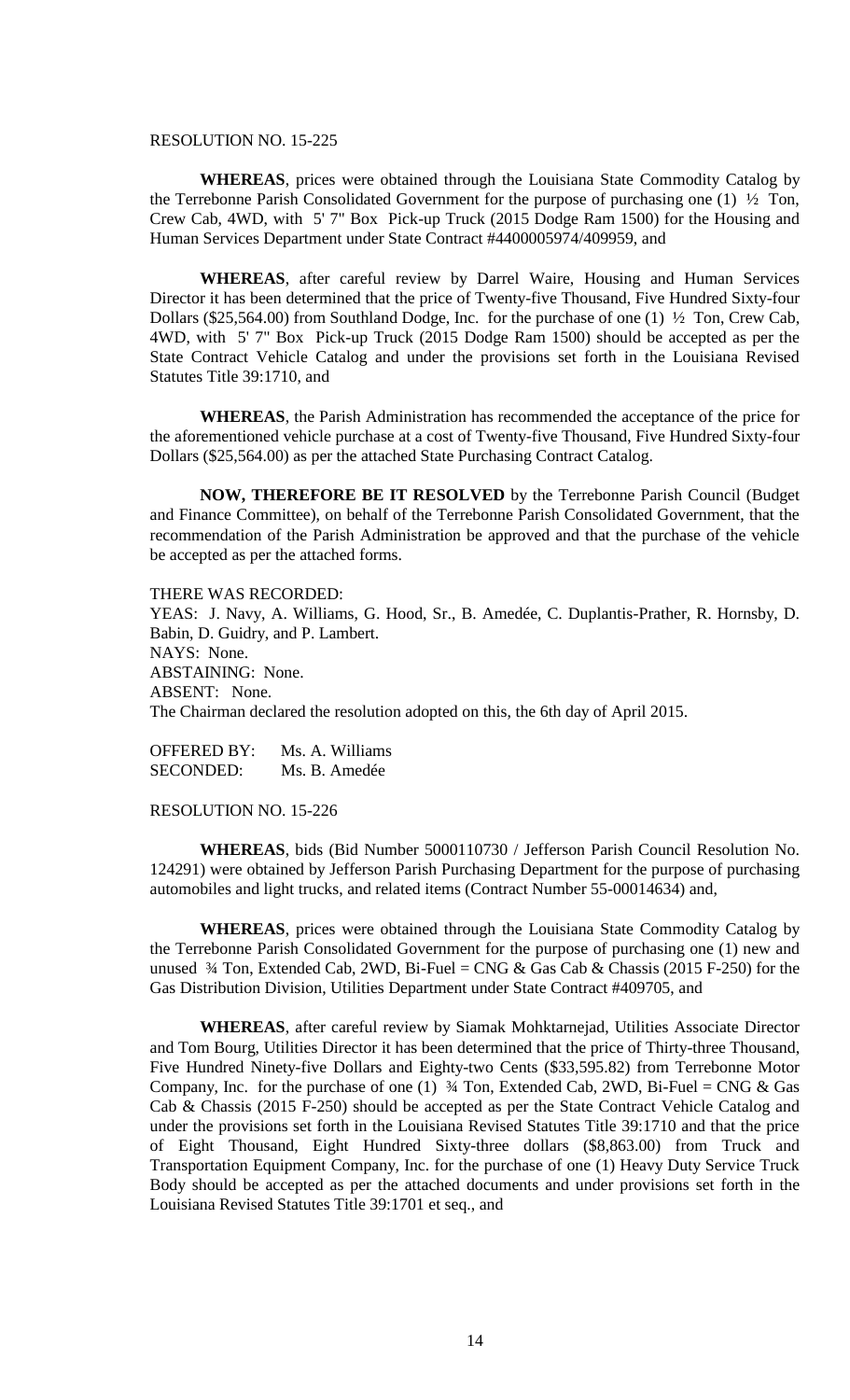**WHEREAS**, the Parish Administration has recommended the acceptance of the price for the aforementioned purchase from Terrebonne Motor at a cost of Thirty-three Thousand, Five Hundred Ninety-five Dollars and Eighty-two Cents (\$33,595.82) and from Truck and Transportation at a cost of Eight Thousand, Eight Hundred Sixty-three dollars (\$8,863.00) for a total cost of Forty-two Thousand, Four Hundred Fifty-eight dollars and Eighty-Two cents (\$42,458.82) as per the attached documents.

**NOW, THEREFORE BE IT RESOLVED** by the Terrebonne Parish Council (Budget and Finance Committee), on behalf of the Terrebonne Parish Consolidated Government, that the recommendation of the Parish Administration be approved and that the purchase of the vehicle be accepted as per the attached forms.

THERE WAS RECORDED: YEAS: J. Navy, A. Williams, G. Hood, Sr., B. Amedée, C. Duplantis-Prather, R. Hornsby, D. Babin, D. Guidry, and P. Lambert. NAYS: None. ABSTAINING: None. ABSENT: None. The Chairman declared the resolution adopted on this, the 6th day of April 2015.

OFFERED BY: Mr. G. Hood, Sr. SECONDED: Mr. D. Babin

RESOLUTION NO. 15-227

**WHEREAS,** on August 28, 2013 the Terrebonne Parish Council adopted Ordinance No. 8339 declaring the following described property adjudicated to the Terrebonne Parish Consolidated Government, with an owner of record as **ISAAC NEWTON** as surplus:

A CERTAIN TRACT OF LAND SITUATED IN THE PARISH OF TERREBONNE, STATE OF LA., IN SECTION 32 (ACTUALLY 17) T18S R17E. ON THE LEFT DESCENDING BANK OF BAYOU DULARGE, BUT NOT FRONTING THEREON & BEING PART OF THE PROPERTY AWARDED TO THE HEIRS OF CARRIE PORCHE, BY ACT OF PARTITION FILED ON THE 22ND DAY OF MARCH 1972, UNDER ENTRY #418292, SAID LOT OF GROUND BEING THE WESTERLYMOST 77' OF THE PROPERTY AWARDED TO THE HEIRS OF CARRIE PORCHE AS SHOWN ON A MAP MADE BY EDWARD C. MCGEE, JR., DATED MAY 1, 1971. SAID PROPERTY MEASURES FRONT OF 77' ON A PRIVATE LANE, BY DEPTH OF (89.88') ON ITS WESTERLY BOUNDARY & BY DEPTH ON ITS EASTERLY BOUNDARY TO THE PROPERTY OF EDWARD M. RAGAN, JR., ETAL OR ASSIGNS. SAID PROPERTY BEING BOUNDED AS FOLLOWS: IN THE FRONT BY A PRIVATE LANE. BOUNDED WESTERLY BY PROPERTY ACQUIRED BY ROSADELL PORCHE TIMBER & BEING PART OF THE PROPERTY AWARDED TO HOSEA PORCHE IN SAID ACT OF PARTITION, BOUNDED IN THE REAR BY PROPERTY OF EDWARD M. RAGAN, JR. ETAL OR ASSIGNS & EASTERLY BY THE REMAINING PROPERTY OF VENDORS HEREIN. CB 2201/585. (ACCOUNT# A10-40994) (168 PORCHE LANE), and

**WHEREAS,** on March 19, 2015 bids were received by the Terrebonne Parish Consolidated Government for **Bid No. 15-S/P-05 Surplus Sale of Adjudicated Property Located at 168 Porche Lane (100%) (Account #A10-40994)**, and

**WHEREAS,** after careful review by Parish Administration it has been determined that the highest bid received is that of **Joseph Jones** in the amount of **Five Thousand Dollars (\$5,000.00)** and that the bid should be accepted as per attached bid forms and pursuant to all the terms and conditions as stated in Ordinance 8339, and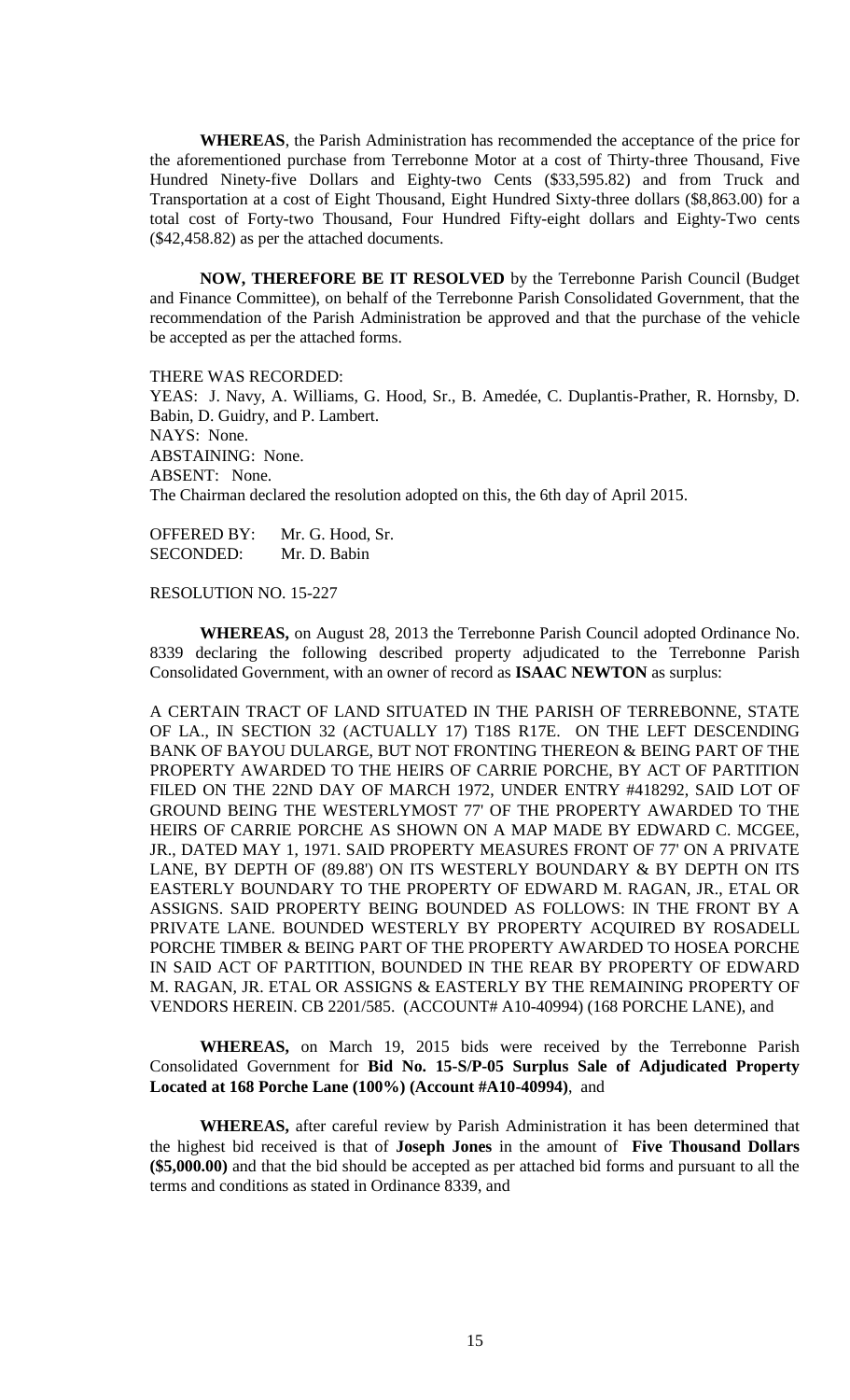**WHEREAS,** the Parish Administration has recommended the acceptance of the aforementioned bid for **Bid No. 15-S/P-05 Surplus Sale of Adjudicated Property Located at 168 Porche Lane (100%) (Account #A10-40994)** as described in attached hereto and made a part hereof.

**NOW, THEREFORE BE IT RESOLVED** by Terrebonne Parish Council (Budget and Finance Committee), on behalf of the Terrebonne Parish Consolidated Government, that the recommendation of the Parish Administration is approved and the bid of **Joseph Jones** is accepted as per attached bid forms and pursuant to all the terms and conditions as stated in Ordinance 8339.

THERE WAS RECORDED: YEAS: J. Navy, A. Williams, G. Hood, Sr., B. Amedée, C. Duplantis-Prather, R. Hornsby, D. Babin, D. Guidry, and P. Lambert. NAYS: None. ABSTAINING: None. ABSENT: None. The Chairman declared the resolution adopted on this, the 6th day of April 2015.

\* \* \* \* \* \* \* \* \*

Committee member J. Navy thanked Parish President Michel Claudet and Administration for the adjudicated property program which allows residents to purchase property that has been adjudicated to the parish.

OFFERED BY: Mr. D. Babin SECONDED: Mr. P. Lambert

RESOLUTION NO. 15-228

**WHEREAS**, on March 18, 2015 bids were received by the Terrebonne Parish Consolidated Government for Bid 15-LAND-07 Purchase of One (1) New/Unused Cab & Chassis (Minimum 66,000 lb GVW) for the Solid Waste Division of the Utilities Department, and

**WHEREAS**, after careful review by Wendell Voisin, Fleet Maintenance Superintendent, Clay Naquin, Solid Waste Administrator, and Tom Bourg, Utilities Director, it has been determined that the lowest responsive and responsible bid is that of Kenworth of South Louisiana, LLC in the amount of One Hundred Sixteen Thousand, Seven Hundred Six Dollars (\$116,706.00) and that the bid of Empire Truck Sales, LLC be rejected for failure to meet specifications, and

**WHEREAS**, Parish Administration has concurred with the recommendation that the bid of Kenworth of South Louisiana, LLC is the lowest qualified bid for the Purchase of One (1) New/Unused Cab & Chassis (Minimum 66,000 lb GVW) for the Solid Waste Division and the aforementioned bid be rejected as per the attached documents, and

**NOW, THEREFORE BE IT RESOLVED** by Terrebonne Parish Council (Budget and Finance Committee), on behalf of the Terrebonne Parish Consolidated Government, that the recommendation of the Parish Administration be accepted for the purchase of the cab  $\&$  chassis as per the attached documents

THERE WAS RECORDED: YEAS: J. Navy, A. Williams, G. Hood, Sr., B. Amedée, C. Duplantis-Prather, R. Hornsby, D. Babin, D. Guidry, and P. Lambert. NAYS: None.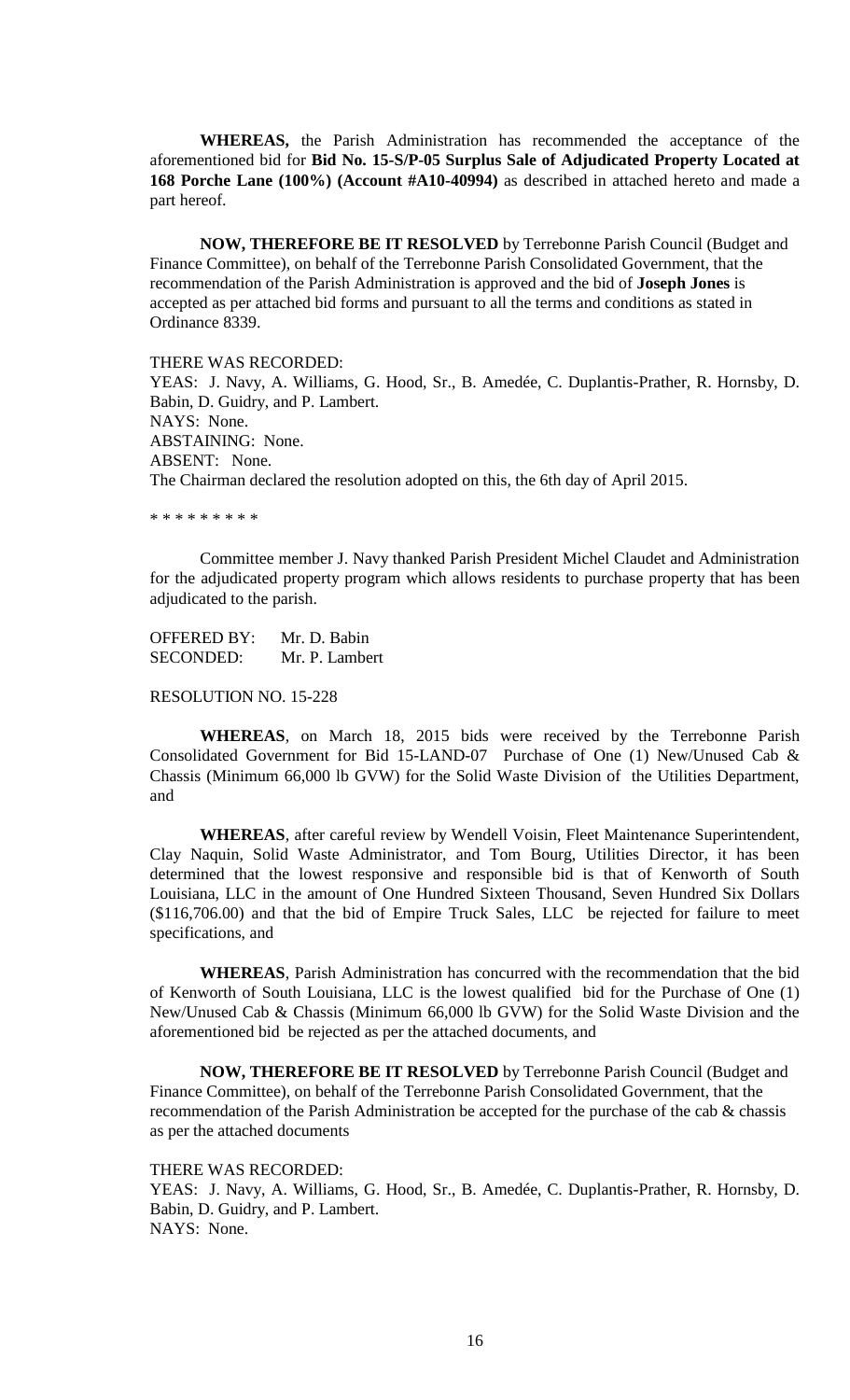ABSTAINING: None. ABSENT: None. The Chairman declared the resolution adopted on this, the 6th day of April 2015.

OFFERED BY: Mr. R. Hornsby SECONDED: Ms. C. Duplantis-Prather

# RESOLUTION NO. 15-229

A resolution authorizing the Parish President to RE-NEW a contractual agreement for professional services between the Terrebonne Parish Consolidated Government ("TPCG") and Richard M. Haydel, M.D. and Scott Haydel, M.D., a Professional Medical Corporation.

WHEREAS, the Terrebonne Parish Consolidated Government and Richard M. Haydel, M.D. and Scott Haydel, M.D., a Professional Medical Corporation, desire to continue the contractual agreement entered on *May 1, 2015* for services rendered to the Terrebonne Juvenile Detention Center as facility(ies) physicians, and expiring on *April 30, 2016*, and

WHEREAS, Terrebonne Parish Consolidated Government desires to renew and extend the said contract on an annual basis.

NOW, THEREFORE BE IT RESOLVED by the Terrebonne Parish Council (Budget and Finance Committee), on behalf of the Terrebonne Parish Consolidated Government, that the Parish President, Michel Claudet, is hereby authorized to sign and to execute all documents necessary to renew a viable agreement for professional services between TPCG and Richard M. Haydel, M.D. and Scott Haydel, M.D., a Professional Medical Corporation.

THERE WAS RECORDED:

YEAS: J. Navy, A. Williams, G. Hood, Sr., B. Amedée, C. Duplantis-Prather, R. Hornsby, D. Babin, D. Guidry, and P. Lambert. NAYS: None. ABSTAINING: None. ABSENT: None. The Chairman declared the resolution adopted on this, the 6th day of April 2015.

OFFERED BY: Mr. P. Lambert SECONDED: Mr. D. Babin

#### RESOLUTION NO. 15-230

WHEREAS, an estimate was obtained by the Forced Drainage Division to remove, repair and replace a 48" Quality/Creel pump at the Coteau Road Pump Station for the Forced Drainage Division, Public Works Department, and

WHEREAS, after careful review by Carl Ledet, Superintendent, Perry Blanchard, Operations Manager , and Gregory Bush, Public Works Director it has been determined that the estimated price of Ninety-eight Thousand, Seven Hundred Fifty-three Dollars and Zero Cents (\$98,753.00) plus shipping and freight charges from Associated Pump and Supply Co., LLC for the sole source / proprietary Coteau Road Pump Station pump removal, repair and replacement should be accepted as per the attached documents and the under sole source / proprietary provisions set forth in the Louisiana Revised Statutes Titles 39:1597 and 39:1551 et seq., and

WHEREAS, the Parish Administration has recommended the acceptance of the pump removal, repair and replacement estimate at the cost of Ninety-eight Thousand, Seven Hundred Fifty-three Dollars and Zero Cents (\$98,753.00) plus shipping and freight charges as per the attached documents.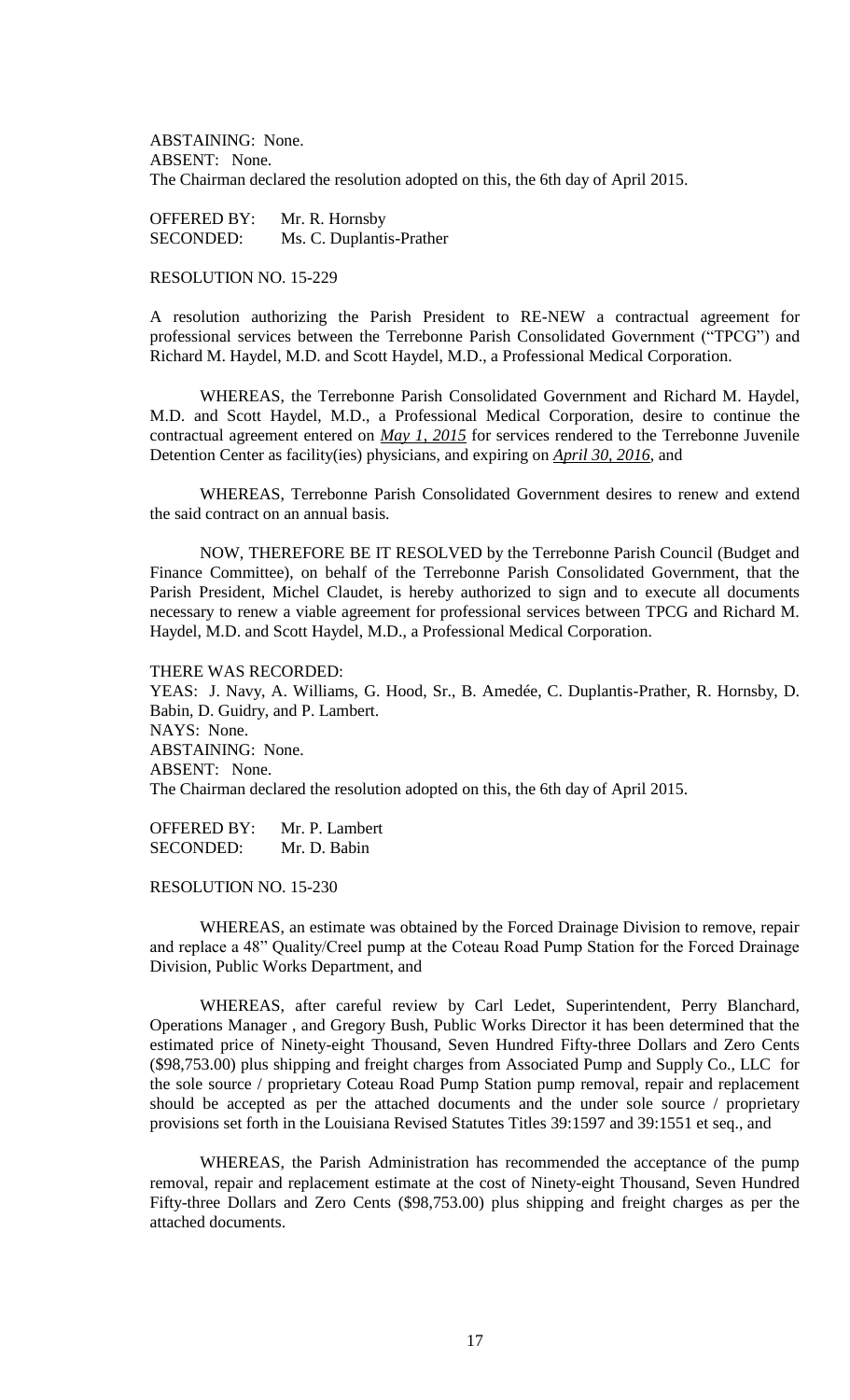NOW, THEREFORE BE IT RESOLVED by the Terrebonne Parish Council, on behalf of the Terrebonne Parish Consolidated Government, that the recommendation of the Parish Administration be approved and that the sole source / proprietary purchase of the aforementioned pump removal, repair and replacement be accepted as per the attached forms.

THERE WAS RECORDED: YEAS: J. Navy, A. Williams, G. Hood, Sr., B. Amedée, C. Duplantis-Prather, R. Hornsby, D. Babin, D. Guidry, and P. Lambert. NAYS: None. ABSTAINING: None. ABSENT: None. The Chairman declared the resolution adopted on this, the 6th day of April 2015.

OFFERED BY: Mr. G. Hood, Sr. SECONDED: Ms. C. Duplantis

RESOLUTION NO. 15-231

**WHEREAS**, on March 19, 2015 bids were received by the Terrebonne Parish Consolidated Government for Bid 15-COR-08 Purchase of One (1) New/Unused Portable X-Ray Machine for the Terrebonne Parish Coroner's Office, and

**WHEREAS**, after careful review by Danny Theriot, Chief Investigator and Dr. Victor Tedesco, III, Terrebonne Parish Coroner, it has been determined that the lowest responsive and responsible bid is that of Performance Medical Group, Inc. in the amount of Thirty-four Thousand, Seven Hundred Forty-nine Dollars (\$34,749.00), and

**WHEREAS**, Parish Administration has concurred with the recommendation that the bid of Performance Medical Group, Inc. is the lowest qualified bid for the Purchase of One (1) New/Unused Portable X-Ray Machine for the Terrebonne Parish Coroner's Office as per the attached documents, and

**NOW, THEREFORE BE IT RESOLVED** by Terrebonne Parish Council (Budget and Finance Committee), on behalf of the Terrebonne Parish Consolidated Government, that the recommendation of the Parish Administration be accepted for the purchase of the portable x-ray machine as per the attached documents

THERE WAS RECORDED:

YEAS: J. Navy, A. Williams, G. Hood, Sr., B. Amedée, C. Duplantis-Prather, R. Hornsby, D. Babin, D. Guidry, and P. Lambert. NAYS: None. ABSTAINING: None. ABSENT: None. The Chairman declared the resolution adopted on this, the 6th day of April 2015.

Ms. A. Williams moved, seconded by Ms. B. Amedèe, "THAT, the Budget and Finance Committee introduce an ordinance to amend the 2015 Adopted Operating Budget and the 5 Year Capital Outlay of the Terrebonne Parish Consolidated Government for the following items:

- I. Bayou Gardens Ext., \$1,700,000 for 2016 (5 Year Capital Outlay)
- II. Head Start Program, (\$12,000)
- III. CDBG Program, (\$32,037)

and call a public hearing on said matter on April 22, 2015 at 6:30 p.m."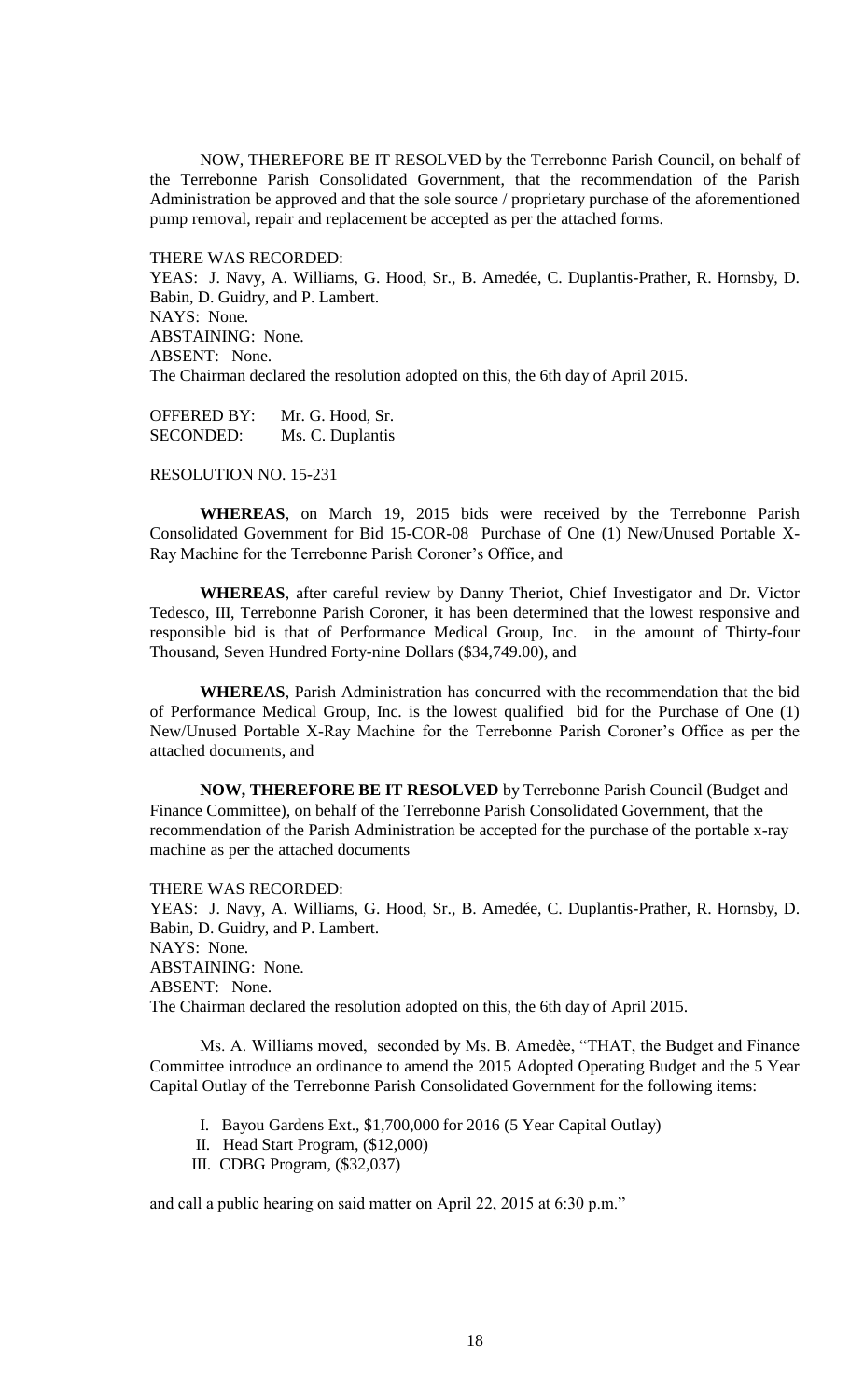The Chairman called for the vote on the motion offered by Ms. A. Williams. THERE WAS RECORDED: YEAS: B. Amedẻe, D. Babin, C. Duplantis-Prather, D. Guidry, G. Hood, Sr., R. Hornsby, P. Lambert, J. Navy, and A. Williams. NAYS: None. ABSENT: None. The Chairman declared the motion adopted.

OFFERED BY: Ms. A. Williams SECONDED: Mr. R. Hornsby

# RESOLUTION NO. 15-232

A resolution authorizing advertisement for bids for a mineral lease in the Gibson/Bayou Black Area, Section 31, Township 17 South, Range 15 East, Terrebonne Parish, Louisiana.

 WHEREAS, on behalf of Pride Oil and Gas Properties, Inc., P. O. Box 51777, Lafayette, LA 70505-1777, has made application in writing, addressed to the Terrebonne Parish Consolidated Government, requesting the Terrebonne Parish Council advertise for bids for oil, gas and mineral lease on all of the right, title and interest held by the Terrebonne Parish Consolidated Government in the Gibson/Bayou Black Area, Terrebonne Parish, Louisiana, and

 WHEREAS, a check in the amount of \$400.00 made payable to the Terrebonne Parish Consolidated Government from Pride Oil and Gas Properties, Inc. was enclosed with such application, as required by law, and

 WHEREAS, in the judgment of the Terrebonne Parish Council, this application is in order and it is in the best interest of the Terrebonne Parish Consolidated Government that property, more particularly described below, be advertised for bids for an oil, gas and mineral lease.

 NOW, THEREFORE BE IT RESOLVED by the Terrebonne Parish Council (Budget and Finance Committee), on behalf of the Terrebonne Parish Consolidated Government, that the following is accepted:

 That the Terrebonne Parish Council advertise for bids for an oil, gas and mineral lease of all or part of the right, title and interest held by the Terrebonne Parish Consolidated Government in the following described land situated in Terrebonne Parish, Louisiana, to-wit:

PARCEL # 53658, WARD 8 LEGAL DESCRIPTION: TRACT F-G-H-C-F PORTION OF TRACT 22-B OAK FOREST PLANTATION ESTATES CB 1812/671

PARCEL #53659, WARD 8 LEGAL DESCRIPTION: TRACT H-I-D-C-H PORTION OF TRACT 21 OAK FOREST PLANTATION ESTATES CB 1812/663

The Terrebonne Parish Council, on behalf of the Terrebonne Parish Consolidated Government, authorizes the Parish President to negotiate and to execute any documents necessary to comply with the above policy.

#### THERE WAS RECORDED:

YEAS: J. Navy, A. Williams, G. Hood, Sr., B. Amedée, C. Duplantis-Prather, R. Hornsby, D. Babin, D. Guidry, and P. Lambert.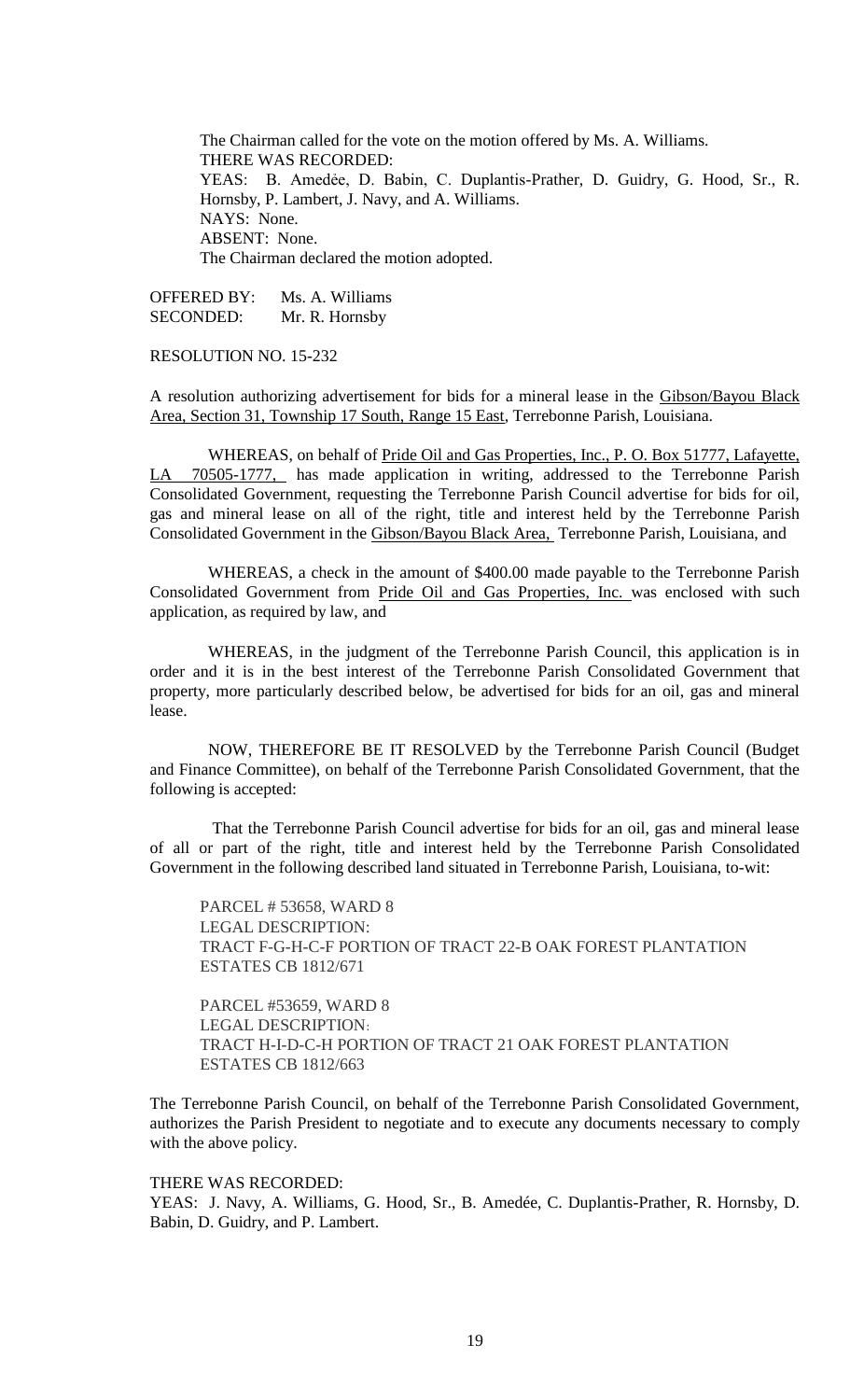NAYS: None. ABSTAINING: None. ABSENT: None. The Chairman declared the resolution adopted on this, the 6th day of April 2015.

Mr. G. Hood, Sr. moved, seconded by Ms. A. Williams, "THAT, there being no further business to come before the Budget & Finance Committee, the meeting be adjourned."

The Chairman called for the vote on the motion offered by Mr. G. Hood, Sr. THERE WAS RECORDED: YEAS: B. Amedẻe, D. Babin, C. Duplantis-Prather, D. Guidry, G. Hood, Sr., R. Hornsby, P. Lambert, J. Navy, and A. Williams. NAYS: None. ABSENT: None. The Chairman declared the motion adopted and the meeting was adjourned at 5:53 p.m.

John Navy, Chairman

Tammy E. Triggs, Minute Clerk

Mr. J. Navy moved, seconded by Ms. B. Amedée, "THAT, the Council accept and ratify the minutes of the Budget and Finance Committee meeting held on 04/06/15."

The Chairman called for a vote on the motion offered by Mr. J. Navy. THERE WAS RECORDED: YEAS: D. Babin, D. Guidry, P. Lambert, J. Navy, A. Williams, G. Hood, Sr., B. Amedée, C. Duplantis-Prather and R. Hornsby. NAYS: None. ABSENT: None. The Chairman declared the motion adopted.

The Chairman called for a report on the Policy, Procedure & Legal Committee meeting held on 04/06/15, whereupon the Committee Chairman rendered the following:

## POLICY, PROCEDURE, & LEGAL COMMITTEE

#### APRIL 6, 2015

The Chairman, Greg Hood, Sr., called the Policy, Procedure, & Legal Committee meeting to order at 5:55 p. m. in the Terrebonne Parish Council Meeting Room with an Invocation offered by Committee member B. Amedèe and the Pledge of Allegiance led by Committee P. Lambert. Upon roll call, Committee Members recorded as present were: B. Amedẻe, D. Babin, C. Duplantis-Prather, D. Guidry, Capt. Greg Hood, Sr., HPD Ret., R. Hornsby, P. Lambert, J. Navy, and A. Williams. A quorum was declared present.

OFFERED BY: Ms. A. Williams SECONDED: Mr. R. Hornsby

# RESOLUTION NO. 15-233

# **A RESOLUTION OPPOSING PROPOSAL TO REPEAL THE INVENTORY AND WATERCRAFT TAXES COLLECTED BY LOCAL GOVERNMENTS**

**WHEREAS,** Inventory and Watercraft Taxes are local property taxes assessed on watercrafts, materials and goods for sale; and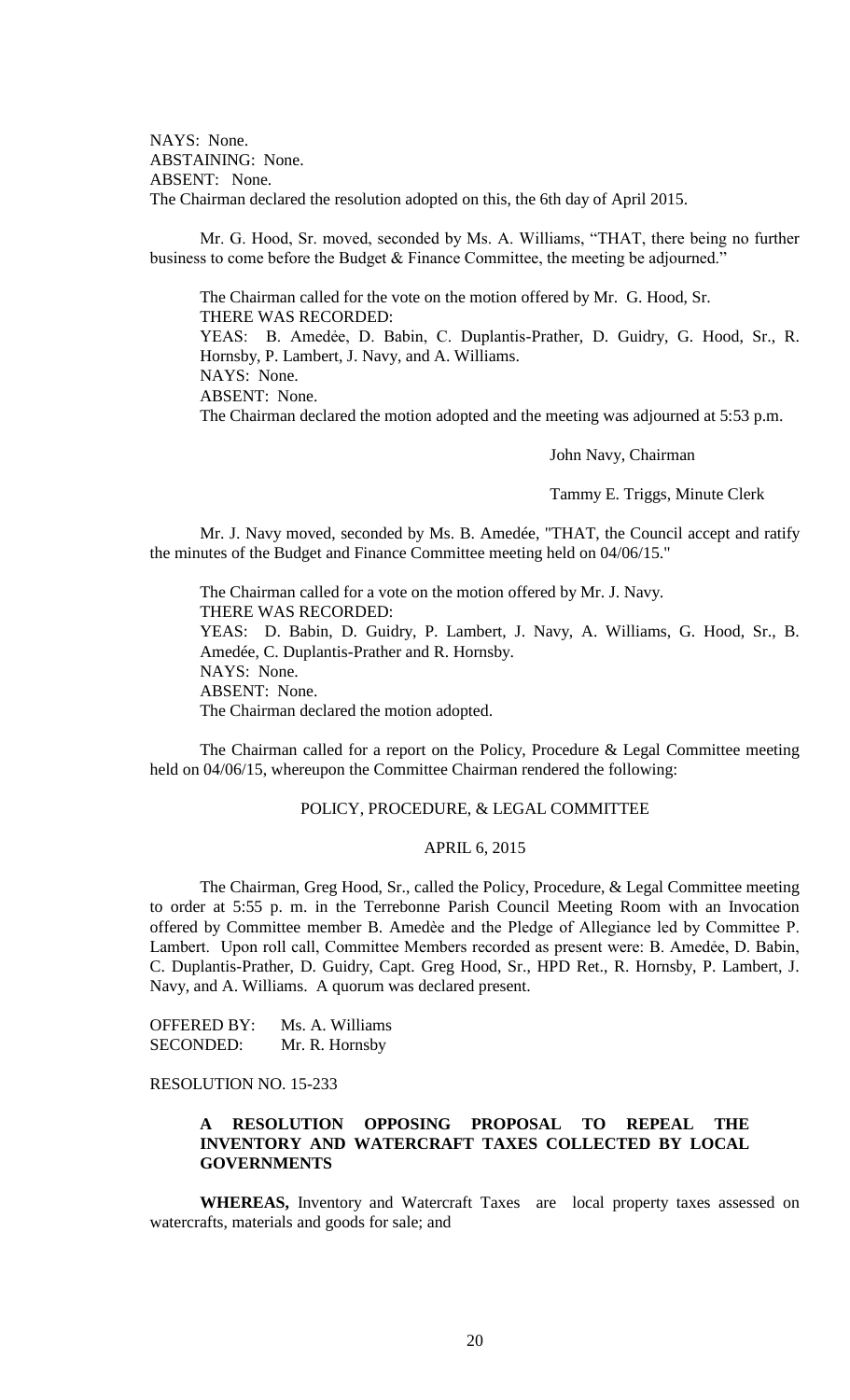**WHEREAS,** repealing the inventory and watercraft taxes would adversely impact the ability of local taxing districts to deliver services, and

**WHEREAS**, the repeal of the inventory and watercraft taxes will adversely increase and shift debt service millages to all taxpayers, where parishes levy millages equal to the debt service payments based on estimated taxes generated, and

**WHEREAS,** the economies of Terrebonne Parish and the State of Louisiana will suffer tremendously if these inventory and watercraft taxes are repealed; and

**WHEREAS,** it is recommended by the Administration of Terrebonne Parish Government that the Council does hereby oppose the proposal to repeal the inventory and watercraft taxes ; and authorizes the Parish President to sign, execute and administer an agreement and any and all relevant documents to effectuate this matter.

**THEREFORE, BE IT RESOLVED,** that the Terrebonne Parish Council does hereby oppose the proposal to repeal the inventory and watercraft taxes and authorizes the Parish President to sign, execute and administer an agreement and any and all relevant documents to effectuate this matter.

**BE IT FURTHER RESOLVED,** that a certified copy of this resolution shall be forwarded to the Office of the Governor, the Louisiana House of Representative, and the Louisiana State Senate.

THERE WAS RECORDED:

YEAS: J. Navy, A. Williams, G. Hood, Sr., B. Amedée, C. Duplantis-Prather, R. Hornsby, D. Babin, D. Guidry, and P. Lambert. NAYS: None. ABSTAINING: None. ABSENT: None. The Chairman declared the resolution adopted on this, the 6th day of April 2015.

The Committee Chairman recognized Mr. Phil Schexnayder, Chairman of the Schriever Fire Protection District, who expressed the Fire District's support of the resolution opposing the proposal to repeal the inventory and watercraft taxes collected by local governments.

Parish President Michel Claudet explained that the plan would eliminate the watercraft credit, thus affecting Terrebonne Parish significantly; and noted that there would be no other alternative to supplement the funding "gap" that this revenue loss would create.

Ms. C. Duplantis-Prather moved, seconded by Ms. A. Williams, "THAT, there being no further business to come before the Policy, Procedure, & Legal Committee, the meeting be adjourned."

The Chairman called for the vote on the motion offered by Ms. C. Duplantis-Prather. THERE WAS RECORDED:

YEAS: B. Amedẻe, D. Babin, C. Duplantis-Prather, D. Guidry, G. Hood, Sr., R. Hornsby, P. Lambert, J. Navy, and A. Williams.

NAYS: None.

ABSENT: None.

The Chairman declared the motion adopted and the meeting was adjourned at 5:58 p. m.

Greg Hood, Sr., Chairman

Tammy E. Triggs, Minute Clerk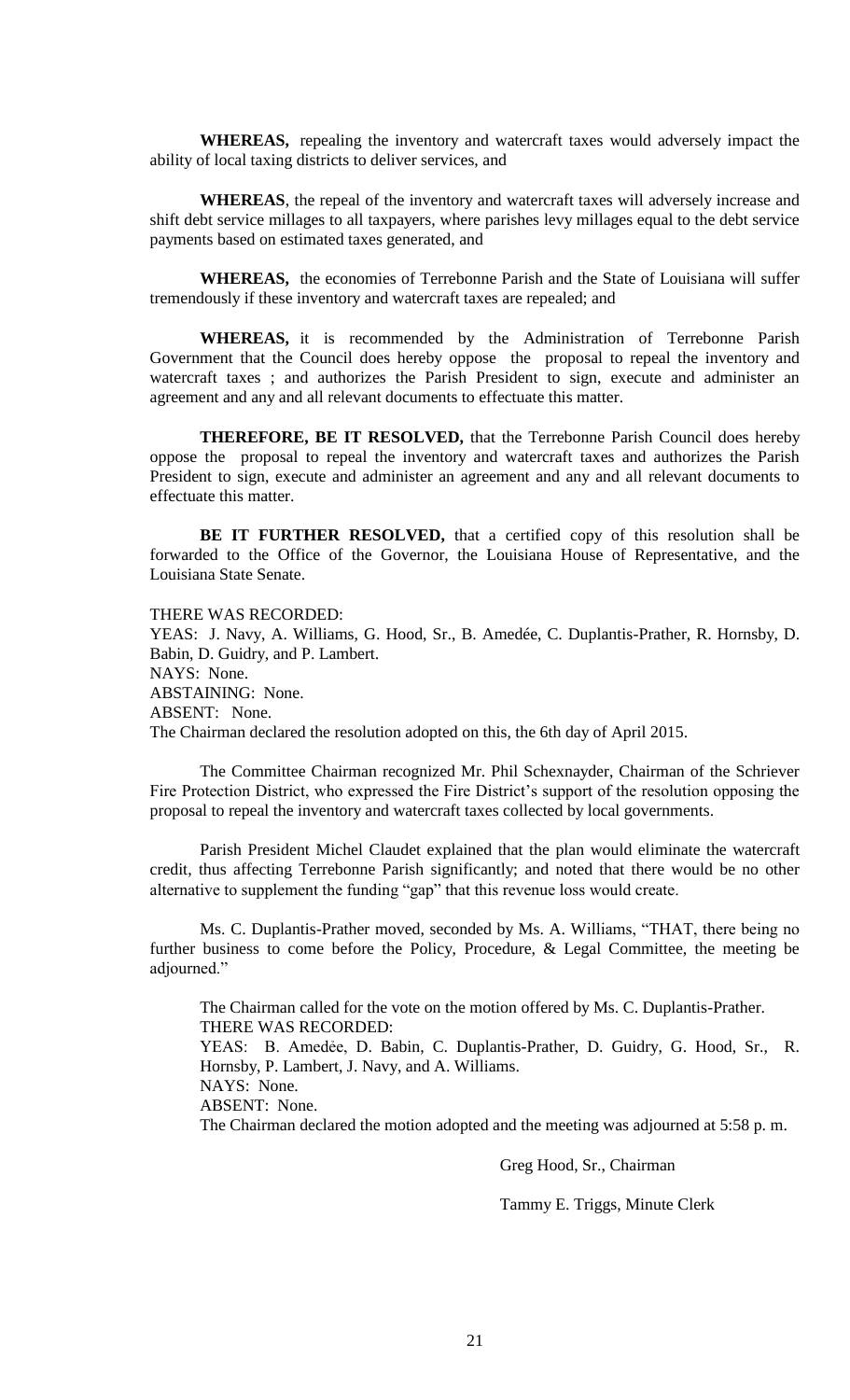Mr. G. Hood, Sr. moved, seconded by Mr. D. Guidry, "THAT, the Council accept and ratify the minutes of the Policy, Procedure and Legal Committee meeting held on 04/06/15."

The Chairman called for a vote on the motion offered by Mr. G. Hood, Sr. THERE WAS RECORDED: YEAS: D. Babin, D. Guidry, P. Lambert, J. Navy, A. Williams, G. Hood, Sr., B. Amedée, C. Duplantis-Prather and R. Hornsby. NAYS: None. ABSENT: None. The Chairman declared the motion adopted.

The Chairman called for a report on the Public Services Committee meeting held on 04/06/15, whereupon the Committee Chairwoman noting ratification of minutes calls public hearings on April 22, 2015 at 6:30 P.M. rendered the following:

# PUBLIC SERVICES COMMITTEE

#### APRIL 6, 2015

The Chairwoman, A. Williams, called the Public Services Committee meeting to order at 5:57 p. m. in the Terrebonne Parish Council Meeting Room with an Invocation led by Committee member C. Duplantis-Prather and the Pledge of Allegiance by Committee member D. Babin. Upon roll call, Committee Members recorded as present were: B. Amedẻe, D. Babin, C. Duplantis-Prather, D. Guidry, Capt. Greg Hood, Sr., HPD Ret., R. Hornsby, P. Lambert, J. Navy, and A. Williams. A quorum was declared present.

Committee member P. Lambert requested that Mr. Herdis Neil, owner of 721 Crochetville Road, address the Committee regarding his intentions and/or plans for the partially sunken barge in Bayou Terrebonne at the aforementioned location. Mr. Neil explained that his plans for this barge is to protect the wetlands by creating a wetland nursery and to fill this sunken barge with dirt to create a bulk head to decrease erosion; noting that this process is being done to protect the parish.

Upon questioning from Committee member P. Lambert, Mr. Neil stated that he is willing to obtain a permit, consult with an engineer and sign the appropriate drafted documentation with Parish Attorney C. Alcock to ensure that his rights, as well as the right of the Parish of Terrebonne, is adequately protected; and noted that if this is not done in the appropriate time frame the cost of removing the barge will be levied upon Mr. Neil.

Upon questioning, Parish Attorney C. Alcock explained that derelict vessel owners were notified under L.A. R.S.: 34:843, the Navigation & Shipping Authority, that the vessel owners would have to comply with these statutes. She suggested that Mr. Neil comply with this statute and submit a plan to the Terrebonne Parish Planning & Zoning Department to determine its feasibility.

Mr. P. Lambert moved, seconded by Mr. D. Guidry, "THAT, the Public Services Committee allow Mr. Herdis Neil to submit a proposal, in writing, to the Planning & Zoning Department and Legal Department within one week to determine the feasibility for Mr. Neil to proceed with obtaining the required Federal/State/Local permits to mitigate his barge at 721 Crochetville Road; that appropriate lighting be added immediately; that a contractual agreement be entered into in a format and subject to such terms as approved by the Parish Attorney that if the barge is not properly mitigated within one year, Mr. Neil either have the barge removed at his expense or the Parish will have it removed and Mr. Neil will be charged for the removal." **(\*MOTION ADOPTED AFTER DISCUSSION.)**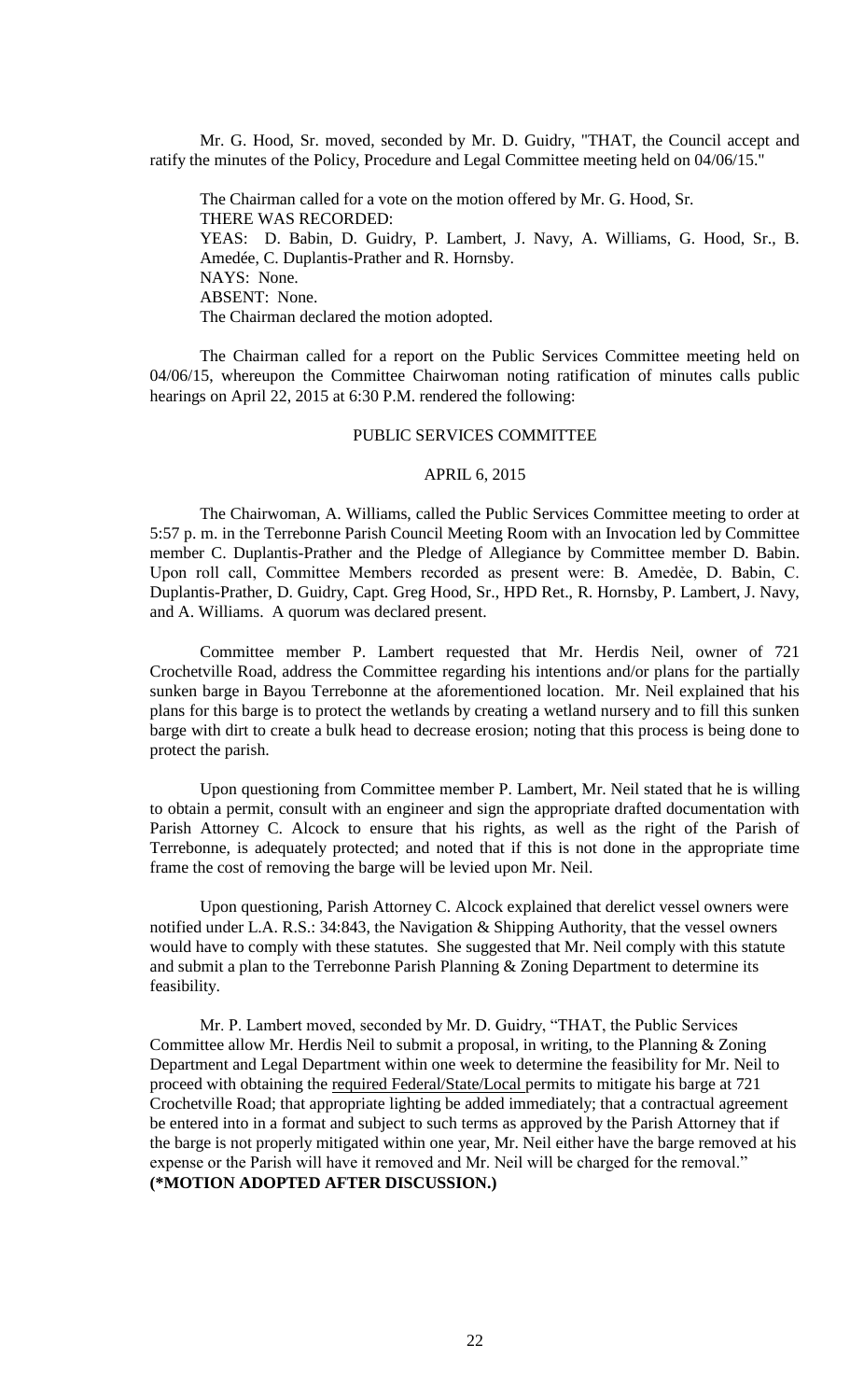A discussion ensued relative to barge at 721 Crochetville Road and if the opportunity to have it removed at no cost to the owner is not taken, what options the owner would have to have it mitigated or removed.

\*\*The Chairwoman called for a vote on the motion offered by Mr. P. Lambert THERE WAS RECORDED: YEAS: B. Amedẻe, D. Babin, C. Duplantis-Prather, D. Guidry, G. Hood, Sr., R. Hornsby, P. Lambert, J. Navy and A Williams. NAYS: None. ABSENT: None. The Chairwoman declared the motion adopted.

OFFERED BY: Mr. R. Hornsby SECONDED: Mr. G. Hood, Sr.

RESOLUTION NO. 15-234

**WHEREAS,** the 2015 Auxiliary Curb Repair Project is an initiative to reduce the amount of outstanding curb repairs in residential areas of Terrebonne Parish, and

**WHEREAS,** the project will reduce the amount of overall outstanding repairs by Fortyfour (44) Percent, and

**WHEREAS,** the Road & Bridge Division wishes to complete repairs within Forty-five (45) days of the Issuance of Notice to Proceed, and

**WHEREAS,** Request for Quotations (RFQ) were received and reviewed by Public Works Roads and Brides Division for the project, and

**WHEREAS,** after careful review by David Rome, Roads and Bridges Superintendent, Perry Blanchard, Operations Manager, and Gregory Bush, Public Works Director, it has been determined that the lowest responsive quotation received was that of Sealevel Construction, and

**WHEREAS,** Parish Administration has recommended the acceptance of the quotation for the aforementioned project in the amount of Forty-one thousand, two hundred and fifty Dollars and Zero Cents (\$41,250.00) as per the attached documents.

**NOW, THEREFORE BE IT RESOLVED** by the Terrebonne Parish Council (Public Services Committee), on behalf of the Terrebonne Parish Consolidated Government, that the recommendation of the Parish Administration be approved and that the quotation of Sealevel Construction for the 2015 Auxiliary Curb Project be accepted per the attached documents.

THERE WAS RECORDED:

YEAS: J. Navy, A. Williams, G. Hood, Sr., B. Amedée, C. Duplantis-Prather, R. Hornsby, D. Babin, D. Guidry, and P. Lambert. NAYS: None. ABSTAINING: None. ABSENT: None. The Chairwoman declared the resolution adopted on this, the 6th day of April 2015.

Mr. R. Hornsby moved, seconded by Mr. D. Babin, "THAT, the Public Services Committee introduce an ordinance to revoke portions of a fifty (50') drainage servitude running over and across Lot No. 1 of Addendum No. l in Destiny Place Subdivision subject to the reservation of any utility servitudes and call a public hearing on April 22, 2015 at 6:30 p.m."

The Chairwoman called for the vote on the motion offered by Mr. R. Hornsby.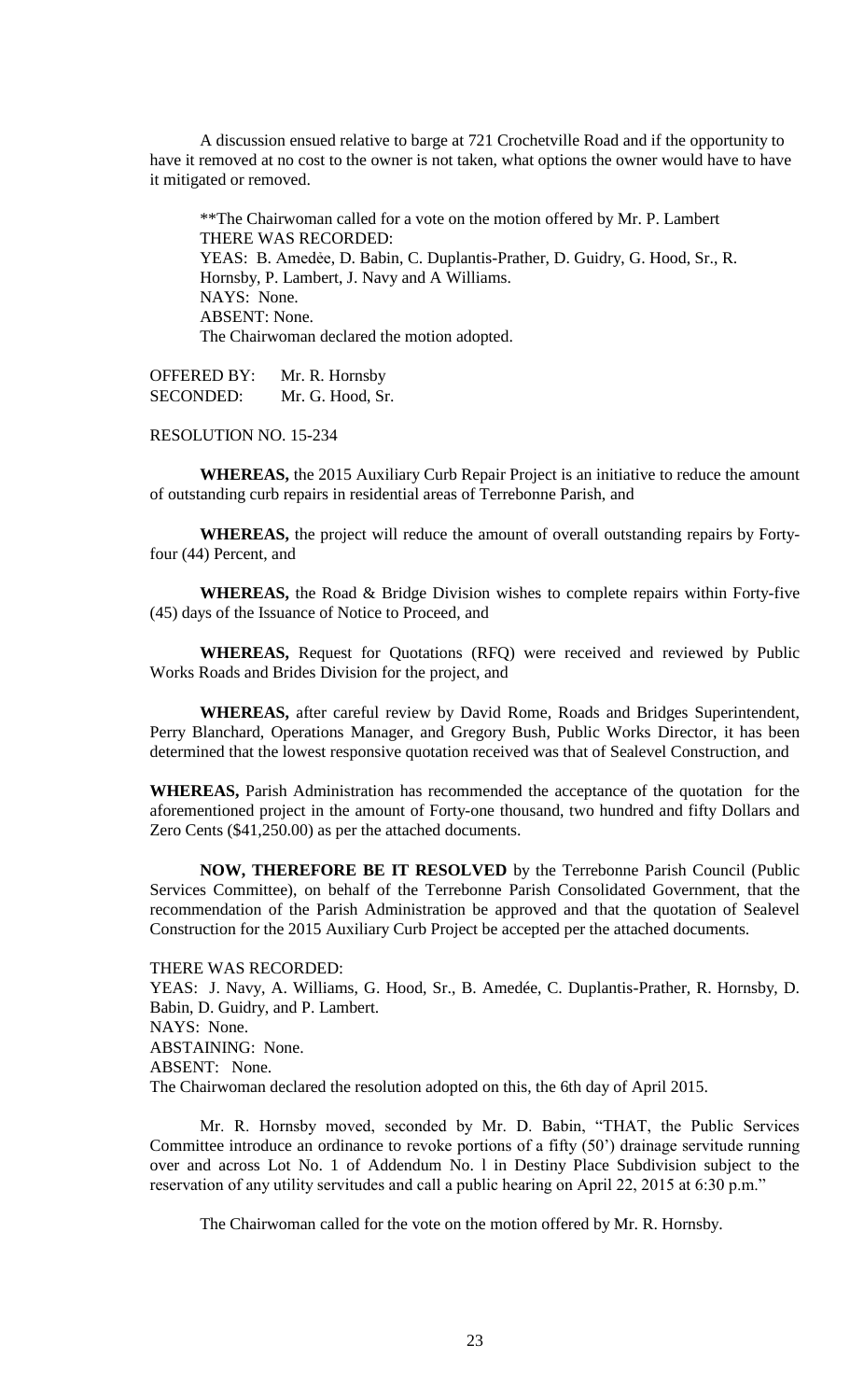THERE WAS RECORDED:

YEAS: B. Amedẻe, D. Babin, C. Duplantis-Prather, D. Guidry, G. Hood, Sr., R. Hornsby, P. Lambert, J. Navy, and A. Williams. NAYS: None. ABSENT: None. The Chairwoman declared the motion adopted.

OFFERED BY: Mr. D. Babin SECONDED: Mr. P. Lambert

RESOLUTION NO. 15-235

A resolution ratifying the appointment of the firm of Huval & Associates, Inc., to provide professional services for Detailed Bridge Inspections; and authorizing execution of an agreement for these services.

**WHEREAS**, the Terrebonne Parish Consolidated Government is desirous of appointing a firm to provide professional services for the project entitled Detailed Bridge Inspections, and

**WHEREAS,** the LADOTD has recently increased its inspection standards to incorporate strict guidelines set forth by the Federal Highway Administration (FHA), and

**WHEREAS,** these inspections will assist TPCG in gaining substantial compliance with the FHA Off-System Bridge Inspection program and identify critical bridges that may be considered critical by LADOTD, and

**WHEREAS**, the TPCG in-house bridge inspection team have revealed fifteen bridges that could be potentially considered critical or structurally deficient based on these new standards, and

**WHEREAS**, Terrebonne Parish Consolidated Government is desirous of having these bridges inspected by a professional consultant, and

**WHEREAS**, the firm of Huval & Associates, Inc., has been selected by Terrebonne Parish President Michel Claudet to provide the professional services relative to said project, and

**NOW, THEREFORE BE IT RESOLVED** that the Terrebonne Parish Council does hereby ratify the appointment of the firm of Huval & Associates, Inc., by Terrebonne Parish President Michel Claudet for professional services for the Potential Critical Bridges, and

**BE IT FURTHER RESOLVED** that the Terrebonne Parish Council, on behalf of the Terrebonne Parish Consolidated Government, does hereby authorize the execution of an agreement with the firm of Huval & Associates, Inc., by Terrebonne Parish President Michel Claudet.

THERE WAS RECORDED: YEAS: J. Navy, A. Williams, G. Hood, Sr., B. Amedée, C. Duplantis-Prather, R. Hornsby, D. Babin, D. Guidry, and P. Lambert. NAYS: None. ABSTAINING: None. ABSENT: None. The Chairwoman declared the resolution adopted on this, the 6th day of April 2015.

OFFERED BY: Ms. B. Amedée SECONDED: Ms. C. Duplantis-Prather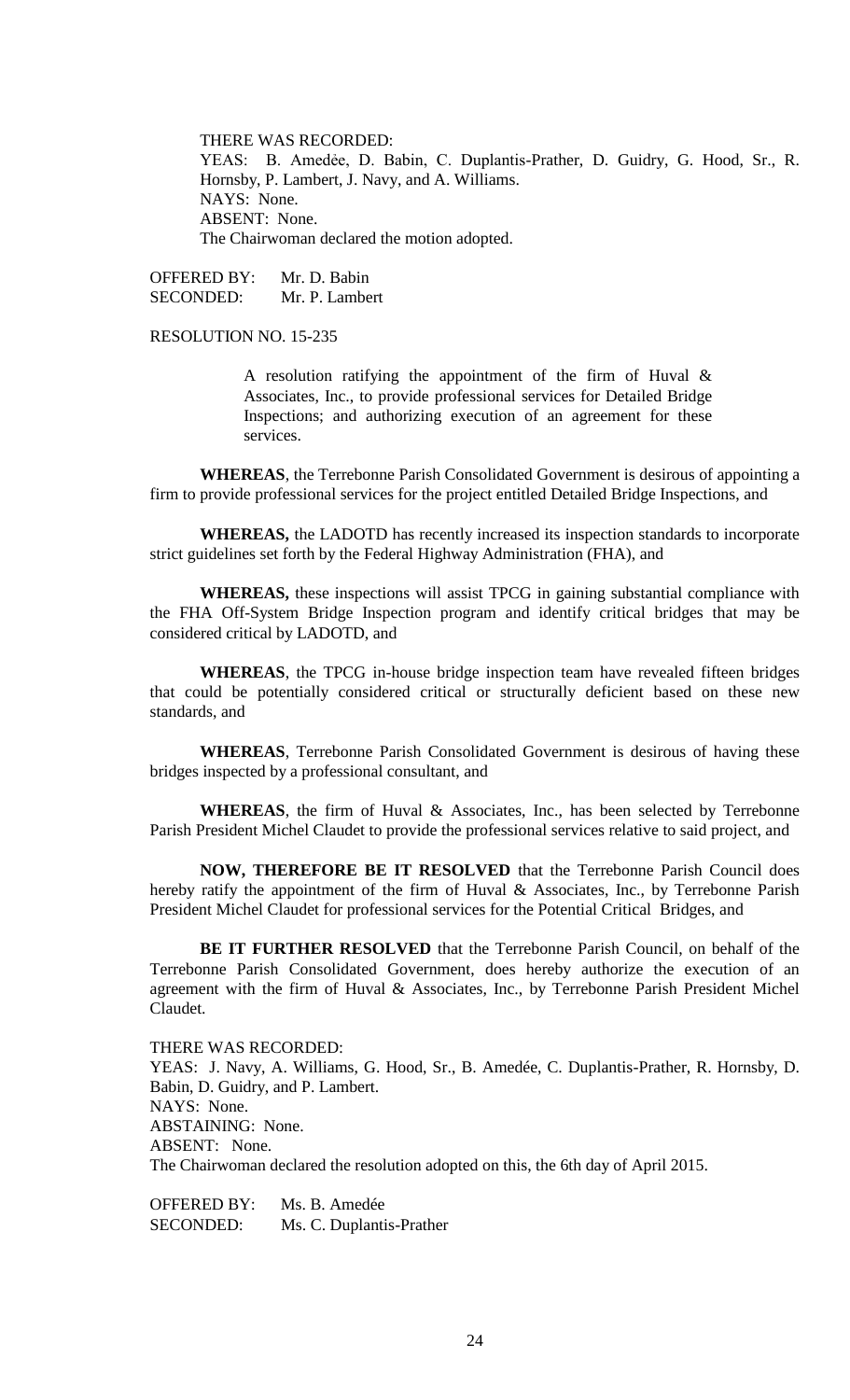# RESOLUTION NO. 15-236

A resolution awarding and authorizing the signing of the construction Contract for Parish Project No. 13-DRA-12, Wauban Drainage Improvements, Terrebonne Parish Consolidated Government, Terrebonne Parish, Louisiana, and authorizing the issuance of the Notice to Proceed.

**WHEREAS**, the Terrebonne Parish Consolidated Government did receive construction bids on Parish Project No. 13-DRA-12, Wauban Drainage Improvements, Terrebonne Parish, Louisiana, and,

**WHEREAS**, the lowest and best bid was that submitted by KCR Contractors, LLC, in the amount of \$230,513.00, and

**NOW, THEREFORE, BE IT RESOLVED** that the Terrebonne Parish Consolidated Government award the construction contract to KCR Contractors, LLC, in the amount of \$230,513.00, and

**BE IT FURTHER RESOLVED,** that the President of Terrebonne Parish Consolidated Government, be and he is hereby authorized and empowered to sign a construction contract for and on behalf of the Terrebonne Parish Consolidated Government with KCR Contractors, LLC, upon receipt of the performance bond in the amount of the contract price, and

BE IT FURTHER RESOLVED, that upon receipt of required certificates of insurance evidencing coverage as provided in the project specifications and upon execution and recordation of all contract documents, that the Engineer is hereby authorized to issue the Notice to Proceed to the Contractor to commence construction of the project.

#### THERE WAS RECORDED:

YEAS: J. Navy, A. Williams, G. Hood, Sr., B. Amedée, C. Duplantis-Prather, R. Hornsby, D. Babin, D. Guidry, and P. Lambert. NAYS: None. ABSTAINING: None. ABSENT: None. The Chairwoman declared the resolution adopted on this, the 6th day of April 2015.

Mr. R. Hornsby moved, seconded by Mr. P. Lambert, "THAT, the Public Services Committee introduce an ordinance to authorize the acquisition of property, sites and/or servitudes required for the Bayou Lacarpe Watershed Project – Location A, Parish Project No. 13-DRA-03; authorize the Parish President to execute any and all documents necessary to acquire sites, property and/or servitudes for the said purposes; to authorize the Parish Legal Staff to commence expropriation proceedings in the event the sites, property and/or servitudes cannot be obtained conventionally; to declare that the taking, if required, is necessary and useful for the benefit of the public; call a public hearing on April 22, 2015 at 6:30 p.m. and to provide for other matters relative thereto."

The Chairwoman called for the vote on the motion offered by Mr. R. Hornsby. THERE WAS RECORDED: YEAS: B. Amedẻe, D. Babin, C. Duplantis-Prather, D. Guidry, G. Hood, Sr., R. Hornsby, P. Lambert, J. Navy, and A. Williams. NAYS: None. ABSENT: None. The Chairwoman declared the motion adopted.

OFFERED BY: Mr. D. Babin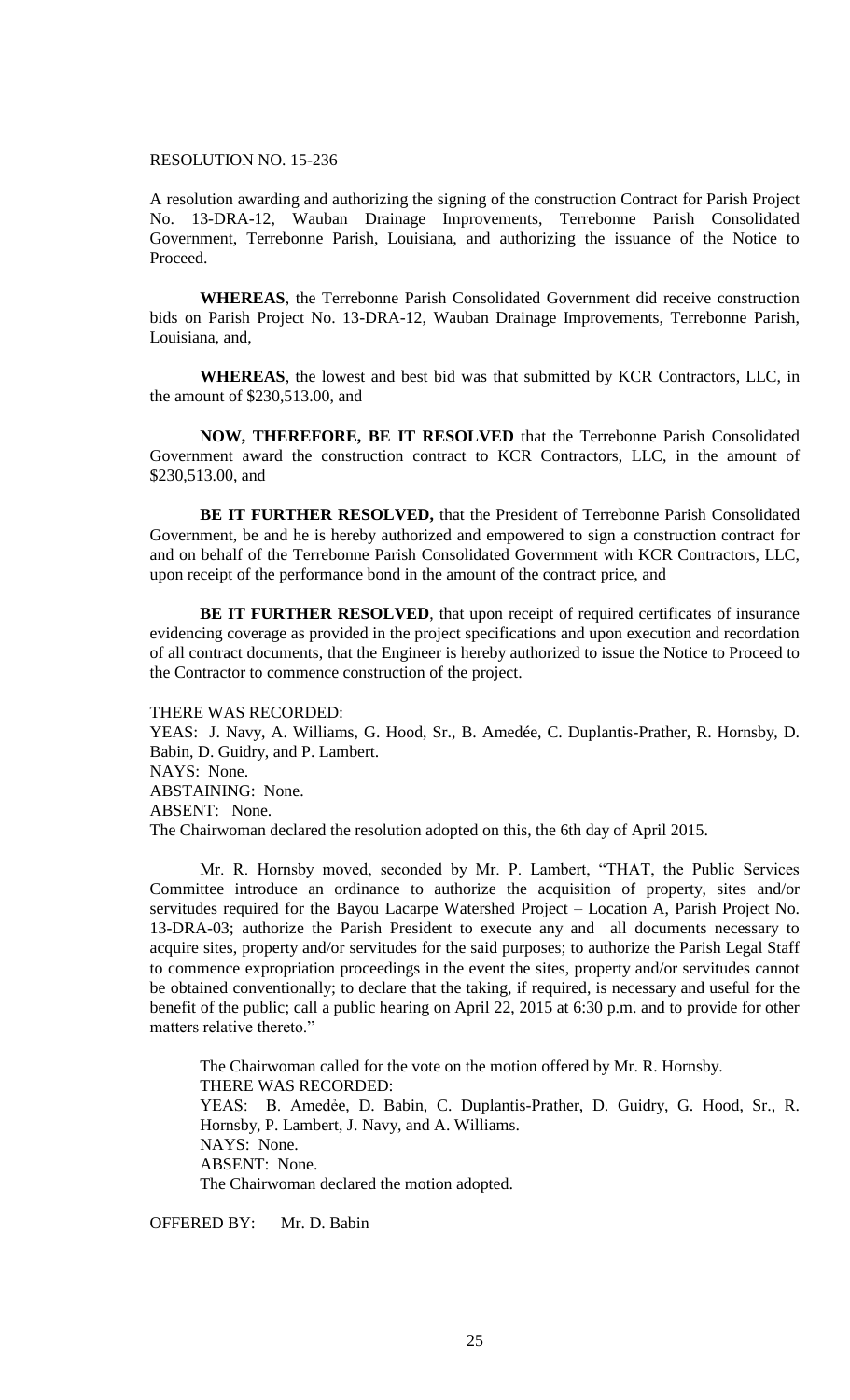SECONDED: Mr. J. Navy

#### RESOLUTION NO. 15-237

A resolution authorizing the execution of Change Order No. 3 for the Construction Agreement for Parish Project No. 10-CDBG-R-LEV-67; Ashland North Levee Improvement & Extension Project, Terrebonne Parish, Louisiana.

**WHEREAS**, the Terrebonne Parish Consolidated Government entered into a contract dated December 11, 2013, with Phylway Construction, LLC, for the Ashland North Levee Improvement & Extension, Parish Project No. 10-CDBG-R-LEV-67, Terrebonne Parish, Louisiana, and

**WHEREAS**, the Engineer proposed to change the existing corrugated metal pipe drainage pipe with a new high density polyethyelene (HDPE) pipe due to the existing corrugated metal pipe was found to be damaged and unusable, and

**WHEREAS**, this change order has also been recommended to adjust the estimated contract item quantities for the completion of the project as described on the attached Change Order No. 3 for the above referenced project, and

**WHEREAS**, this change order will increase the overall contract price by Two Hundred and Forty-One Thousand, Two Hundred Thirty-Five Dollars and Ninety-Six Cents, and

**WHEREAS**, this change order is also required to increase contract time by One Hundred and Thirty-Three (133) calendar days, and

**WHEREAS**, this change order will increase the contract time by One Hundred and Thirty-Three (133) calendar days and will increase the contract by \$241,235.96, this change order has been approved by the Louisiana Office of Community Development (OCD) and Louisiana Department of Transportation and Development (DOTD), and

**WHEREAS**, this Change Order No. 3 has been recommended by the ENGINEER for this project, CB&I Coastal, Inc.

**NOW, THEREFORE BE IT RESOLVED** that the Terrebonne Parish Council, on behalf of the Terrebonne Parish Consolidated Government, does hereby approve and authorize the execution by Terrebonne Parish President Michel Claudet of Change Order No. 3 to the construction agreement with Phylway Construction, LLC, increases the construction time by One Hundred and Thirty-Three (133) calendar days and increases the contract amount by Two Hundred and Forty-One Thousand, Two Hundred Thirty-Five Dollars and Ninety-Six Cents (\$241,235.96), and

**BE IT FURTHER RESOLVED** that a certified copy of the resolution be forwarded to the Engineer, CB&I Coastal, Inc.

THERE WAS RECORDED:

YEAS: J. Navy, A. Williams, G. Hood, Sr., B. Amedée, C. Duplantis-Prather, R. Hornsby, D. Babin, D. Guidry, and P. Lambert. NAYS: None. ABSTAINING: None. ABSENT: None. The Chairwoman declared the resolution adopted on this, the 6th day of April 2015.

OFFERED BY: Ms. B. Amedée SECONDED: Ms. C. Duplantis-Prather

RESOLUTION NO. 15-238

**A RESOLUTION PROVIDING FOR THE RATIFICATION OF THE APPOINTMENT BY PARISH PRESIDENT MICHEL CLAUDET OF THE FIRM OF MILFORD & ASSOCIATES, INC. TO PROVIDE ENGINEERING SERVICES FOR PARISH**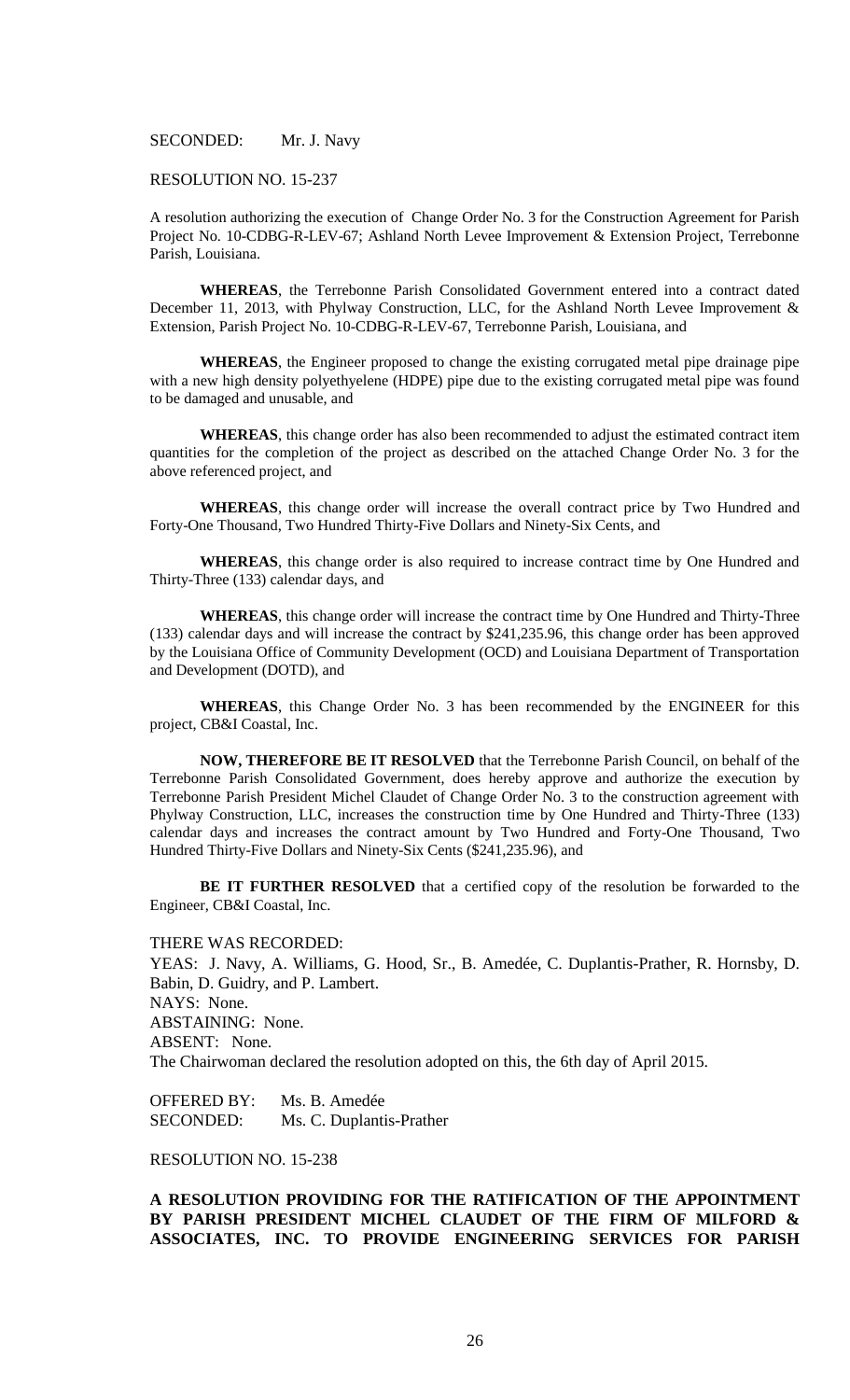# **PROJECT NO. 15-SEW-17, FANNIE SEWER FORCE MAIN RELOCATION, AND ALSO AUTHORIZING PARISH PRESIDENT MICHEL CLAUDET TO EXECUTE THE APPROPRIATE ENGINEERING CONTRACT DOCUMENTS FOR THIS PROJECT.**

# **WHEREAS, TERREBONNE PARISH IS DESIROUS TO RELOCATE THE FANNIE SEWER FORCE MAIN IN ORDER TO DECREASE THE FLOWS AT THE OAKSHIRE BRIDGE LIFT STATION, AND**

WHEREAS, Terrebonne Parish Consolidated Government would like to proceed with the design of this project, and

WHEREAS, Parish President Michel Claudet has recommended that the firm of Milford & Associates, Inc., be retained to provide the necessary professional services for this project, and

NOW THEREFORE BE IT RESOLVED, that the Terrebonne Parish Council (Public Services Committee), on behalf of the Terrebonne Parish Consolidated Government, that the recommendation of Parish President Michel Claudet be ratified and that the engineering firm of Milford & Associates, Inc. be retained to provide the necessary professional services for Parish Project No. 15-SEW-17, Fannie Sewer Force Main Relocation, and that Parish President Michel Claudet be authorized to execute any and all documents with said firm for this project.

BE IT FURTHER RESOLVED, that a certified copy of the resolution be forwarded to the Engineer, Milford & Associates, Inc.

THERE WAS RECORDED: YEAS: J. Navy, A. Williams, G. Hood, Sr., B. Amedée, C. Duplantis-Prather, R. Hornsby, D. Babin, D. Guidry, and P. Lambert. NAYS: None. ABSTAINING: None. ABSENT: None. The Chairwoman declared the resolution adopted on this, the 6th day of April 2015.

OFFERED BY: Mr. D. Babin SECONDED: Mr. R. Hornsby

RESOLUTION NO. 15-239

**A RESOLUTION PROVIDING FOR THE RATIFICATION OF THE APPOINTMENT BY PARISH PRESIDENT MICHEL CLAUDET OF THE FIRM OF GREENPOINT ENGINEERING TO PROVIDE ENGINEERING SERVICES FOR PARISH PROJECT NO. 15-SEW-18, SOUTH TREATMENT PLANT – DREDGING OF THE AERATION BASIN AND REMEDIATION OF THE SEPTAGE DISPOSAL SITE, AND ALSO AUTHORIZING PARISH PRESIDENT MICHEL CLAUDET TO EXECUTE THE APPROPRIATE ENGINEERING CONTRACT DOCUMENTS FOR THIS PROJECT.** 

# **WHEREAS, TERREBONNE PARISH IS DESIROUS TO REMOVE THE SLUDGE FROM THE AERATION BASIN AND REMEDIATE THE SEPTAGE DISPOSAL SITE AT THE SOUTH TREATMENT PLANT, AND**

WHEREAS, Terrebonne Parish Consolidated Government would like to proceed with the design of this project, and

WHEREAS, Parish President Michel Claudet has recommended that the firm of GreenPoint Engineering, be retained to provide the necessary professional services for this project, and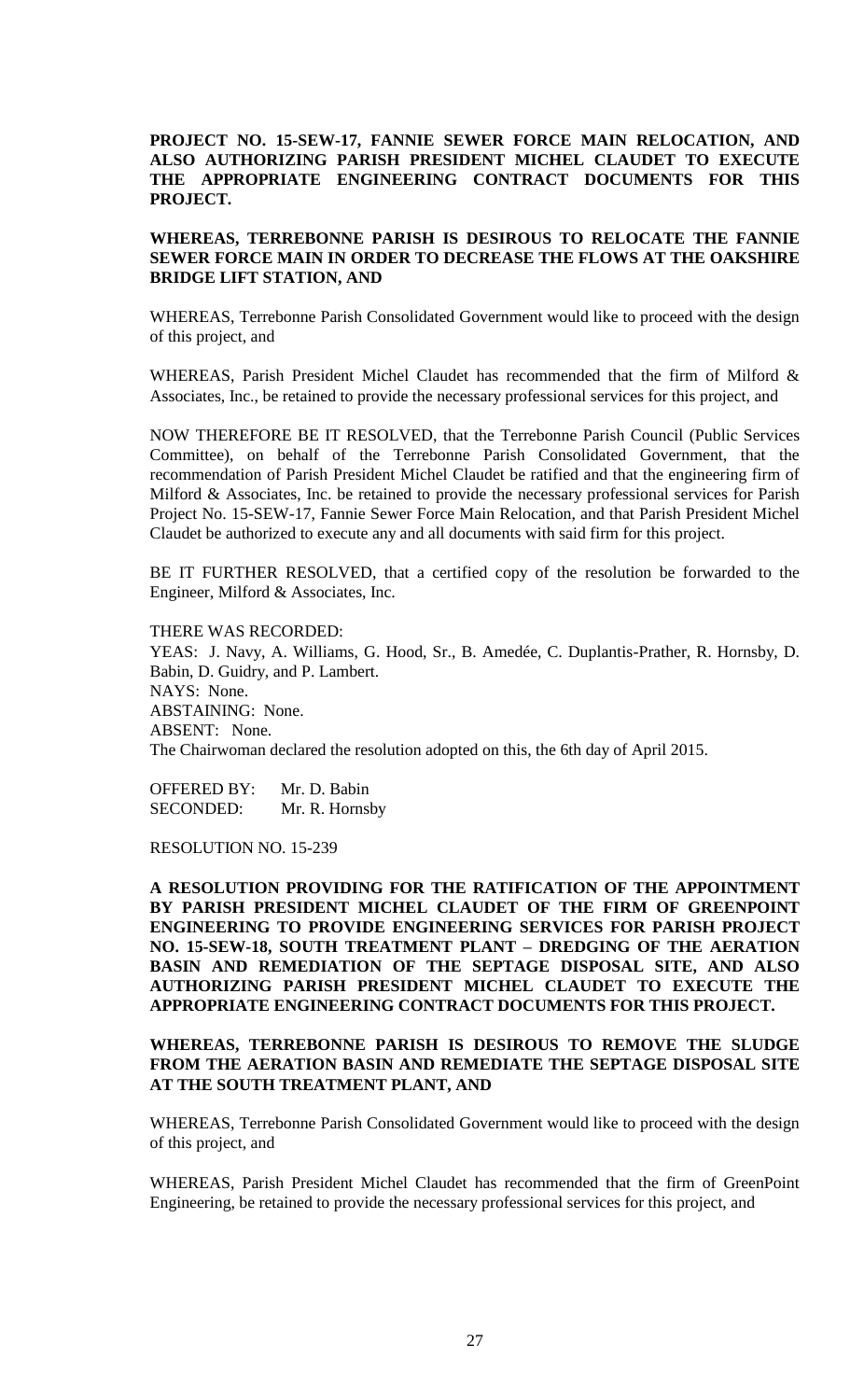NOW THEREFORE BE IT RESOLVED, that the Terrebonne Parish Council (Public Services Committee), on behalf of the Terrebonne Parish Consolidated Government, that the recommendation of Parish President Michel Claudet be ratified and that the engineering firm of GreenPoint Engineering be retained to provide the necessary professional services for Parish Project No. 15-SEW-18, South Treatment Plant – Dredging of the Aeration Basin and Remediation of the Septage Disposal Site, and that Parish President Michel Claudet be authorized to execute any and all documents with said firm for this project.

BE IT FURTHER RESOLVED, that a certified copy of the resolution be forwarded to the Engineer, GreenPoint Engineering.

THERE WAS RECORDED:

YEAS: J. Navy, A. Williams, G. Hood, Sr., B. Amedée, C. Duplantis-Prather, R. Hornsby, D. Babin, D. Guidry, and P. Lambert. NAYS: None. ABSTAINING: None. ABSENT: None. The Chairwoman declared the resolution adopted on this, the 6th day of April 2015.

Mr. R. Hornsby moved, seconded by Mr. D. Guidry, "THAT, the Public Services Committee introduce an ordinance that will amend the Parish Code to add a provision for vehicles traveling on Lansdown Drive to 'Stop' at its intersection with Riverview Street and call a public hearing on April 22, 2015 at 6:30 p.m."

The Chairwoman called for the vote on the motion offered by Mr. R. Hornsby. THERE WAS RECORDED: YEAS: B. Amedẻe, D. Babin, C. Duplantis-Prather, D. Guidry, G. Hood, Sr., R. Hornsby, P. Lambert, J. Navy, and A. Williams. NAYS: None. ABSENT: None. The Chairwoman declared the motion adopted.

Mr. G. Hood, Sr. moved, seconded by Mr. J. Navy, "THAT, the Public Services Committee rescind condemnation orders at the following locations:

1) 2615 Madge Street 2) 2617 Madge Street 3) 432 Authement Street."

The Chairwoman called for the vote on the motion offered by Mr. G. Hood, Sr. THERE WAS RECORDED: YEAS: B. Amedẻe, D. Babin, C. Duplantis-Prather, D. Guidry, G. Hood, Sr., R. Hornsby, P. Lambert, J. Navy, and A. Williams. NAYS: None. ABSENT: None. The Chairwoman declared the motion adopted.

Mr. G. Hood, Sr. moved, seconded by Mr. R. Hornsby, "THAT, there being no further business to come before the Public Services Committee, the meeting be adjourned."

The Chairman called for the vote on the motion offered by Mr. G. Hood, Sr. THERE WAS RECORDED: YEAS: B. Amedẻe, D. Babin, C. Duplantis-Prather, D. Guidry, G. Hood, Sr., R. Hornsby, P. Lambert, J. Navy, and A. Williams. NAYS: None. ABSENT: None.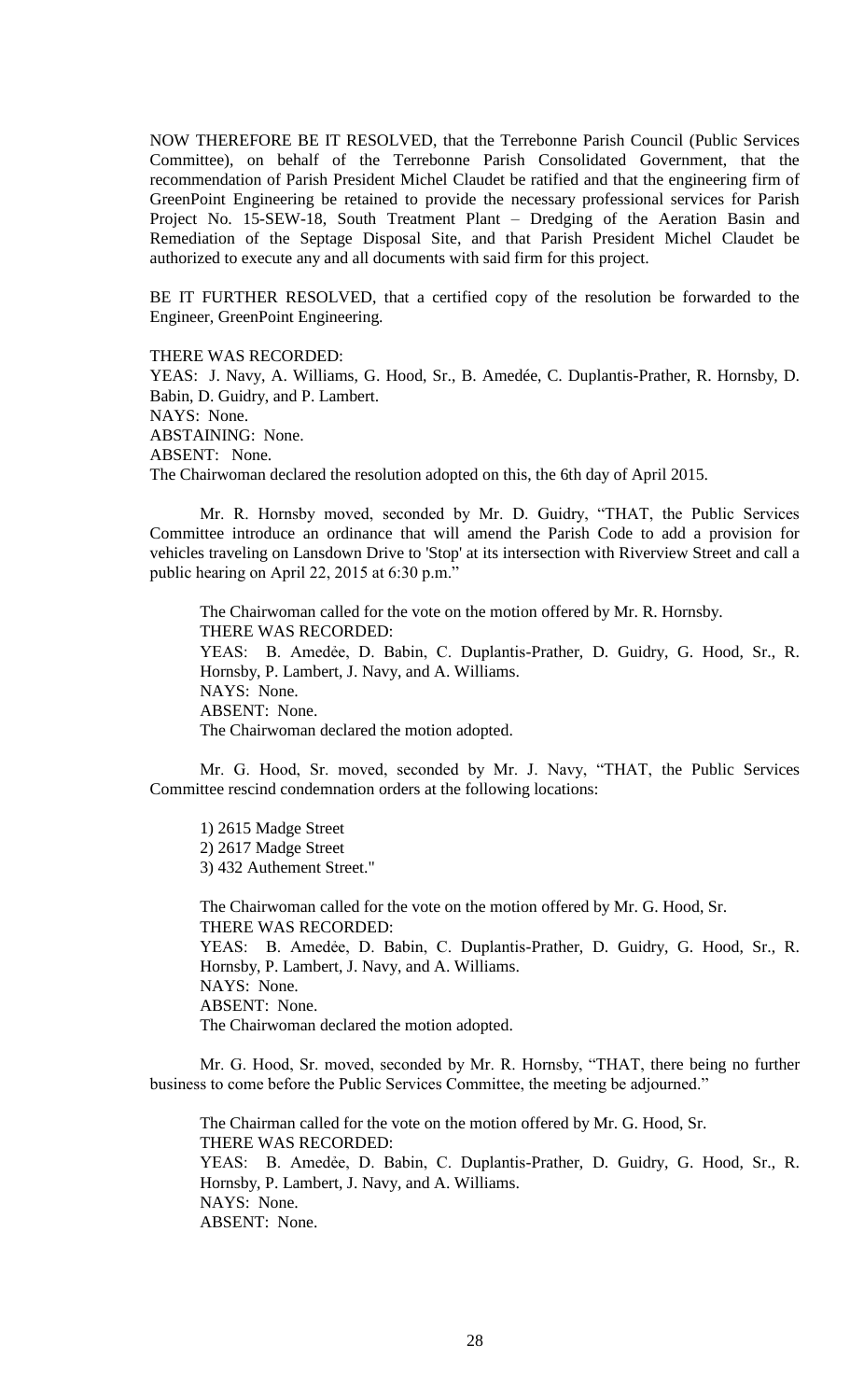The Chairman declared the motion adopted and the meeting was adjourned at 6:24 p.m.

Arlanda Williams, Chairwoman

Tammy E. Triggs, Minute Clerk

Ms. A. Williams moved, seconded by Mr. D. Babin, "THAT, the Council accept and ratify the minutes of the Public Services Committee meeting held on 04/06/15."

The Chairman called for a vote on the motion offered by Ms. A. Williams. THERE WAS RECORDED: YEAS: D. Babin, D. Guidry, P. Lambert, J. Navy, A. Williams, G. Hood, Sr., B. Amedée, C. Duplantis-Prather and R. Hornsby. NAYS: None. ABSENT: None. The Chairman declared the motion adopted.

The Chairman called for a report on the Community Development and Planning Committee meeting held on 04/06/15, whereupon the Committee Chairwoman noting ratification of minutes calls condemnation hearings on April 20, 2015 at 5:30 P.M. and calls public hearings on April 22, 2015 and May 13, 2015 at 6:30 P.M rendered the following:

#### COMMUNITY DEVELOPMENT & PLANNING COMMITTEE

# APRIL 6, 2015

The Chairwoman, C. Duplantis-Prather, called the Community Development & Planning Committee meeting to order at 6:25 p. m. in the Terrebonne Parish Council Meeting Room with an Invocation offered by Committee member B. Amedèe and the Pledge of Allegiance by Committee member D. Babin. Upon roll call, Committee Members recorded as present were: B. Amedẻe, D. Babin, C. Duplantis-Prather, D. Guidry, Capt. Greg Hood, Sr., HPD Ret., R. Hornsby, P. Lambert, J. Navy, and A. Williams. A quorum was declared present.

OFFERED BY: Mr. D. Babin SECONDED: Ms. B. Amedée

#### RESOLUTION NO. 15-240

A RESOLUTION CALLING A CONDEMNATION HEARING ON THE COMMERCIAL STRUCTURE SITUATED AT 947 EAST STREET, LOTS 9 & 10, BLOCK 2 – BARROW SUBD., FOR MONDAY, APRIL 20, 2015, AT 5:30 P.M. AND ADDRESSING OTHER MATTERS RELATIVE THERETO.

WHEREAS, on August 28, 2014, the Department of Planning and Zoning was notified of extensive violations to the Terrebonne Parish Nuisance Abatement Ordinance occurring at 947 East Street; and

WHEREAS, from an inspection of the property conducted by the Department of Planning and Zoning on August 29, 2014, it was found that the structure located at 947 East Street was, in fact, in such condition that it has been formally declared a dilapidated and dangerous structure, as defined under Section 14-26 of the Terrebonne Parish Code of Ordinances and, therefore, constitutes a nuisance; and

WHEREAS, after attempts to contact the owner of record via certified mail, the Department of Planning and Zoning published the required warning giving the owner notice of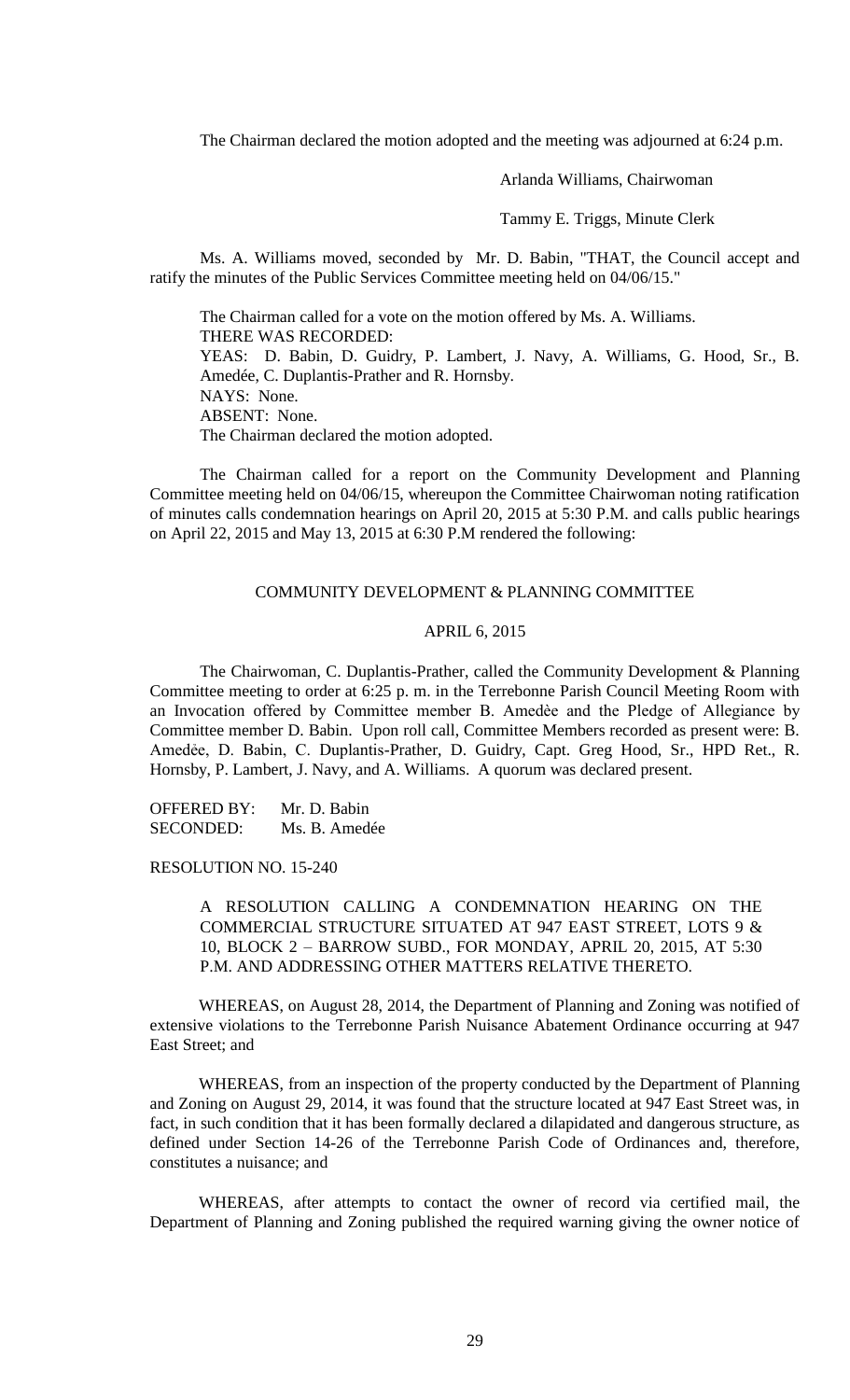the violations; and

WHEREAS, subsequent to the required publication of the nuisance warning and numerous inspections of the property, the last of which occurring on February 25, 2015, no work to remedy the violations has occurred.

NOW, THEREFORE, BE IT RESOLVED by the Terrebonne Parish Council that a condemnation hearing on the commercial structure located at 947 East Street be called for Monday, April 20, 2015, at 5:30 p. m.; and

BE IT FURTHER RESOLVED that the appropriate notice be sent to the property owner(s) requiring him/her to show just cause at the hearing as to why the structure should not be condemned; and

BE IT FURTHER RESOLVED that the Parish President is hereby authorized to appoint an attorney ad hoc to ensure that the property owner(s) are given proper notice and representation, if needed.

THERE WAS RECORDED: YEAS: J. Navy, A. Williams, G. Hood, Sr., B. Amedée, C. Duplantis-Prather, R. Hornsby, D. Babin, D. Guidry, and P. Lambert. NAYS: None. ABSTAINING: None. ABSENT: None. The Chairwoman declared the resolution adopted on this, the 6th day of April 2015.

OFFERED BY: Mr. D. Babin SECONDED: Ms. B. Amedée

# RESOLUTION NO. 15-241

A RESOLUTION CALLING A CONDEMNATION HEARING ON THE COMMERCIAL STRUCTURE SITUATED AT 1011 EAST STREET, LOTS 6, 7 & 8, BLOCK 2 – BARROW SUBD., FOR MONDAY, APRIL 20, 2015, AT 5:30 P.M. AND ADDRESSING OTHER MATTERS RELATIVE THERETO.

WHEREAS, on July 30, 2014, the Department of Planning and Zoning was notified of extensive violations to the Terrebonne Parish Nuisance Abatement Ordinance occurring at 1011 East Street; and

WHEREAS, from an inspection of the property conducted by the Department of Planning and Zoning on August 7, 2014, it was found that the structure located at 1011 East Street was, in fact, in such condition that it has been formally declared a dilapidated and dangerous structure, as defined under Section 14-26 of the Terrebonne Parish Code of Ordinances and, therefore, constitutes a nuisance; and

WHEREAS, after attempts to contact the owner of record via certified mail, the Department of Planning and Zoning published the required warning giving the owner notice of the violations; and

WHEREAS, subsequent to the required publication of the nuisance warning and numerous inspections of the property, the last of which occurring on February 25, 2015, no work to remedy the violations has occurred.

NOW, THEREFORE, BE IT RESOLVED by the Terrebonne Parish Council that a condemnation hearing on the commercial structure located at 1011 East Street be called for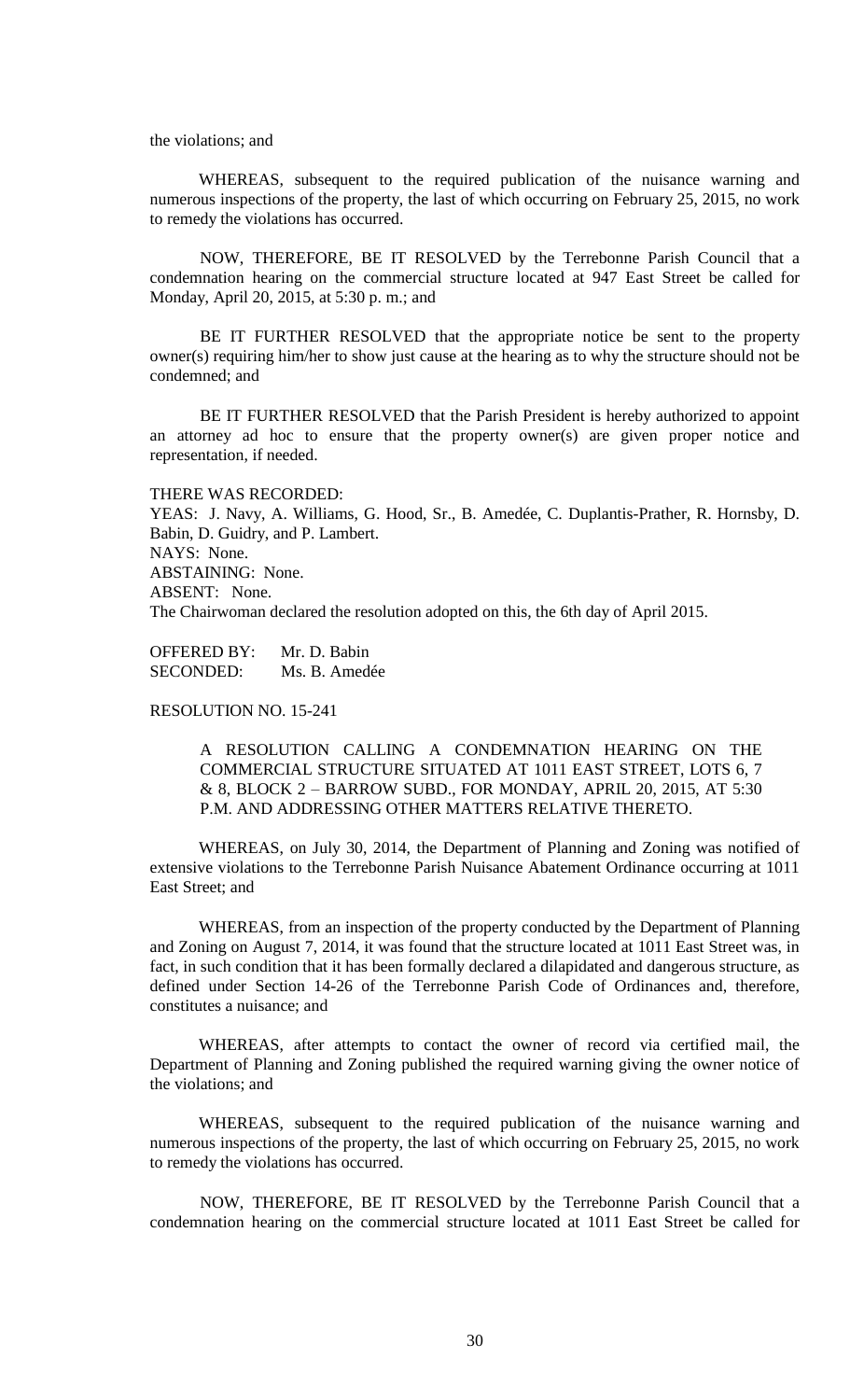Monday, April 20, 2015, at 5:30 p. m.; and

BE IT FURTHER RESOLVED that the appropriate notice be sent to the property owner(s) requiring him/her to show just cause at the hearing as to why the structure should not be condemned; and

BE IT FURTHER RESOLVED that the Parish President is hereby authorized to appoint an attorney ad hoc to ensure that the property owner(s) are given proper notice and representation, if needed.

#### THERE WAS RECORDED:

YEAS: J. Navy, A. Williams, G. Hood, Sr., B. Amedée, C. Duplantis-Prather, R. Hornsby, D. Babin, D. Guidry, and P. Lambert. NAYS: None. ABSTAINING: None. ABSENT: None. The Chairwoman declared the resolution adopted on this, the 6th day of April 2015.

\* \* \* \* \* \* \* \* \*

OFFERED BY: Mr. D. Babin SECONDED: Ms. B. Amedée

## RESOLUTION NO. 15-242

A RESOLUTION CALLING A CONDEMNATION HEARING ON THE RESIDENTIAL STRUCTURE SITUATED AT 2610 MADGE STREET, LOT 20, BLOCK 5 - BARROWTOWN FOR MONDAY, APRIL 20, 2015, AT 5:30 P.M. AND ADDRESSING OTHER MATTERS RELATIVE THERETO.

WHEREAS, on August 27, 2014, the Department of Planning and Zoning was notified of extensive violations to the Terrebonne Parish Nuisance Abatement Ordinance occurring at 2610 Madge Street; and

WHEREAS, from an inspection of the property conducted by the Department of Planning and Zoning on August 28, 2014, it was found that the structure located at 2610 Madge Street was, in fact, in such condition that it has been formally declared a dilapidated and dangerous structure, as defined under Section 14-26 of the Terrebonne Parish Code of Ordinances and, therefore, constitutes a nuisance; and

WHEREAS, after attempts to contact the owner of record via certified mail, the Department of Planning and Zoning published the required warning giving the owner notice of the violations; and

WHEREAS, subsequent to the required publication of the nuisance warning and numerous inspections of the property, the last of which occurring on February 25, 2015, no work to remedy the violations has occurred.

NOW, THEREFORE, BE IT RESOLVED by the Terrebonne Parish Council that a condemnation hearing on the residential structure located at 2610 Madge Street Road be called for Monday, April 20, 2015, at 5:30 p. m.; and

BE IT FURTHER RESOLVED that the appropriate notice be sent to the property owner(s) requiring him/her to show just cause at the hearing as to why the structure should not be condemned; and

BE IT FURTHER RESOLVED that the Parish President is hereby authorized to appoint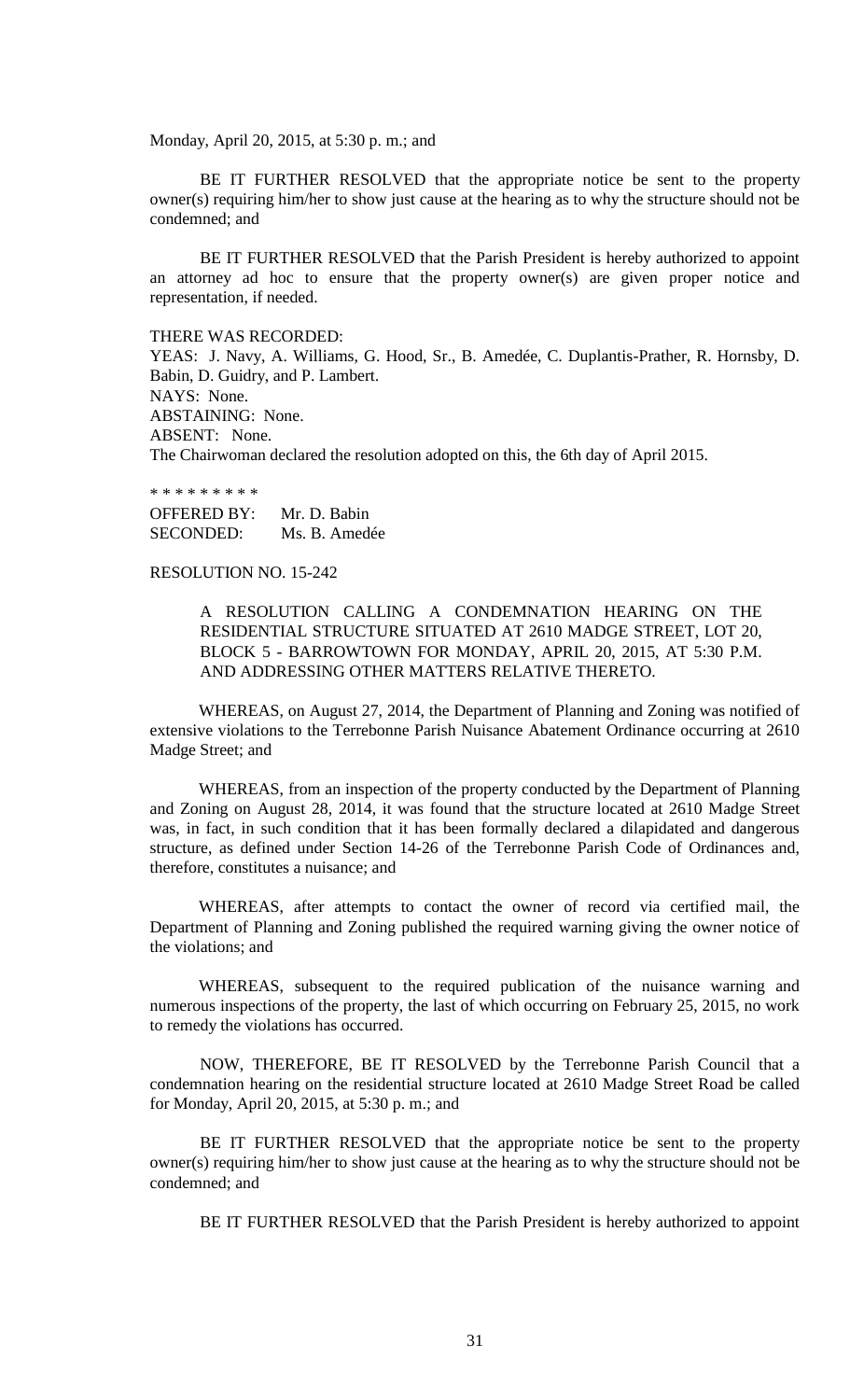an attorney ad hoc to ensure that the property owner(s) are given proper notice and representation, if needed.

THERE WAS RECORDED: YEAS: J. Navy, A. Williams, G. Hood, Sr., B. Amedée, C. Duplantis-Prather, R. Hornsby, D. Babin, D. Guidry, and P. Lambert. NAYS: None. ABSTAINING: None. ABSENT: None. The Chairwoman declared the resolution adopted on this, the 6th day of April 2015.

OFFERED BY: Mr. D. Babin SECONDED: Ms. B. Amedée

RESOLUTION NO. 15-243

A RESOLUTION CALLING A CONDEMNATION HEARING ON THE RESIDENTIAL MOBILE HOME STRUCTURE SITUATED AT 119 MR MAC'S COURT, LOTS 1, 2, 3, 4, 5, & 6 OF ROBERT A. MCCLENDON IN SECTION 64, T16S-R17E FOR MONDAY, APRIL 20, 2015, AT 5:30 P.M. AND ADDRESSING OTHER MATTERS RELATIVE THERETO.

WHEREAS, on October 3, 2014, the Department of Planning and Zoning was notified of extensive violations to the Terrebonne Parish Nuisance Abatement Ordinance occurring at 119 Mr. Mac's Court; and

WHEREAS, from an inspection of the property conducted by the Department of Planning and Zoning on October 9, 2014, it was found that the structure located at 119 Mr. Mac's Court was, in fact, in such condition that it has been formally declared a dilapidated and dangerous structure, as defined under Section 14-26 of the Terrebonne Parish Code of Ordinances and, therefore, constitutes a nuisance; and

WHEREAS, after attempts to contact the owner of record via certified mail, the Department of Planning and Zoning published the required warning giving the owner notice of the violations; and

WHEREAS, subsequent to the required publication of the nuisance warning and numerous inspections of the property, the last of which occurring on February 25, 2015, no work to remedy the violations has occurred.

NOW, THEREFORE, BE IT RESOLVED by the Terrebonne Parish Council that a condemnation hearing on the residential mobile home structure located at 119 Mr. Mac's Court be called for Monday, April 20, 2015, at 5:30 p. m.; and

BE IT FURTHER RESOLVED that the appropriate notice be sent to the property owner(s) requiring him/her to show just cause at the hearing as to why the structure should not be condemned; and

BE IT FURTHER RESOLVED that the Parish President is hereby authorized to appoint an attorney ad hoc to ensure that the property owner(s) are given proper notice and representation, if needed.

THERE WAS RECORDED:

YEAS: J. Navy, A. Williams, G. Hood, Sr., B. Amedée, C. Duplantis-Prather, R. Hornsby, D. Babin, D. Guidry, and P. Lambert. NAYS: None.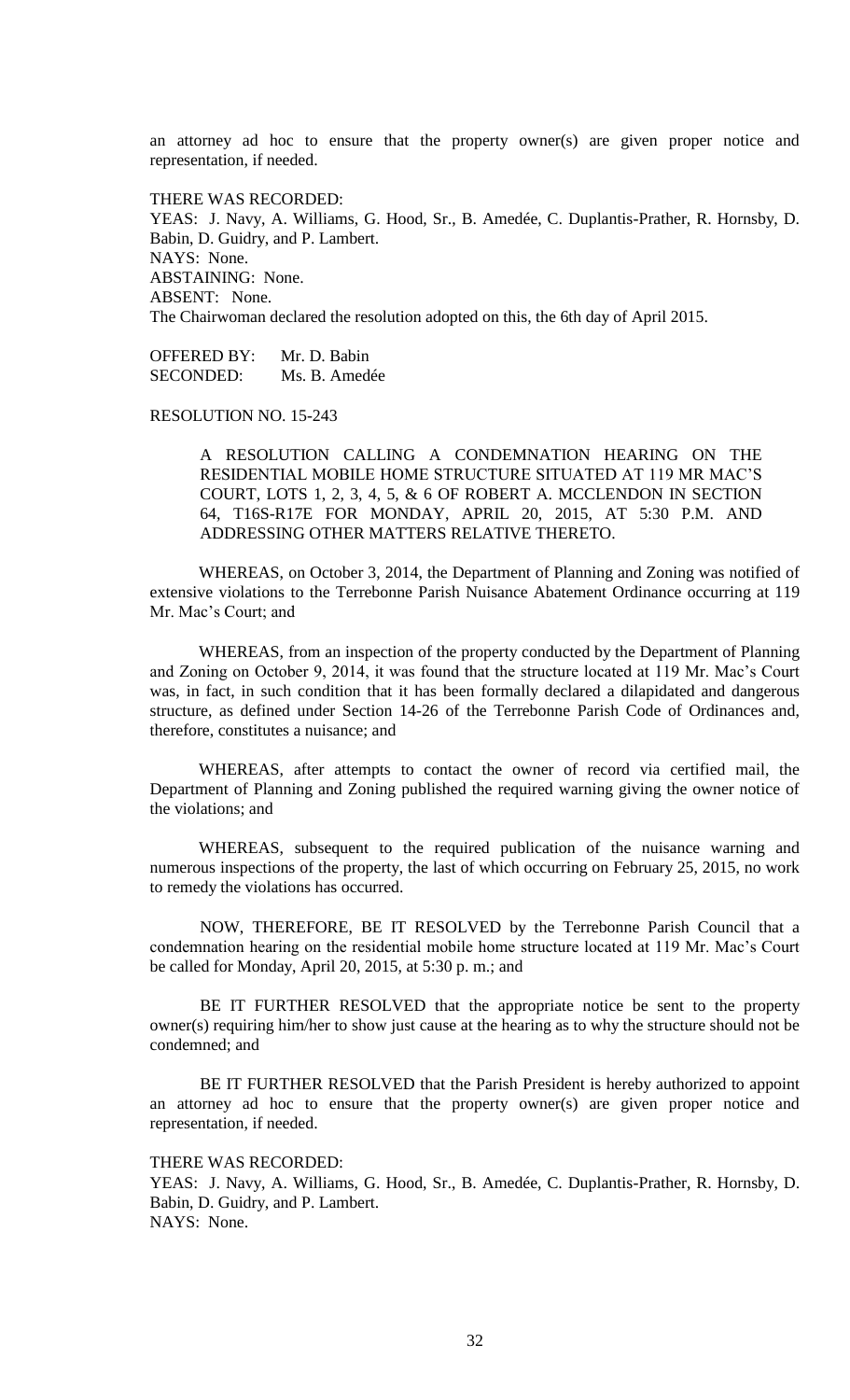ABSTAINING: None. ABSENT: None. The Chairwoman declared the resolution adopted on this, the 6th day of April 2015.

OFFERED BY: Mr. D. Babin SECONDED: Ms. B. Amedée

# RESOLUTION NO. 15-244

A RESOLUTION CALLING A CONDEMNATION HEARING ON THE RESIDENTIAL STRUCTURE SITUATED AT 902 SUNSET AVENUE, LOT 1, BLOCK 10 – CRESCENT PARK ADDITION FOR MONDAY, APRIL 20, 2015, AT 5:30 P.M. AND ADDRESSING OTHER MATTERS RELATIVE THERETO.

WHEREAS, on September 22, 2014, the Department of Planning and Zoning was notified of extensive violations to the Terrebonne Parish Nuisance Abatement Ordinance occurring at 902 Sunset Avenue; and

WHEREAS, from an inspection of the property conducted by the Department of Planning and Zoning on September 29, 2014, it was found that the structure located at 902 Sunset Avenue was, in fact, in such condition that it has been formally declared a dilapidated and dangerous structure, as defined under Section 14-26 of the Terrebonne Parish Code of Ordinances and, therefore, constitutes a nuisance; and

WHEREAS, after attempts to contact the owner of record via certified mail, the Department of Planning and Zoning published the required warning giving the owner notice of the violations; and

WHEREAS, subsequent to the required publication of the nuisance warning and numerous inspections of the property, the last of which occurring on February 26, 2015, no work to remedy the violations has occurred.

NOW, THEREFORE, BE IT RESOLVED by the Terrebonne Parish Council that a condemnation hearing on the residential structure located at 902 Sunset Avenue be called for Monday, April 20, 2015, at 5:30 p. m.; and

BE IT FURTHER RESOLVED that the appropriate notice be sent to the property owner(s) requiring him/her to show just cause at the hearing as to why the structure should not be condemned; and

BE IT FURTHER RESOLVED that the Parish President is hereby authorized to appoint an attorney ad hoc to ensure that the property owner(s) are given proper notice and representation, if needed.

# THERE WAS RECORDED:

YEAS: J. Navy, A. Williams, G. Hood, Sr., B. Amedée, C. Duplantis-Prather, R. Hornsby, D. Babin, D. Guidry, and P. Lambert. NAYS: None. ABSTAINING: None. ABSENT: None. The Chairwoman declared the resolution adopted on this, the 6th day of April 2015.

OFFERED BY: Mr. D. Guidry SECONDED: Mr. R. Hornsby

RESOLUTION NO. 15-245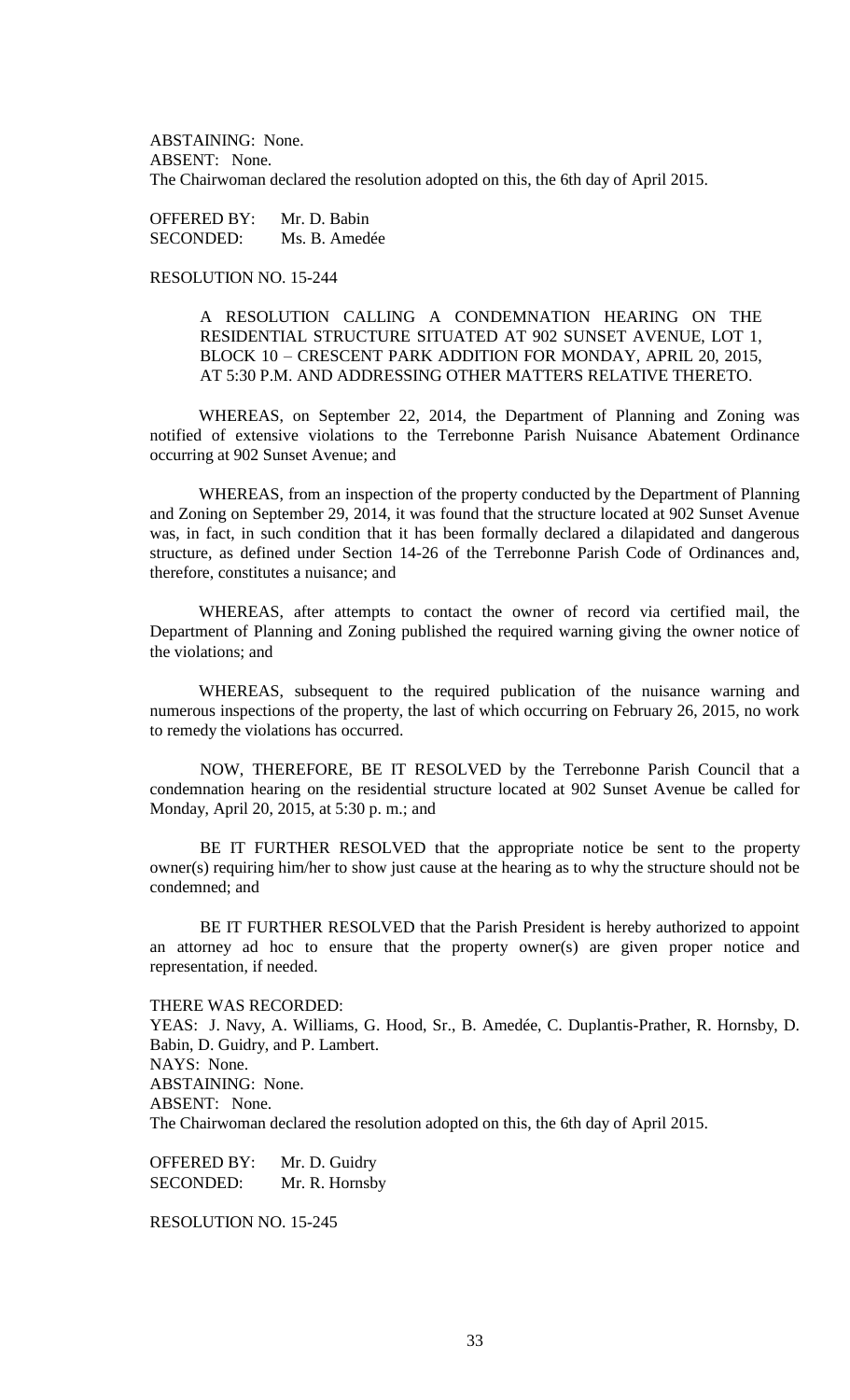A RESOLUTION CALLING A CONDEMNATION HEARING ON THE COMMERCIAL STRUCTURE SITUATED AT 8251 REDFISH STREET, LOT 9 IN SECTION 84, T21S-R18E – BURLINGTON RESOURCES SUBD., FOR MONDAY, APRIL 20, 2015, AT 5:30 P.M. AND ADDRESSING OTHER MATTERS RELATIVE THERETO.

WHEREAS, on March 25, 2014, the Department of Planning and Zoning was notified of extensive violations to the Terrebonne Parish Nuisance Abatement Ordinance occurring at 8251 Redfish Street; and

WHEREAS, from an inspection of the property conducted by the Department of Planning and Zoning on March 28, 2014, it was found that the structure located at 8251 Redfish Street was, in fact, in such condition that it has been formally declared a dilapidated and dangerous structure, as defined under Section 14-26 of the Terrebonne Parish Code of Ordinances and, therefore, constitutes a nuisance; and

WHEREAS, after attempts to contact the owner of record via certified mail, the Department of Planning and Zoning published the required warning giving the owner notice of the violations; and

WHEREAS, subsequent to the required publication of the nuisance warning and numerous inspections of the property, the last of which occurring on February 25, 2015, no work to remedy the violations has occurred.

NOW, THEREFORE, BE IT RESOLVED by the Terrebonne Parish Council that a condemnation hearing on the commercial structure located at 8251 Redfish Street be called for Monday, April 20, 2015, at 5:30 p. m.; and

BE IT FURTHER RESOLVED that the appropriate notice be sent to the property owner(s) requiring him/her to show just cause at the hearing as to why the structure should not be condemned; and

BE IT FURTHER RESOLVED that the Parish President is hereby authorized to appoint an attorney ad hoc to ensure that the property owner(s) are given proper notice and representation, if needed.

THERE WAS RECORDED:

YEAS: J. Navy, A. Williams, G. Hood, Sr., B. Amedée, C. Duplantis-Prather, R. Hornsby, D. Babin, D. Guidry, and P. Lambert. NAYS: None. ABSTAINING: None. ABSENT: None. The Chairwoman declared the resolution adopted on this, the 6th day of April 2015.

OFFERED BY: Mr. D. Guidry SECONDED: Mr. R. Hornsby

# RESOLUTION NO. 15-246

A RESOLUTION CALLING A CONDEMNATION HEARING ON THE RESIDENTIAL STRUCTURE SITUATED AT 454 RICHMOND AVENUE, NM ½ OF LOT 7, BLOCK 6 – BARROW SUBD., FOR MONDAY, APRIL 20, 2015, AT 5:30 P.M. AND ADDRESSING OTHER MATTERS RELATIVE THERETO.

WHEREAS, on June 13, 2013, the Department of Planning and Zoning was notified of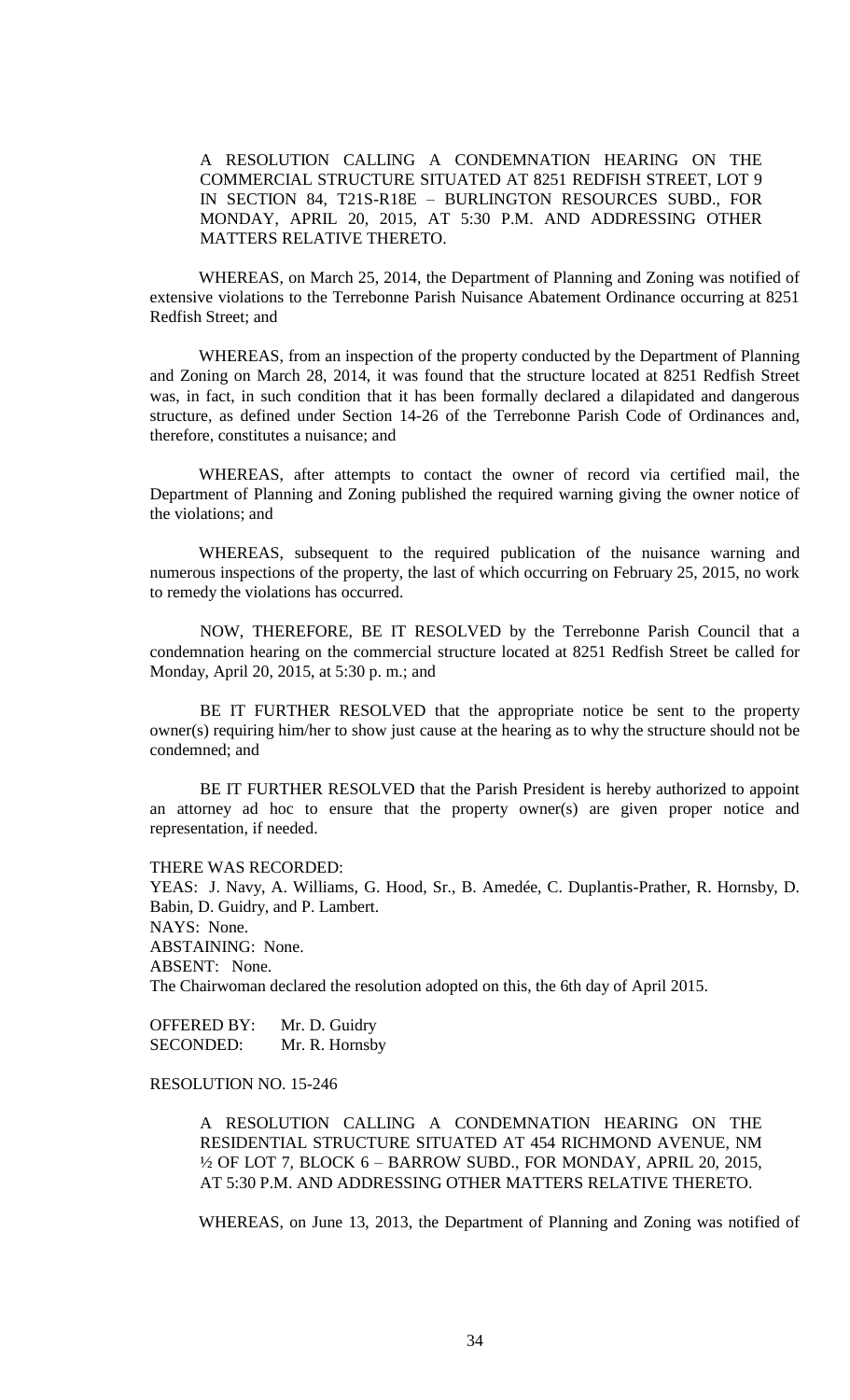extensive violations to the Terrebonne Parish Nuisance Abatement Ordinance occurring at 454 Richmond Avenue; and

WHEREAS, from an inspection of the property conducted by the Department of Planning and Zoning on June 25, 2013, it was found that the structure located at 454 Richmond Avenue was, in fact, in such condition that it has been formally declared a dilapidated and dangerous structure, as defined under Section 14-26 of the Terrebonne Parish Code of Ordinances and, therefore, constitutes a nuisance; and

WHEREAS, after attempts to contact the owner of record via certified mail, the Department of Planning and Zoning published the required warning giving the owner notice of the violations; and

WHEREAS, subsequent to the required publication of the nuisance warning and numerous inspections of the property, the last of which occurring on February 23, 2015, no work to remedy the violations has occurred.

NOW, THEREFORE, BE IT RESOLVED by the Terrebonne Parish Council that a condemnation hearing on the residential structure located at 454 Richmond Avenue be called for Monday, April 20, 2015, at 5:30 p. m.; and

BE IT FURTHER RESOLVED that the appropriate notice be sent to the property owner(s) requiring him/her to show just cause at the hearing as to why the structure should not be condemned; and

BE IT FURTHER RESOLVED that the Parish President is hereby authorized to appoint an attorney ad hoc to ensure that the property owner(s) are given proper notice and representation, if needed.

#### THERE WAS RECORDED:

YEAS: J. Navy, A. Williams, G. Hood, Sr., B. Amedée, C. Duplantis-Prather, R. Hornsby, D. Babin, D. Guidry, and P. Lambert. NAYS: None. ABSTAINING: None. ABSENT: None. The Chairwoman declared the resolution adopted on this, the 6th day of April 2015.

OFFERED BY: Mr. D. Guidry SECONDED: Mr. R. Hornsby

RESOLUTION NO. 15-247

A RESOLUTION CALLING A CONDEMNATION HEARING ON THE RESIDENTIAL STRUCTURE SITUATED AT 6604 GRAND CAILLOU ROAD, SURVEY TRACT A-B-C-D-A OF HATTIE R. DUPRE, SECTION 68, T19S-R17E FOR MONDAY, APRIL 20, 2015, AT 5:30 P.M. AND ADDRESSING OTHER MATTERS RELATIVE THERETO.

WHEREAS, on September 30, 2014, the Department of Planning and Zoning was notified of extensive violations to the Terrebonne Parish Nuisance Abatement Ordinance occurring at 6604 Grand Caillou Road; and

WHEREAS, from an inspection of the property conducted by the Department of Planning and Zoning on October 1, 2014, it was found that the structure located at 6604 Grand Caillou Road was, in fact, in such condition that it has been formally declared a dilapidated and dangerous structure, as defined under Section 14-26 of the Terrebonne Parish Code of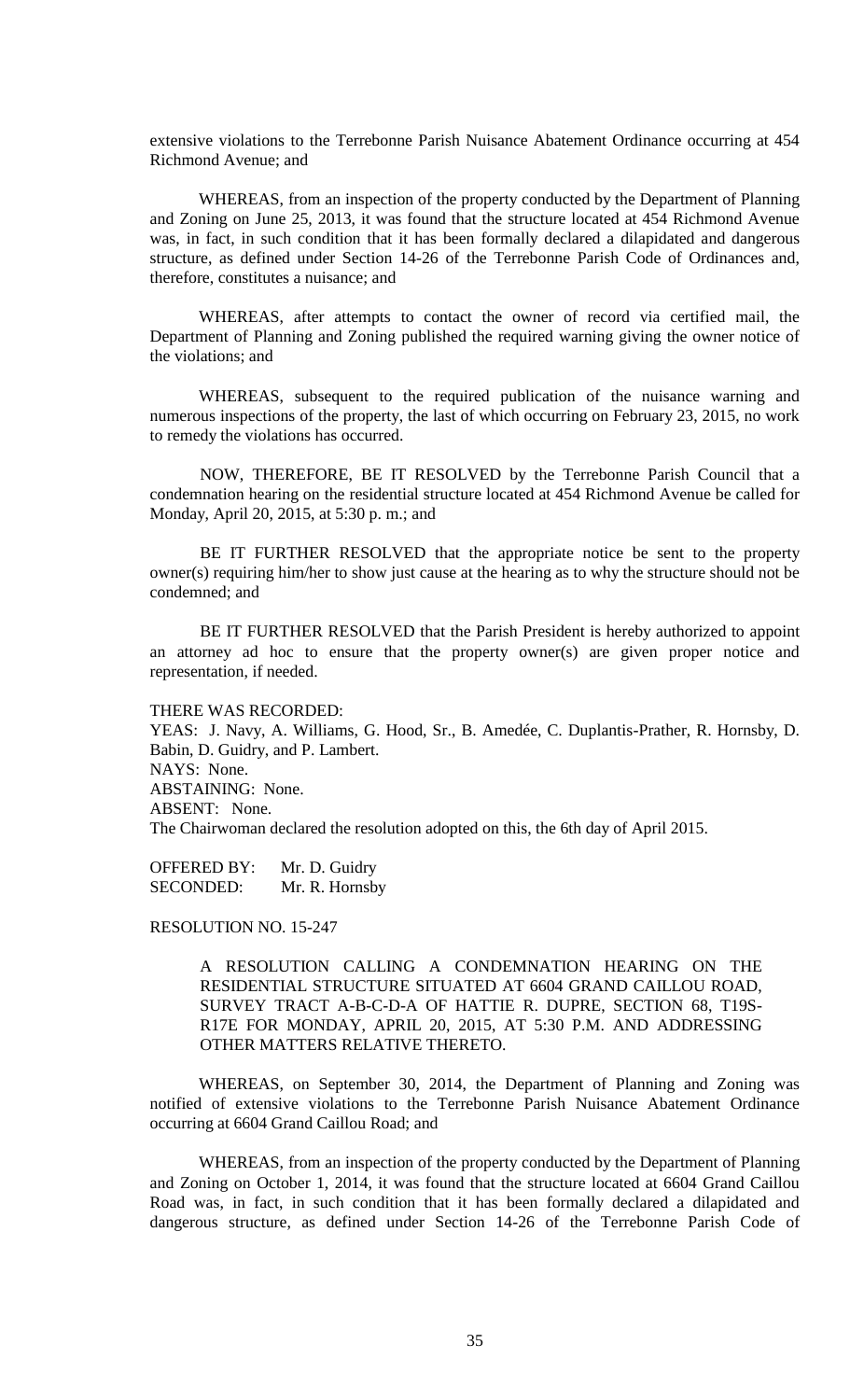Ordinances and, therefore, constitutes a nuisance; and

WHEREAS, after attempts to contact the owner of record via certified mail, the Department of Planning and Zoning published the required warning giving the owner notice of the violations; and

WHEREAS, subsequent to the required publication of the nuisance warning and numerous inspections of the property, the last of which occurring on February 26, 2015, no work to remedy the violations has occurred.

NOW, THEREFORE, BE IT RESOLVED by the Terrebonne Parish Council that a condemnation hearing on the residential structure located at 6604 Grand Caillou Road be called for Monday, April 20, 2015, at 5:30 p. m.; and

BE IT FURTHER RESOLVED that the appropriate notice be sent to the property owner(s) requiring him/her to show just cause at the hearing as to why the structure should not be condemned; and

BE IT FURTHER RESOLVED that the Parish President is hereby authorized to appoint an attorney ad hoc to ensure that the property owner(s) are given proper notice and representation, if needed.

THERE WAS RECORDED:

YEAS: J. Navy, A. Williams, G. Hood, Sr., B. Amedée, C. Duplantis-Prather, R. Hornsby, D. Babin, D. Guidry, and P. Lambert. NAYS: None. ABSTAINING: None. ABSENT: None. The Chairwoman declared the resolution adopted on this, the 6th day of April 2015.

\* \* \* \* \* \* \* \* \*

OFFERED BY: Mr. D. Guidry SECONDED: Mr. R. Hornsby

RESOLUTION NO. 15-248

A RESOLUTION CALLING A CONDEMNATION HEARING ON THE RESIDENTIAL STRUCTURE SITUATED AT 220 BOND STREET, TRACT A OF LOT 2, BLOCK 67, GRINAGE & BOND STREET, FOR MONDAY, APRIL 20, 2015, AT 5:30 P.M. AND ADDRESSING OTHER MATTERS RELATIVE THERETO.

WHEREAS, on August 20, 2014 the Department of Planning and Zoning was notified of extensive violations to the Terrebonne Parish Nuisance Abatement Ordinance occurring at 220 Bond Street; and

WHEREAS, from an inspection of the property conducted by the Department of Planning and Zoning on August 20, 2014 it was found that the structure located at 220 Bond Street was, in fact, in such condition that it has been formally declared a dilapidated and dangerous structure, as defined under Section 14-26 of the Terrebonne Parish Code of Ordinances and, therefore, constitutes a nuisance; and

WHEREAS, the owner of record has been issued the required warning via certified mail by the Department of Planning and Zoning, of the violations occurring on the property; and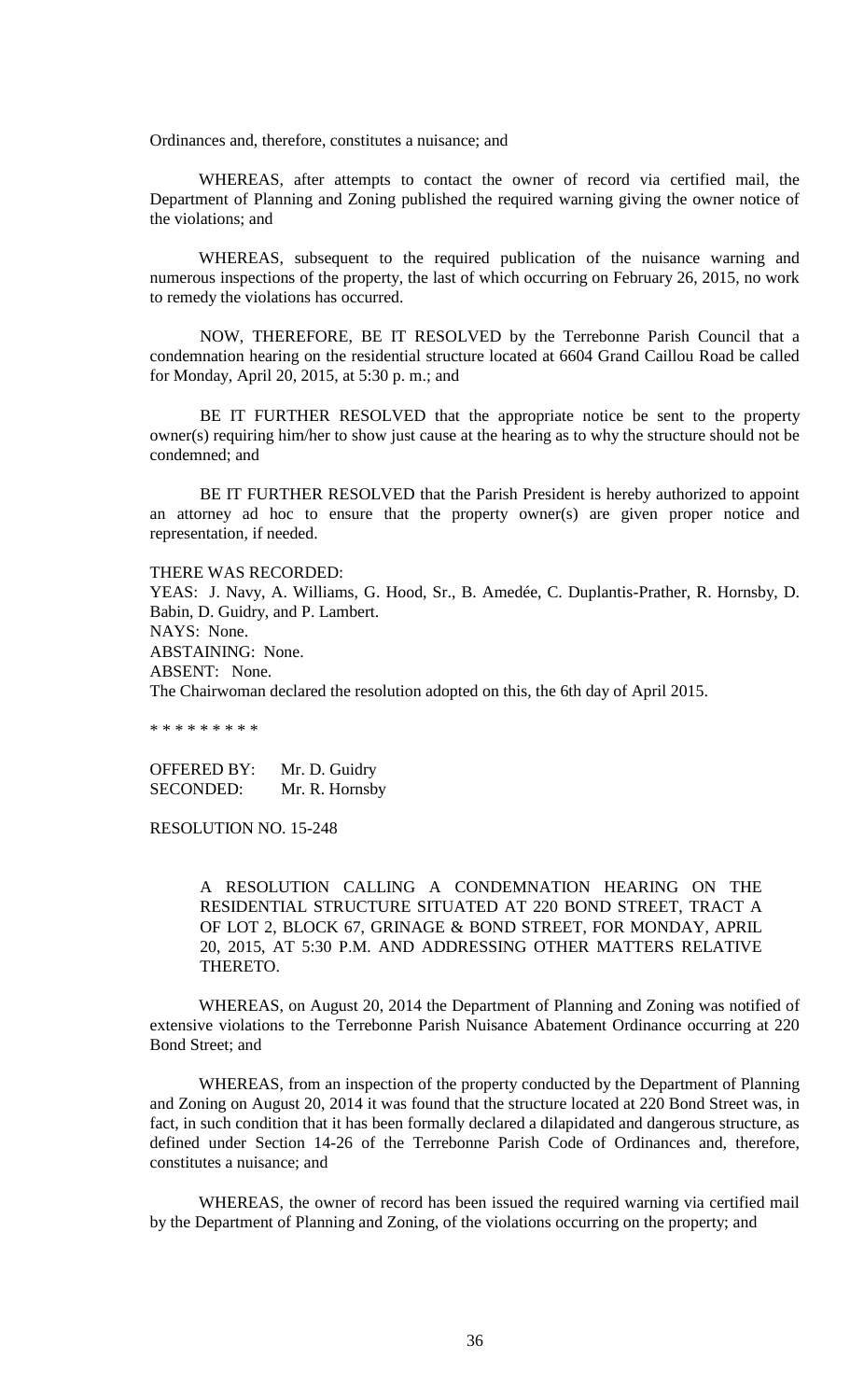WHEREAS, subsequent to the required notifications and inspections of the property, the last of which occurring on February 23, 2015, no work to remedy the violations has occurred;

NOW, THEREFORE, BE IT RESOLVED by the Terrebonne Parish Council that a condemnation hearing on the residential structure located at 220 Bond Street be called for Monday, April 20, 2015 at 5:30 p. m.; and

BE IT FURTHER RESOLVED that the appropriate notice be sent to the property owner(s) requiring him/her to show just cause at the hearing as to why the structure should not be condemned; and

BE IT FURTHER RESOLVED that the Parish President is hereby authorized to appoint an attorney ad hoc to ensure that the property owner(s) are given proper notice and representation, if needed.

# THERE WAS RECORDED:

YEAS: J. Navy, A. Williams, G. Hood, Sr., B. Amedée, C. Duplantis-Prather, R. Hornsby, D. Babin, D. Guidry, and P. Lambert. NAYS: None. ABSTAINING: None. ABSENT: None. The Chairwoman declared the resolution adopted on this, the 6th day of April 2015.

OFFERED BY: Mr. D. Guidry SECONDED: Mr. R. Hornsby

RESOLUTION NO. 15-249

A RESOLUTION CALLING A CONDEMNATION HEARING ON THE RESIDENTIAL STRUCTURE SITUATED AT 124 CAROLL STREET, IRREGULAR LOT IN GIBSON, SECTION 4, T16S, FOR MONDAY, JANUARY 26, 2015, AT 5:30 P.M. AND ADDRESSING OTHER MATTERS RELATIVE THERETO.

WHEREAS, on August 6, 2014 the Department of Planning and Zoning was notified of extensive violations to the Terrebonne Parish Nuisance Abatement Ordinance occurring at 124 Caroll Street; and

WHEREAS, from an inspection of the property conducted by the Department of Planning and Zoning on August 13, 2014 it was found that the structure located at 124 Caroll Street was, in fact, in such condition that it has been formally declared a dilapidated and dangerous structure, as defined under Section 14-26 of the Terrebonne Parish Code of Ordinances and, therefore, constitutes a nuisance; and

WHEREAS, the owner of record has been issued the required warning via certified mail by the Department of Planning and Zoning, of the violations occurring on the property; and

WHEREAS, subsequent to the required notifications and inspections of the property, the last of which occurring on October 31, 2014, no work to remedy the violations has occurred;

NOW, THEREFORE, BE IT RESOLVED by the Terrebonne Parish Council that a condemnation hearing on the residential structure located at 124 Caroll Street be called for Monday, January 26, 2015 at 5:30 p. m.; and

BE IT FURTHER RESOLVED that the appropriate notice be sent to the property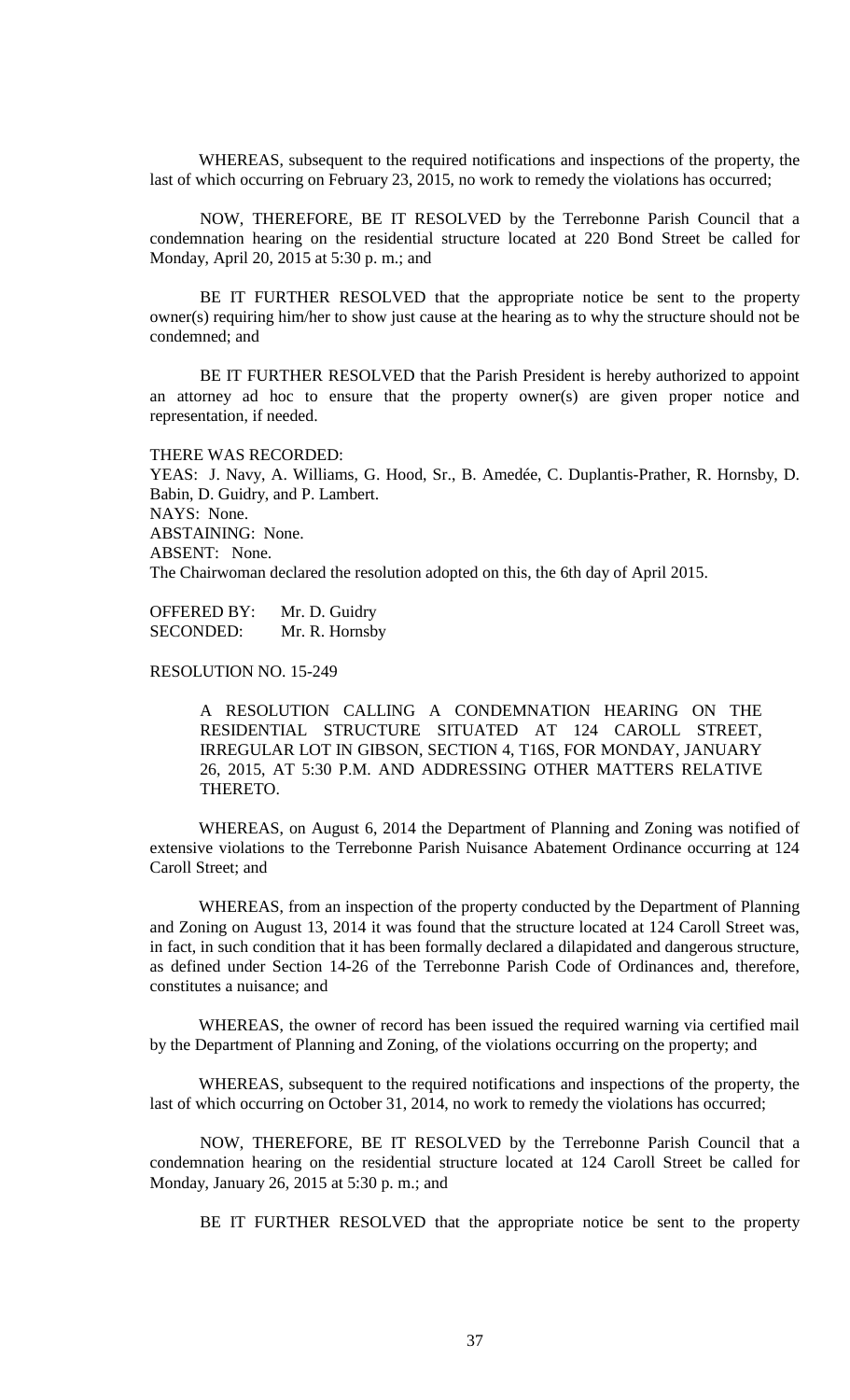owner(s) requiring him/her to show just cause at the hearing as to why the structure should not be condemned; and

BE IT FURTHER RESOLVED that the Parish President is hereby authorized to appoint an attorney ad hoc to ensure that the property owner(s) are given proper notice and representation, if needed.

THERE WAS RECORDED:

YEAS: J. Navy, A. Williams, G. Hood, Sr., B. Amedée, C. Duplantis-Prather, R. Hornsby, D. Babin, D. Guidry, and P. Lambert. NAYS: None. ABSTAINING: None. ABSENT: None. The Chairwoman declared the resolution adopted on this, the 6th day of April 2015.

OFFERED BY: Mr. G. Hood, Sr. SECONDED: Ms. A. Williams

RESOLUTION NO. 15-250

A RESOLUTION CALLING A CONDEMNATION HEARING ON THE RESIDENTIAL STRUCTURE SITUATED AT 315 COMMERCE STREET, TRACT 0.058 ACRES BEING PORTION OF LOT 12, BLOCK 4 – BREAUX-MORRISON ADDITION, FOR MONDAY, APRIL 20, 2015, AT 5:30 P.M. AND ADDRESSING OTHER MATTERS RELATIVE THERETO.

WHEREAS, on October 7, 2014 the Department of Planning and Zoning was notified of extensive violations to the Terrebonne Parish Nuisance Abatement Ordinance occurring at 315 Commerce Street; and

WHEREAS, from an inspection of the property conducted by the Department of Planning and Zoning on October 14, 2014 it was found that the structure located at 315 Commerce Street was, in fact, in such condition that it has been formally declared a dilapidated and dangerous structure, as defined under Section 14-26 of the Terrebonne Parish Code of Ordinances and, therefore, constitutes a nuisance; and

WHEREAS, the owner of record has been issued the required warning via certified mail by the Department of Planning and Zoning, of the violations occurring on the property; and

WHEREAS, subsequent to the required notifications and inspections of the property, the last of which occurring on February 24, 2015, no work to remedy the violations has occurred;

NOW, THEREFORE, BE IT RESOLVED by the Terrebonne Parish Council that a condemnation hearing on the residential structure located at 315 Commerce Street be called for Monday, April 20, 2015 at 5:30 p. m.; and

BE IT FURTHER RESOLVED that the appropriate notice be sent to the property owner(s) requiring him/her to show just cause at the hearing as to why the structure should not be condemned; and

BE IT FURTHER RESOLVED that the Parish President is hereby authorized to appoint an attorney ad hoc to ensure that the property owner(s) are given proper notice and representation, if needed.

THERE WAS RECORDED: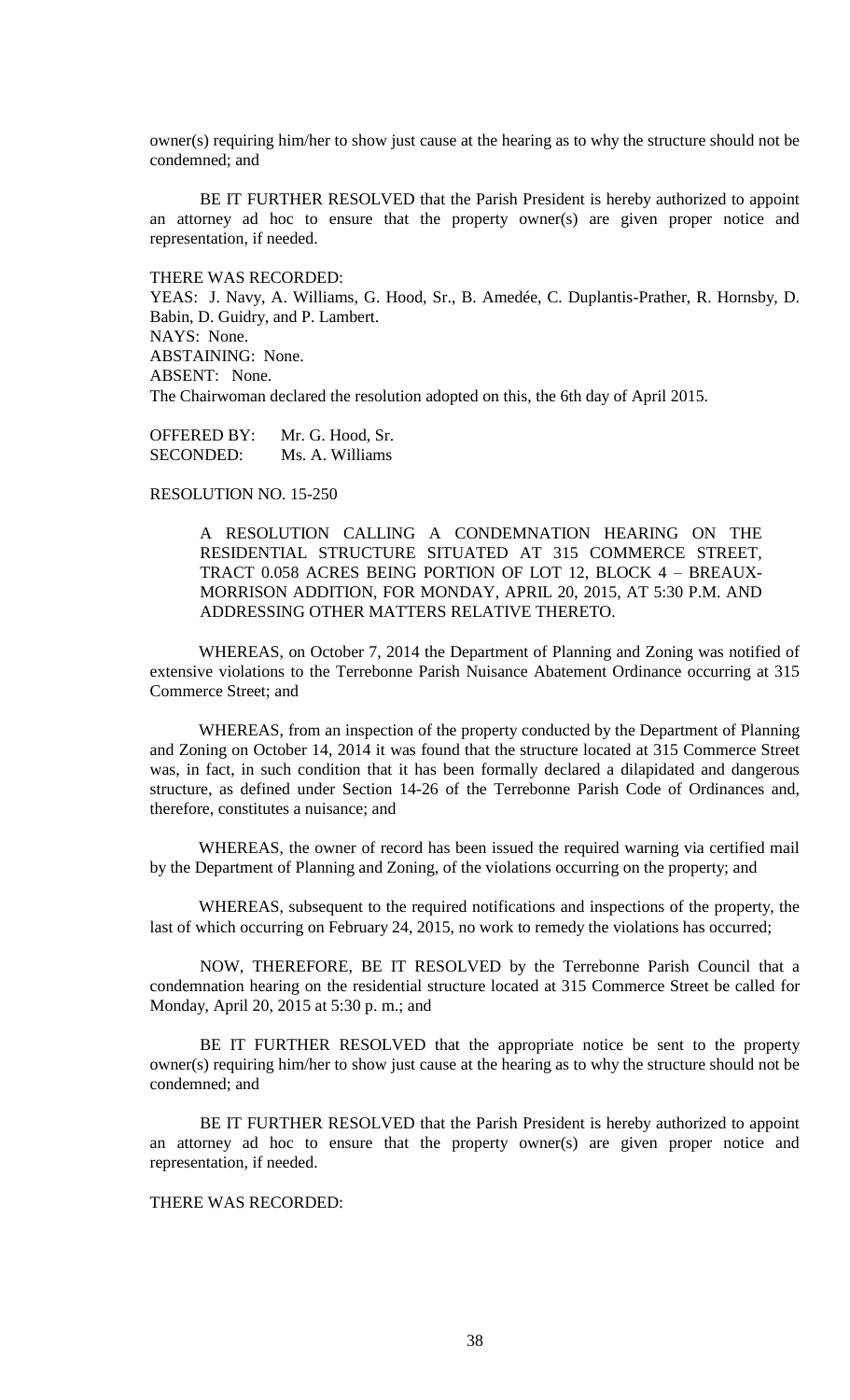YEAS: J. Navy, A. Williams, G. Hood, Sr., B. Amedée, C. Duplantis-Prather, R. Hornsby, D. Babin, D. Guidry, and P. Lambert. NAYS: None.

OFFERED BY: Mr. G. Hood, Sr. SECONDED: Ms. A. Williams

# RESOLUTION NO. 15-251

A RESOLUTION CALLING A CONDEMNATION HEARING ON THE RESIDENTIAL STRUCTURE SITUATED AT 313 DOVER STREET, LOTS A & B IN SECTION 18 T18S, R17E, FOR MONDAY, APRIL 20, 2015, AT 5:30 P.M. AND ADDRESSING OTHER MATTERS RELATIVE THERETO.

WHEREAS, on September 9, 2014 the Department of Planning and Zoning was notified of extensive violations to the Terrebonne Parish Nuisance Abatement Ordinance occurring at 313 Dover Street; and

WHEREAS, from an inspection of the property conducted by the Department of Planning and Zoning on September 12, 2014 it was found that the structure located at 313 Dover Street was, in fact, in such condition that it has been formally declared a dilapidated and dangerous structure, as defined under Section 14-26 of the Terrebonne Parish Code of Ordinances and, therefore, constitutes a nuisance; and

WHEREAS, the owner of record has been issued the required warning via certified mail by the Department of Planning and Zoning, of the violations occurring on the property; and

WHEREAS, subsequent to the required notifications and inspections of the property, the last of which occurring on February 25, 2015, no work to remedy the violations has occurred;

NOW, THEREFORE, BE IT RESOLVED by the Terrebonne Parish Council that a condemnation hearing on the residential structure located at 313 Dover Street be called for Monday, April 20, 2015 at 5:30 p. m.; and

BE IT FURTHER RESOLVED that the appropriate notice be sent to the property owner(s) requiring him/her to show just cause at the hearing as to why the structure should not be condemned; and

BE IT FURTHER RESOLVED that the Parish President is hereby authorized to appoint an attorney ad hoc to ensure that the property owner(s) are given proper notice and representation, if needed.

#### THERE WAS RECORDED:

YEAS: J. Navy, A. Williams, G. Hood, Sr., B. Amedée, C. Duplantis-Prather, R. Hornsby, D. Babin, D. Guidry, and P. Lambert. NAYS: None. ABSTAINING: None. ABSENT: None. The Chairwoman declared the resolution adopted on this, the 6th day of April 2015.

OFFERED BY: Mr. G. Hood, Sr. SECONDED: Ms. A. Williams

# RESOLUTION NO. 15-252

A RESOLUTION CALLING A CONDEMNATION HEARING ON THE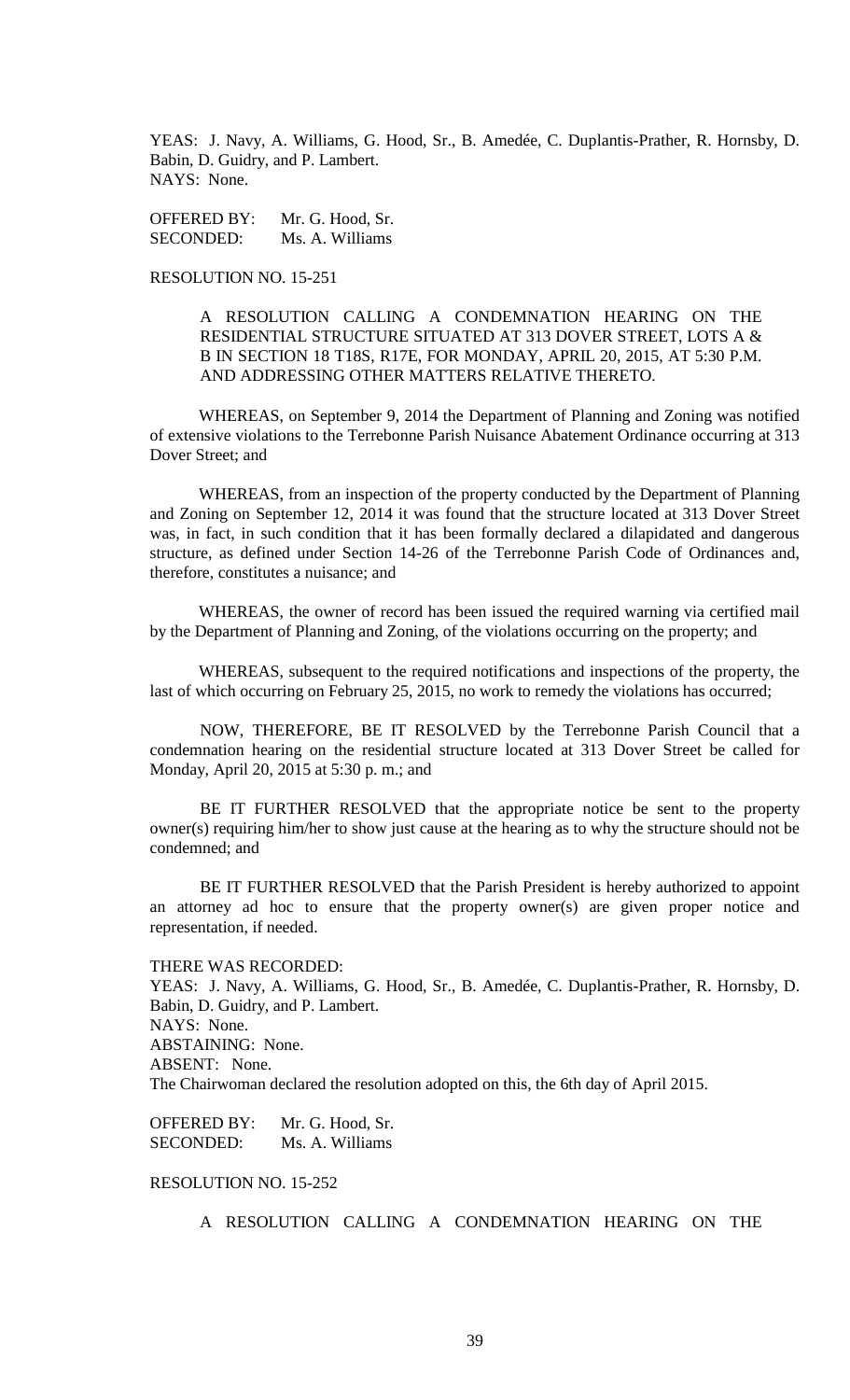COMMERCIAL STRUCTURE SITUATED AT 100 HOWARD AVENUE TRACT @ SW CORNER OF EAST MAIN STREET & HOWARD AVENUE IN SECTION 8, T17S-R17E LESS PARCEL 2-10 SOLD TO LA DOTD, FOR MONDAY, APRIL 20, 2015, AT 5:30 P.M. AND ADDRESSING OTHER MATTERS RELATIVE THERETO.

WHEREAS, on October 21, 2014 the Department of Planning and Zoning was notified of extensive violations to the Terrebonne Parish Nuisance Abatement Ordinance occurring at 100 Howard Avenue; and

WHEREAS, from an inspection of the property conducted by the Department of Planning and Zoning on October 23, 2014 it was found that the structure located at 100 Howard Avenue was, in fact, in such condition that it has been formally declared a dilapidated and dangerous structure, as defined under Section 14-26 of the Terrebonne Parish Code of Ordinances and, therefore, constitutes a nuisance; and

WHEREAS, the owner of record has been issued the required warning via certified mail by the Department of Planning and Zoning, of the violations occurring on the property; and

WHEREAS, subsequent to the required notifications and inspections of the property, the last of which occurring on February 24, 2015, no work to remedy the violations has occurred;

NOW, THEREFORE, BE IT RESOLVED by the Terrebonne Parish Council that a condemnation hearing on the commercial structure located at 100 Howard Avenue be called for Monday, April 20, 2015 at 5:30 p. m.; and

BE IT FURTHER RESOLVED that the appropriate notice be sent to the property owner(s) requiring him/her to show just cause at the hearing as to why the structure should not be condemned; and

BE IT FURTHER RESOLVED that the Parish President is hereby authorized to appoint an attorney ad hoc to ensure that the property owner(s) are given proper notice and representation, if needed

THERE WAS RECORDED:

YEAS: J. Navy, A. Williams, G. Hood, Sr., B. Amedée, C. Duplantis-Prather, R. Hornsby, D. Babin, D. Guidry, and P. Lambert. NAYS: None. ABSTAINING: None. ABSENT: None. The Chairwoman declared the resolution adopted on this, the 6th day of April 2015.

OFFERED BY: Mr. G. Hood, Sr. SECONDED: Ms. A. Williams

RESOLUTION NO. 15-253

A RESOLUTION CALLING A CONDEMNATION HEARING ON THE RESIDENTIAL STRUCTURE SITUATED AT 345 ISLAND ROAD' LOTS 1 & 2 ON BOTH SIDES OF BAYOU ST. JEAN CHARLES, LESS LOTS 56' X 80' X 100', FOR MONDAY, APRIL 20, 2015, AT 5:30 P.M. AND ADDRESSING OTHER MATTERS RELATIVE THERETO.

WHEREAS, on October 14, 2014 the Department of Planning and Zoning was notified of extensive violations to the Terrebonne Parish Nuisance Abatement Ordinance occurring at 345 Island Road; and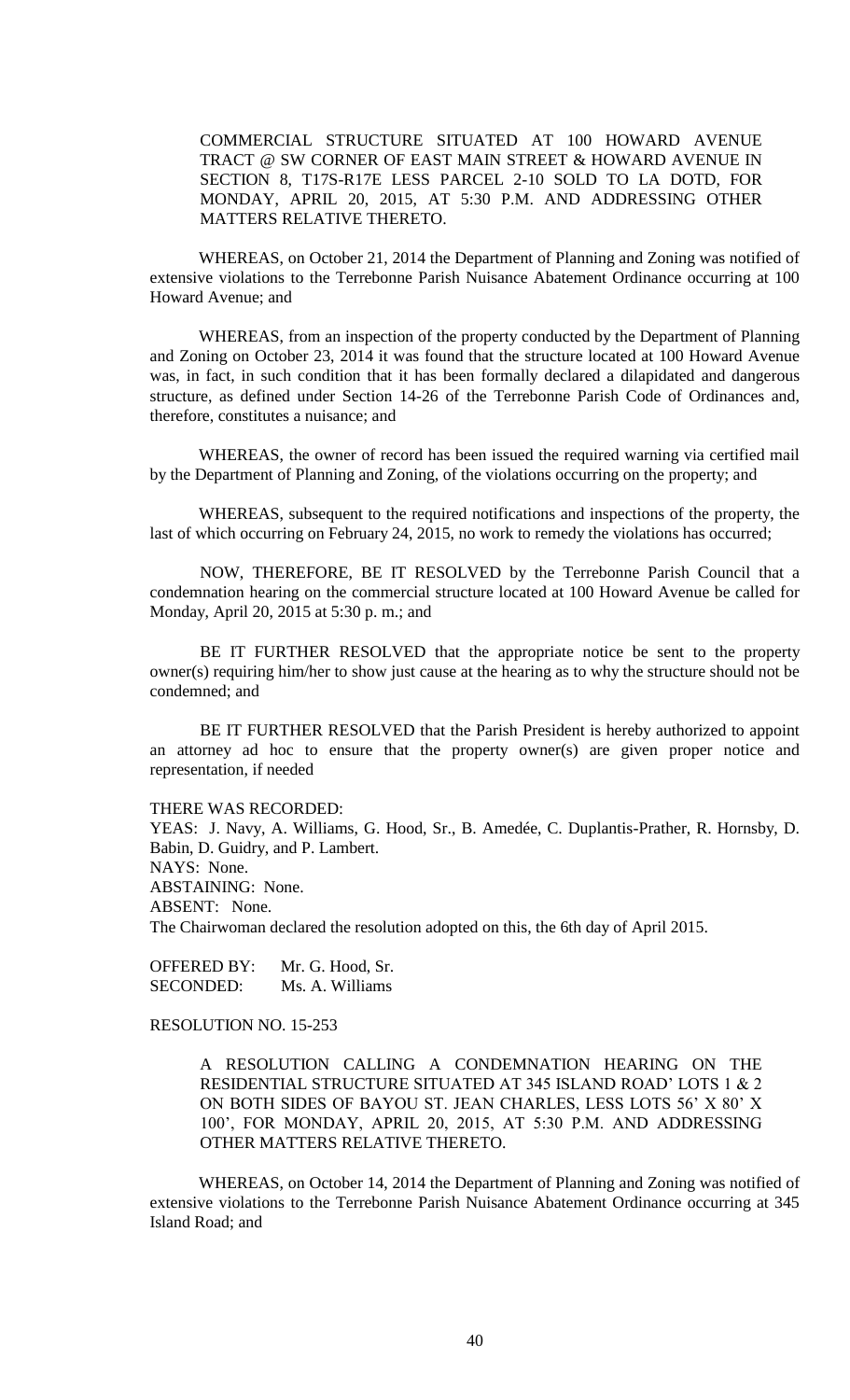WHEREAS, from an inspection of the property conducted by the Department of Planning and Zoning on October 17, 2014 it was found that the structure located at 345 Island Road was, in fact, in such condition that it has been formally declared a dilapidated and dangerous structure, as defined under Section 14-26 of the Terrebonne Parish Code of Ordinances and, therefore, constitutes a nuisance; and

WHEREAS, the owner of record has been issued the required warning via certified mail by the Department of Planning and Zoning, of the violations occurring on the property; and

WHEREAS, subsequent to the required notifications and inspections of the property, the last of which occurring on February 27, 2015, no work to remedy the violations has occurred;

NOW, THEREFORE, BE IT RESOLVED by the Terrebonne Parish Council that a condemnation hearing on the residential structure located at 345 Island Road be called for Monday, April 20, 2015 at 5:30 p. m.; and

BE IT FURTHER RESOLVED that the appropriate notice be sent to the property owner(s) requiring him/her to show just cause at the hearing as to why the structure should not be condemned; and

BE IT FURTHER RESOLVED that the Parish President is hereby authorized to appoint an attorney ad hoc to ensure that the property owner(s) are given proper notice and representation, if needed.

THERE WAS RECORDED:

YEAS: J. Navy, A. Williams, G. Hood, Sr., B. Amedée, C. Duplantis-Prather, R. Hornsby, D. Babin, D. Guidry, and P. Lambert. NAYS: None. ABSTAINING: None. ABSENT: None. The Chairwoman declared the resolution adopted on this, the 6th day of April 2015.

OFFERED BY: Mr. G. Hood, Sr. SECONDED: Ms. A. Williams

RESOLUTION NO. 15-254

A RESOLUTION CALLING A CONDEMNATION HEARING ON THE RESIDENTIAL STRUCTURE SITUATED AT 135 JENNINGS LANE, LOT 3, JENNINGS LANE – HAVING A 50' FRONT ON JENNINGS LANE, FOR MONDAY, APRIL 20, 2015, AT 5:30 P.M. AND ADDRESSING OTHER MATTERS RELATIVE THERETO.

WHEREAS, on February 11, 2014 the Department of Planning and Zoning was notified of extensive violations to the Terrebonne Parish Nuisance Abatement Ordinance occurring at 135 Jennings Lane; and

WHEREAS, from an inspection of the property conducted by the Department of Planning and Zoning on February 19, 2014 it was found that the structure located at 135 Jennings Lane was, in fact, in such condition that it has been formally declared a dilapidated and dangerous structure, as defined under Section 14-26 of the Terrebonne Parish Code of Ordinances and, therefore, constitutes a nuisance; and

WHEREAS, the owner of record has been issued the required warning via certified mail by the Department of Planning and Zoning, of the violations occurring on the property; and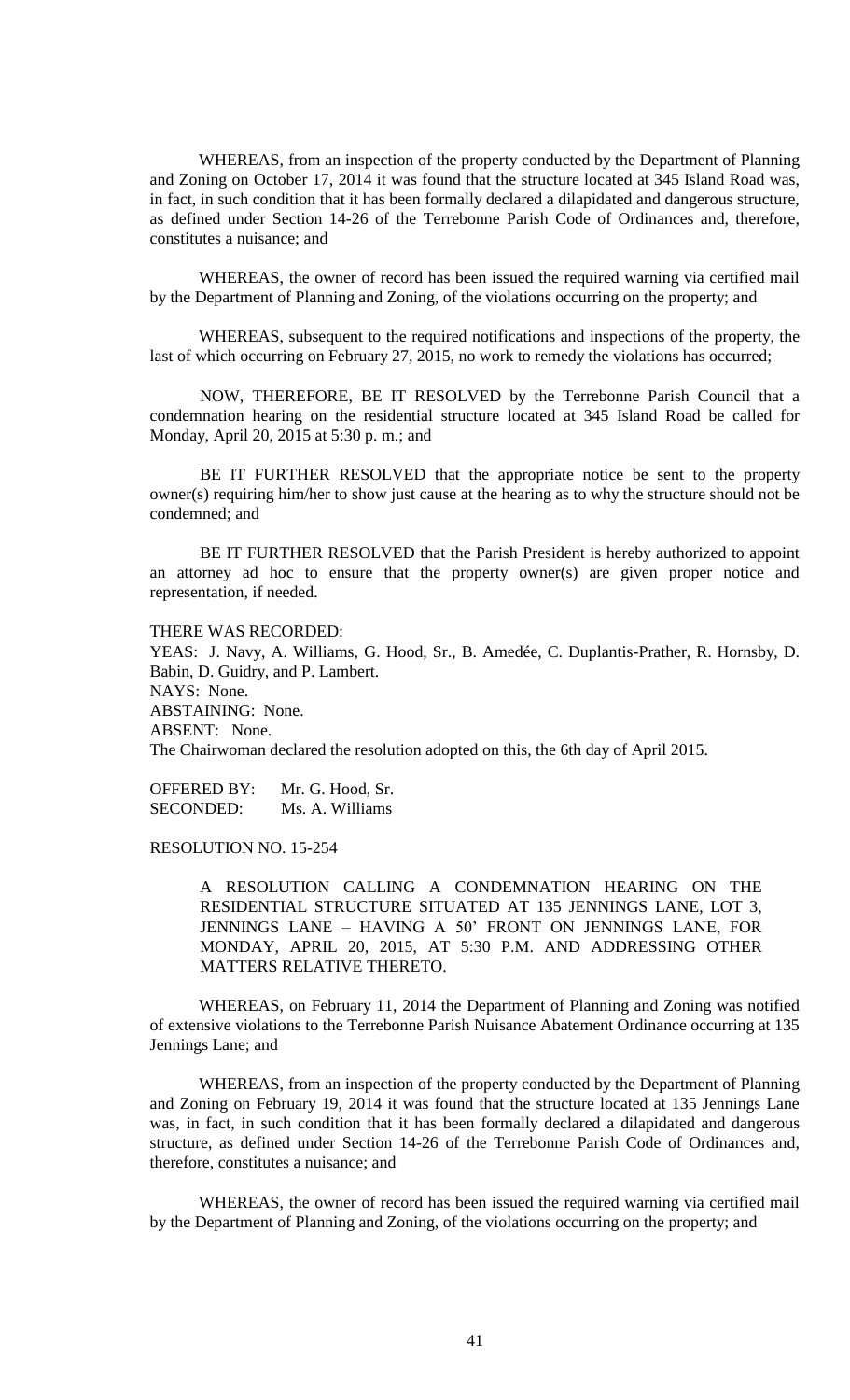WHEREAS, subsequent to the required notifications and inspections of the property, the last of which occurring on February 26, 2015, no work to remedy the violations has occurred;

NOW, THEREFORE, BE IT RESOLVED by the Terrebonne Parish Council that a condemnation hearing on the residential structure located at 135 Jennings Lane be called for Monday, April 20, 2015 at 5:30 p. m.; and

BE IT FURTHER RESOLVED that the appropriate notice be sent to the property owner(s) requiring him/her to show just cause at the hearing as to why the structure should not be condemned; and

BE IT FURTHER RESOLVED that the Parish President is hereby authorized to appoint an attorney ad hoc to ensure that the property owner(s) are given proper notice and representation, if needed.

# THERE WAS RECORDED:

YEAS: J. Navy, A. Williams, G. Hood, Sr., B. Amedée, C. Duplantis-Prather, R. Hornsby, D. Babin, D. Guidry, and P. Lambert. NAYS: None. ABSTAINING: None. ABSENT: None. The Chairwoman declared the resolution adopted on this, the 6th day of April 2015.

OFFERED BY: Mr. G. Hood, Sr. SECONDED: Mr. P. Lambert

RESOLUTION NO. 15-255

A RESOLUTION CALLING A CONDEMNATION HEARING ON THE RESIDENTIAL MOBILE HOME STRUCTURE SITUATED AT 107 KING STREET, LOT 4, BLOCK D - MECHANICVILLE, FOR MONDAY, APRIL 20, 2015, AT 5:30 P.M. AND ADDRESSING OTHER MATTERS RELATIVE THERETO.

WHEREAS, on September 15, 2014 the Department of Planning and Zoning was notified of extensive violations to the Terrebonne Parish Nuisance Abatement Ordinance occurring at 107 King Street; and

WHEREAS, from an inspection of the property conducted by the Department of Planning and Zoning on September 18, 2014 it was found that the structure located at 107 King Street was, in fact, in such condition that it has been formally declared a dilapidated and dangerous structure, as defined under Section 14-26 of the Terrebonne Parish Code of Ordinances and, therefore, constitutes a nuisance; and

WHEREAS, the owner of record has been issued the required warning via certified mail by the Department of Planning and Zoning, of the violations occurring on the property; and

WHEREAS, subsequent to the required notifications and inspections of the property, the last of which occurring on February 24, 2015, no work to remedy the violations has occurred;

NOW, THEREFORE, BE IT RESOLVED by the Terrebonne Parish Council that a condemnation hearing on the residential mobile home structure located at 107 King Street be called for Monday, April 20, 2015 at 5:30 p. m.; and

BE IT FURTHER RESOLVED that the appropriate notice be sent to the property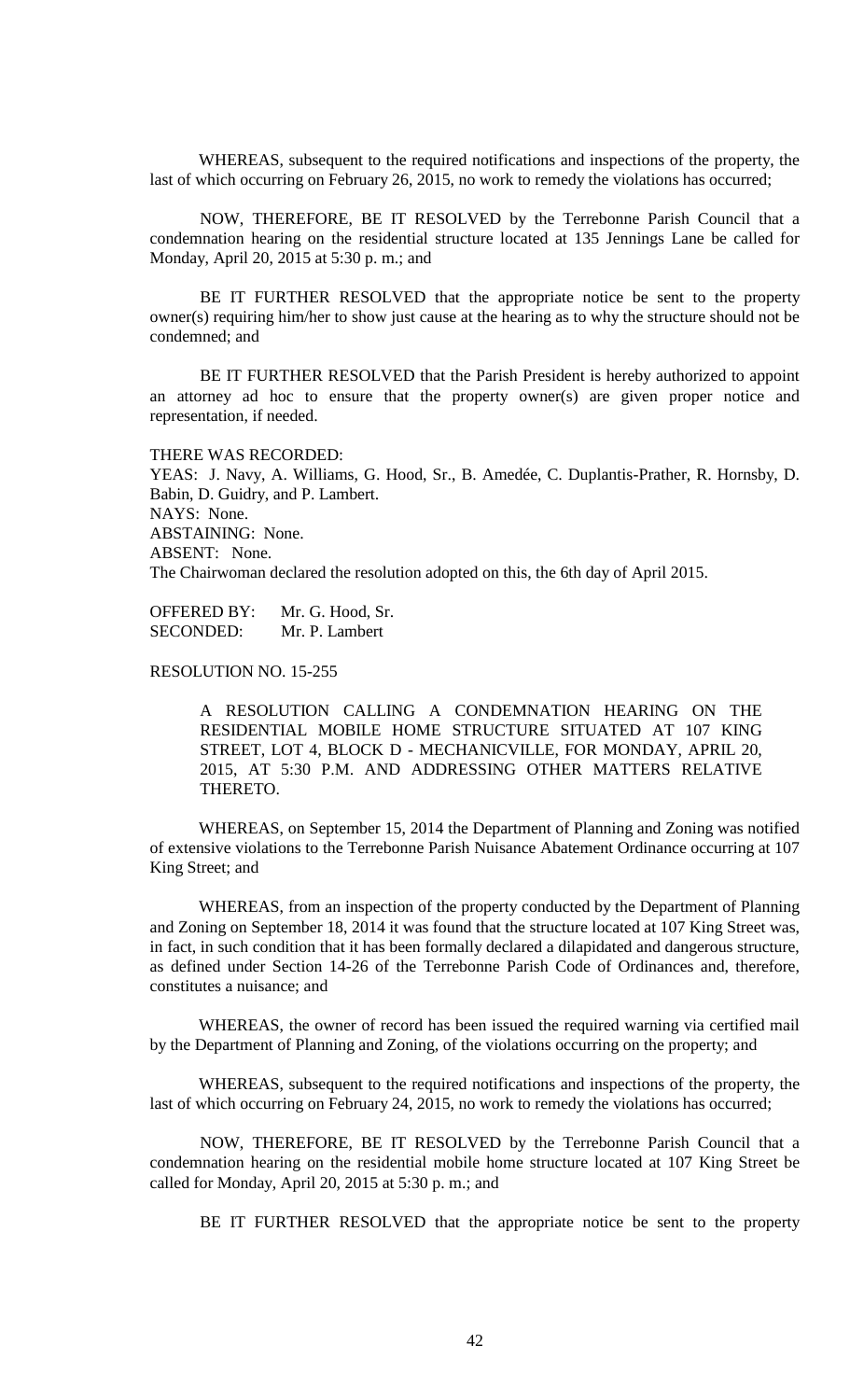owner(s) requiring him/her to show just cause at the hearing as to why the structure should not be condemned; and

BE IT FURTHER RESOLVED that the Parish President is hereby authorized to appoint an attorney ad hoc to ensure that the property owner(s) are given proper notice and representation, if needed.

THERE WAS RECORDED:

YEAS: J. Navy, A. Williams, G. Hood, Sr., B. Amedée, C. Duplantis-Prather, R. Hornsby, D. Babin, D. Guidry, and P. Lambert. NAYS: None. ABSTAINING: None. ABSENT: None. The Chairwoman declared the resolution adopted on this, the 6th day of April 2015.

OFFERED BY: Mr. G. Hood, Sr. SECONDED: Mr. P. Lambert

RESOLUTION NO. 15-256

A RESOLUTION CALLING A CONDEMNATION HEARING ON THE RESIDENTIAL STRUCTURE SITUATED AT 102 WILLARD STREET' LOT 60' X 110' ON WILLARD STREET, FOR MONDAY, APRIL 20, 2015, AT 5:30 P.M. AND ADDRESSING OTHER MATTERS RELATIVE THERETO.

WHEREAS, on November 21, 2014 the Department of Planning and Zoning was notified of extensive violations to the Terrebonne Parish Nuisance Abatement Ordinance occurring at 102 Willard Street; and

WHEREAS, from an inspection of the property conducted by the Department of Planning and Zoning on November 25, 2014 it was found that the structure located at 102 Willard Street was, in fact, in such condition that it has been formally declared a dilapidated and dangerous structure, as defined under Section 14-26 of the Terrebonne Parish Code of Ordinances and, therefore, constitutes a nuisance; and

WHEREAS, the owner of record has been issued the required warning via certified mail by the Department of Planning and Zoning, of the violations occurring on the property; and

WHEREAS, subsequent to the required notifications and inspections of the property, the last of which occurring on February 25, 2015, no work to remedy the violations has occurred;

NOW, THEREFORE, BE IT RESOLVED by the Terrebonne Parish Council that a condemnation hearing on the residential structure located at 102 Willard Street be called for Monday, April 20, 2015 at 5:30 p. m.; and

BE IT FURTHER RESOLVED that the appropriate notice be sent to the property owner(s) requiring him/her to show just cause at the hearing as to why the structure should not be condemned; and

BE IT FURTHER RESOLVED that the Parish President is hereby authorized to appoint an attorney ad hoc to ensure that the property owner(s) are given proper notice and representation, if needed.

# THERE WAS RECORDED:

YEAS: J. Navy, A. Williams, G. Hood, Sr., B. Amedée, C. Duplantis-Prather, R. Hornsby, D. Babin, D. Guidry, and P. Lambert.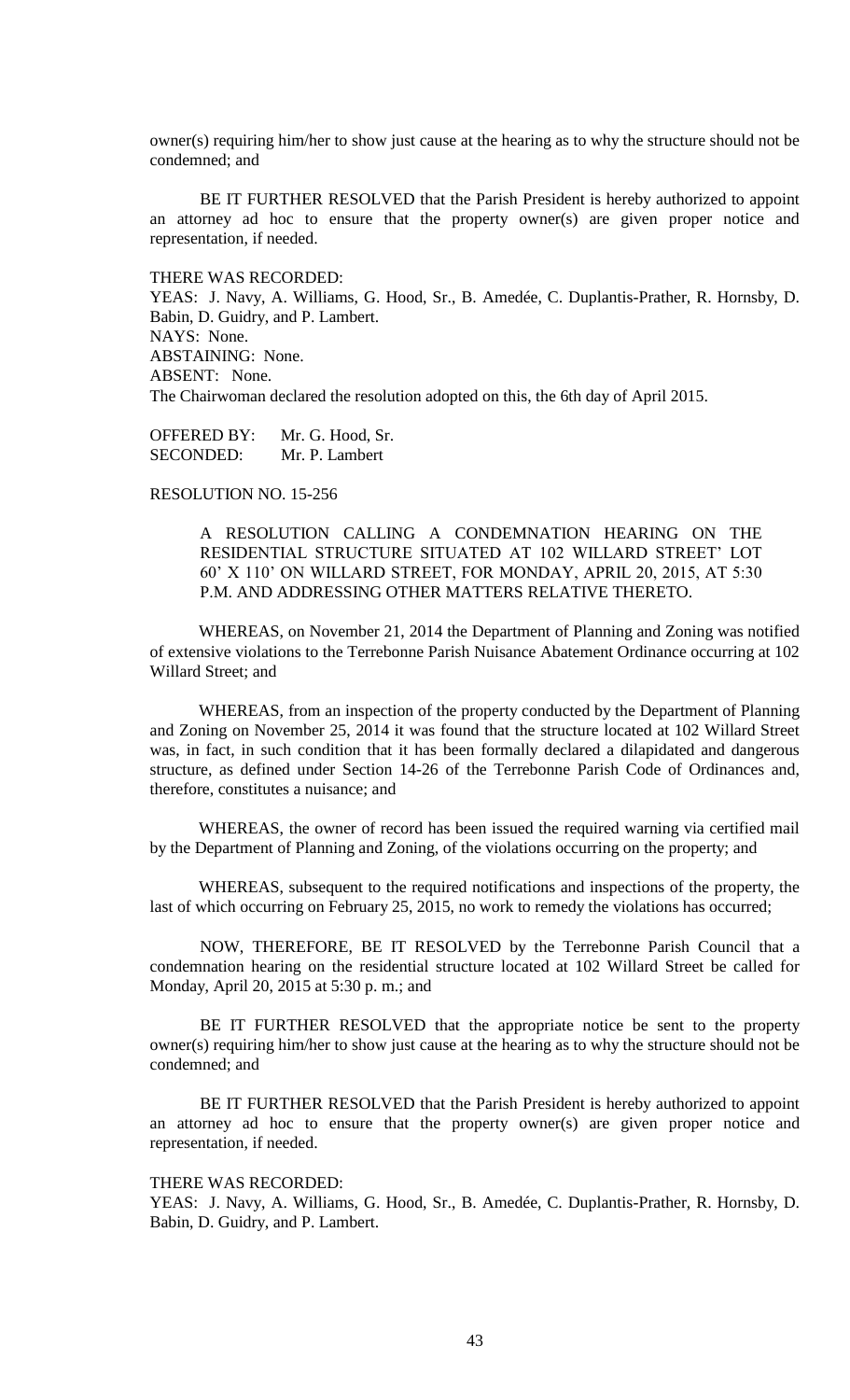NAYS: None. ABSTAINING: None. ABSENT: None. The Chairwoman declared the resolution adopted on this, the 6th day of April 2015.

OFFERED BY: Mr. G. Hood, Sr. SECONDED: Mr. P. Lambert

RESOLUTION NO. 15-257

A RESOLUTION CALLING A CONDEMNATION HEARING ON THE RESIDENTIAL & ACCESSORY STRUCTURE SITUATED AT 141 WILLIAMS STREET' LOT 6, BEING 60' X 93' ON WILLIAMS STREET, FOR MONDAY, APRIL 20, 2015, AT 5:30 P.M. AND ADDRESSING OTHER MATTERS RELATIVE THERETO.

WHEREAS, on September 5, 2013 the Department of Planning and Zoning was notified of extensive violations to the Terrebonne Parish Nuisance Abatement Ordinance occurring at 141 Williams Street; and

WHEREAS, from an inspection of the property conducted by the Department of Planning and Zoning on September 16, 2013 it was found that the structure located at 141 Williams Street was, in fact, in such condition that it has been formally declared a dilapidated and dangerous structure, as defined under Section 14-26 of the Terrebonne Parish Code of Ordinances and, therefore, constitutes a nuisance; and

WHEREAS, the owner of record has been issued the required warning via certified mail by the Department of Planning and Zoning, of the violations occurring on the property; and

WHEREAS, subsequent to the required notifications and inspections of the property, the last of which occurring on February 25, 2015, no work to remedy the violations has occurred;

NOW, THEREFORE, BE IT RESOLVED by the Terrebonne Parish Council that a condemnation hearing on the residential structure located at 141 Williams Street be called for Monday, April 20, 2015 at 5:30 p. m.; and

BE IT FURTHER RESOLVED that the appropriate notice be sent to the property owner(s) requiring him/her to show just cause at the hearing as to why the structure should not be condemned; and

BE IT FURTHER RESOLVED that the Parish President is hereby authorized to appoint an attorney ad hoc to ensure that the property owner(s) are given proper notice and representation, if needed.

THERE WAS RECORDED:

YEAS: J. Navy, A. Williams, G. Hood, Sr., B. Amedée, C. Duplantis-Prather, R. Hornsby, D. Babin, D. Guidry, and P. Lambert. NAYS: None. ABSTAINING: None. ABSENT: None. The Chairwoman declared the resolution adopted on this, the 6th day of April 2015.

OFFERED BY: Mr. G. Hood, Sr. SECONDED: Mr. P. Lambert

RESOLUTION NO. 15-258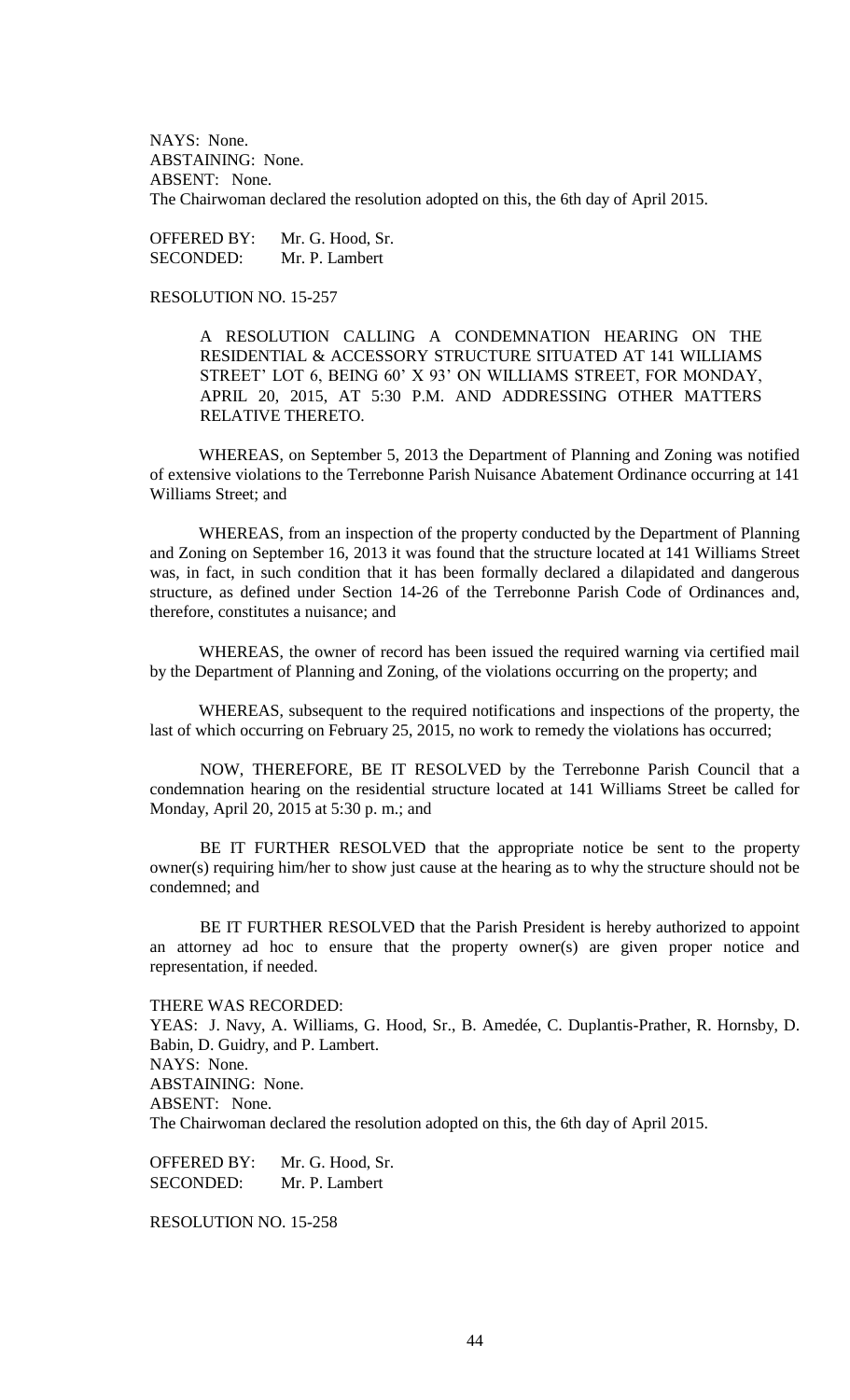A RESOLUTION CALLING A CONDEMNATION HEARING ON THE RESIDENTIAL & ACCESSORY STRUCTURE SITUATED AT 1801 EAST TUNNEL BOULEVARD' W  $\frac{1}{2}$  OF LOT 2 & ALL OF LOT 3, BLOCK 8 – BERGERON–VOISIN ADDITION, FOR MONDAY, APRIL 20, 2015, AT 5:30 P.M. AND ADDRESSING OTHER MATTERS RELATIVE THERETO.

WHEREAS, on April 4, 2014 the Department of Planning and Zoning was notified of extensive violations to the Terrebonne Parish Nuisance Abatement Ordinance occurring at 1801 East Tunnel Boulevard; and

WHEREAS, from an inspection of the property conducted by the Department of Planning and Zoning on April 10, 2014 it was found that the structure located at 1801 East Tunnel Boulevard was, in fact, in such condition that it has been formally declared a dilapidated and dangerous structure, as defined under Section 14-26 of the Terrebonne Parish Code of Ordinances and, therefore, constitutes a nuisance; and

WHEREAS, the owner of record has been issued the required warning via certified mail by the Department of Planning and Zoning, of the violations occurring on the property; and

WHEREAS, subsequent to the required notifications and inspections of the property, the last of which occurring on February 23, 2015, no work to remedy the violations has occurred;

NOW, THEREFORE, BE IT RESOLVED by the Terrebonne Parish Council that a condemnation hearing on the residential & accessory structure located at 1801 East Tunnel Boulevard be called for Monday, April 20, 2015 at 5:30 p. m.; and

BE IT FURTHER RESOLVED that the appropriate notice be sent to the property owner(s) requiring him/her to show just cause at the hearing as to why the structure should not be condemned; and

BE IT FURTHER RESOLVED that the Parish President is hereby authorized to appoint an attorney ad hoc to ensure that the property owner(s) are given proper notice and representation, if needed.

THERE WAS RECORDED:

YEAS: J. Navy, A. Williams, G. Hood, Sr., B. Amedée, C. Duplantis-Prather, R. Hornsby, D. Babin, D. Guidry, and P. Lambert. NAYS: None. ABSTAINING: None. ABSENT: None. The Chairwoman declared the resolution adopted on this, the 6th day of April 2015.

OFFERED BY: Mr. G. Hood, Sr. SECONDED: Mr. P. Lambert

RESOLUTION NO. 15-259

A RESOLUTION CALLING A CONDEMNATION HEARING ON THE RESIDENTIAL STRUCTURE SITUATED AT 825 COMMUNITY STREET, W ½ OF LOT 2 & ALL OF LOT 3, BLOCK 8 – BERGERON–VOISIN ADDITION, FOR MONDAY, APRIL 20, 2015, AT 5:30 P.M. AND ADDRESSING OTHER MATTERS RELATIVE THERETO.

WHEREAS, on April 10, 2014 the Department of Planning and Zoning was notified of extensive violations to the Terrebonne Parish Nuisance Abatement Ordinance occurring at 1801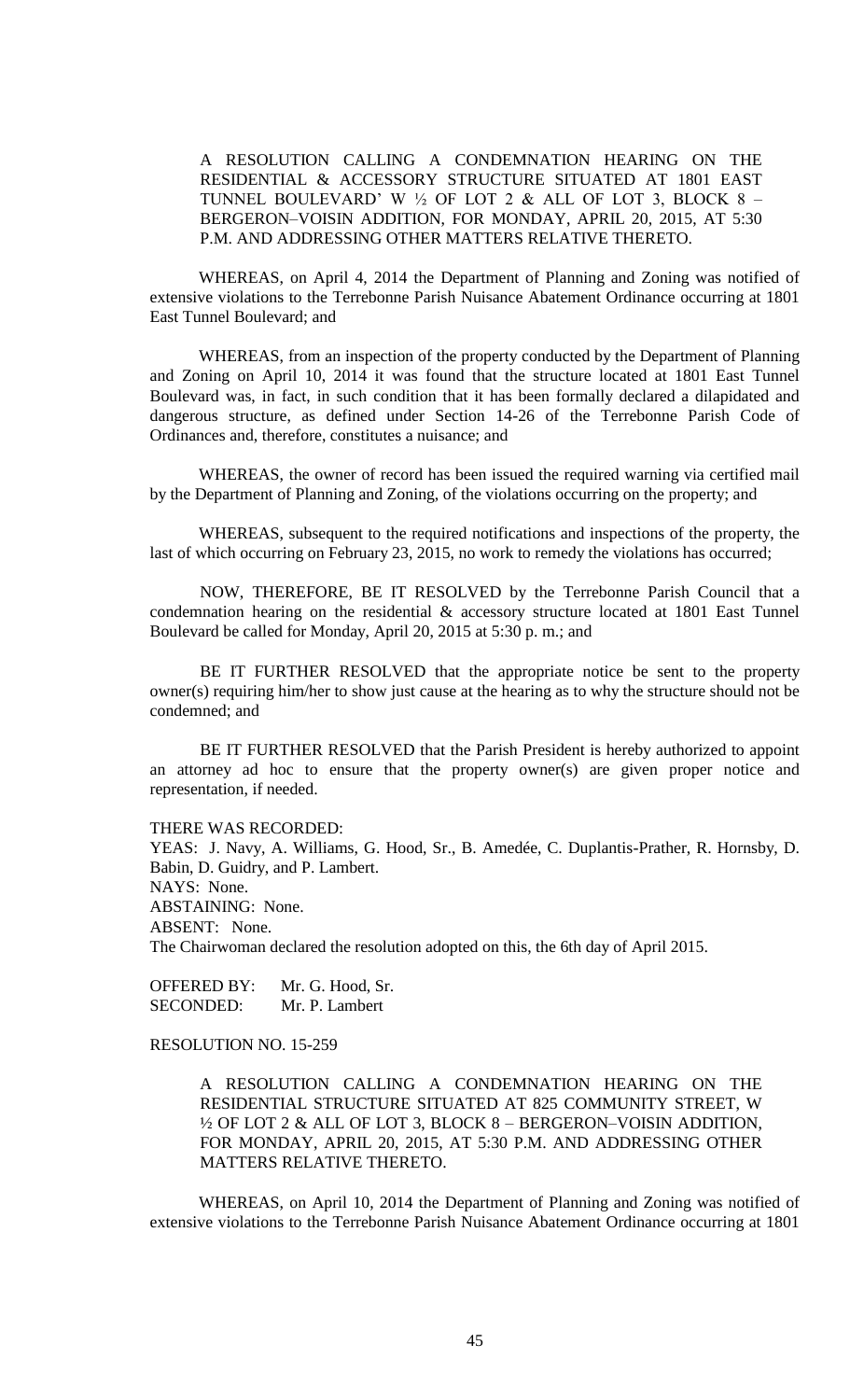East Tunnel Boulevard; and

WHEREAS, from an inspection of the property conducted by the Department of Planning and Zoning on April 21, 2014 it was found that the structure located at 825 Community Street was, in fact, in such condition that it has been formally declared a dilapidated and dangerous structure, as defined under Section 14-26 of the Terrebonne Parish Code of Ordinances and, therefore, constitutes a nuisance; and

WHEREAS, the owner of record has been issued the required warning via certified mail by the Department of Planning and Zoning, of the violations occurring on the property; and

WHEREAS, subsequent to the required notifications and inspections of the property, the last of which occurring on February 23, 2015, no work to remedy the violations has occurred;

NOW, THEREFORE, BE IT RESOLVED by the Terrebonne Parish Council that a condemnation hearing on the residential structure located at 825 Community Street be called for Monday, April 20, 2015 at 5:30 p. m.; and

BE IT FURTHER RESOLVED that the appropriate notice be sent to the property owner(s) requiring him/her to show just cause at the hearing as to why the structure should not be condemned; and

BE IT FURTHER RESOLVED that the Parish President is hereby authorized to appoint an attorney ad hoc to ensure that the property owner(s) are given proper notice and representation, if needed.

THERE WAS RECORDED:

YEAS: J. Navy, A. Williams, G. Hood, Sr., B. Amedée, C. Duplantis-Prather, R. Hornsby, D. Babin, D. Guidry, and P. Lambert. NAYS: None. ABSTAINING: None. ABSENT: None. The Chairwoman declared the resolution adopted on this, the 6th day of April 2015.

OFFERED BY: Mr. G. Hood Sr. SECONDED: Mr. P. Lambert

RESOLUTION NO. 15-260

A RESOLUTION CALLING A CONDEMNATION HEARING ON THE RESIDENTIAL MOBILE HOME STRUCTURE SITUATED AT 2768/2779 WEST PARK AVENUE, LOTS 24 & 25, HEDGEFORD; LESS PARCELS 3-5 TO LA DOTD, FOR MONDAY, APRIL 20, 2015, AT 5:30 P.M. AND ADDRESSING OTHER MATTERS RELATIVE THERETO.

WHEREAS, on May 1, 2014 the Department of Planning and Zoning was notified of extensive violations to the Terrebonne Parish Nuisance Abatement Ordinance occurring at 2768/2779 West Park Avenue; and

WHEREAS, from an inspection of the property conducted by the Department of Planning and Zoning on May 6, 2014 it was found that the structure located at 2768/2779 West Park Avenue was, in fact, in such condition that it has been formally declared a dilapidated and dangerous structure, as defined under Section 14-26 of the Terrebonne Parish Code of Ordinances and, therefore, constitutes a nuisance; and

WHEREAS, the owner of record has been issued the required warning via certified mail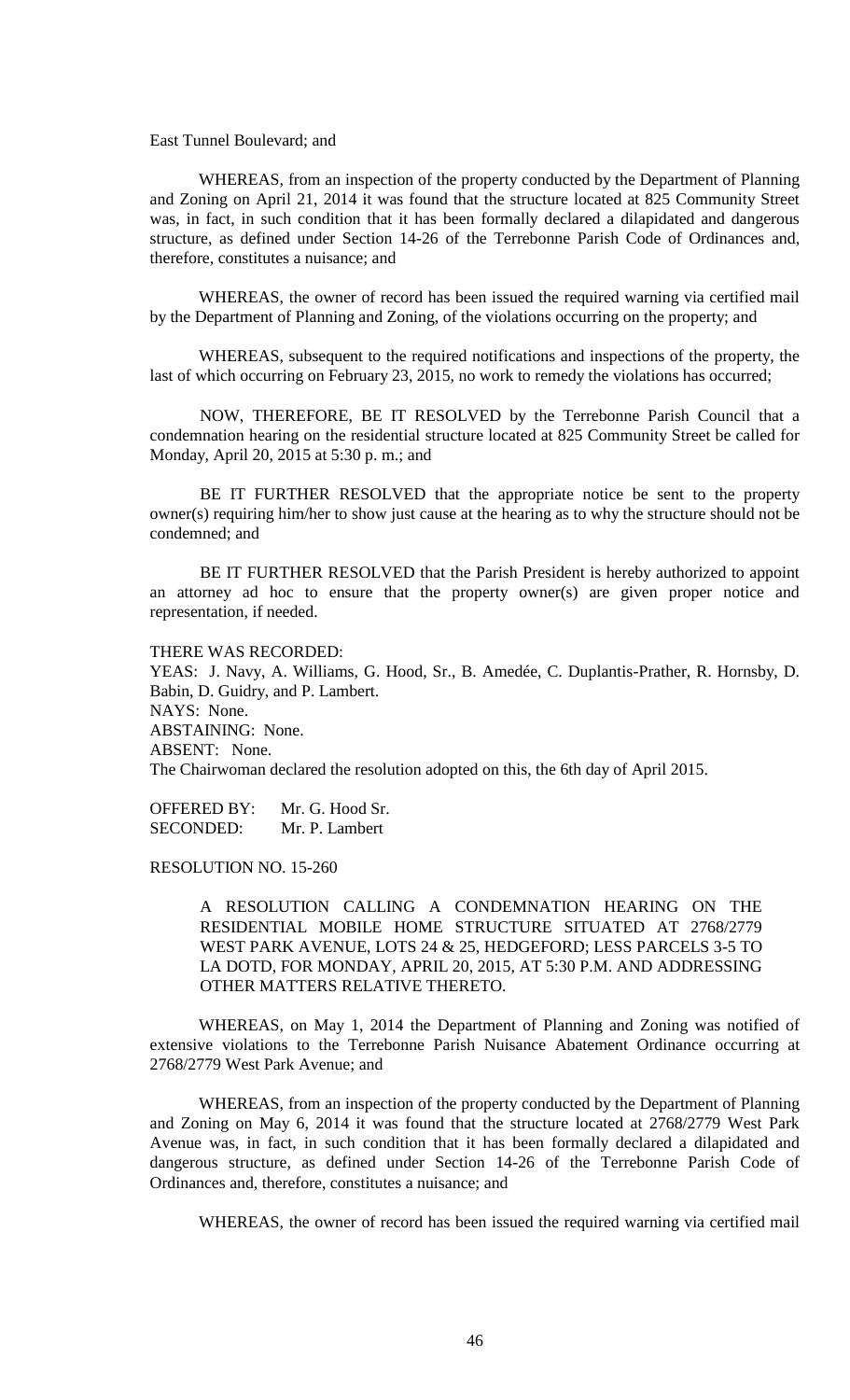by the Department of Planning and Zoning, of the violations occurring on the property; and

WHEREAS, subsequent to the required notifications and inspections of the property, the last of which occurring on February 26, 2015, no work to remedy the violations has occurred;

NOW, THEREFORE, BE IT RESOLVED by the Terrebonne Parish Council that a condemnation hearing on the residential mobile home structure located at 2768/2779 West Park Avenue be called for Monday, April 20, 2015 at 5:30 p. m.; and

BE IT FURTHER RESOLVED that the appropriate notice be sent to the property owner(s) requiring him/her to show just cause at the hearing as to why the structure should not be condemned; and

BE IT FURTHER RESOLVED that the Parish President is hereby authorized to appoint an attorney ad hoc to ensure that the property owner(s) are given proper notice and representation, if needed.

THERE WAS RECORDED:

YEAS: J. Navy, A. Williams, G. Hood, Sr., B. Amedée, C. Duplantis-Prather, R. Hornsby, D. Babin, D. Guidry, and P. Lambert. NAYS: None. ABSTAINING: None. ABSENT: None. The Chairwoman declared the resolution adopted on this, the 6th day of April 2015.

Mr. G. Hood, Sr. moved, seconded by Ms. B. Amedèe, "THAT, the Community Development & Planning Committee introduce an ordinance to amend the Terrebonne Parish Code, Chapter 18, Article V, Division 3, Section 18-247, in order to create a 'No Parking' zone along Dunn Street, and call a public hearing on April 22, 2015 at 6:30 p.m."

The Chairwoman called for the vote on the motion offered by Mr. G. Hood, Sr. THERE WAS RECORDED: YEAS: B. Amedẻe, D. Babin, C. Duplantis-Prather, D. Guidry, G. Hood, Sr., R. Hornsby, P. Lambert, J. Navy, and A. Williams. NAYS: None. ABSENT: None. The Chairwoman declared the motion adopted.

OFFERED BY: Ms. A. Williams SECONDED: Mr. J. Navy

RESOLUTION NO. 15-261

A RESOLUTION AUTHORIZING THE PARISH PRESIDENT TO ENTER INTO A SUBGRANTEE AGREEMENT BETWEEN TERREBONNE PARISH CONSOLIDATED GOVERNMENT AND THE GOVERNOR'S OFFICE OF HOMELAND SECURITY AND EMERGENCY PREPAREDNESS (GOHSEP) TO IMPLEMENT THE FLOOD MITIGATION ASSISTANCE ELEVATION PROGRAM FMA-PJ-06-LA-2014-001.

**WHEREAS**, the Terrebonne Parish Consolidated Government has applied for funding allocated as a result of the yearly Flood Mitigation Assistance (FMA) program through the Federal Emergency Management agency (FEMA) and the National Flood Insurance Program (NFIP), and

**WHEREAS,** by communication from the GOHSEP dated March 30, 2015, the Terrebonne Parish Consolidated Government has been notified that its application for federal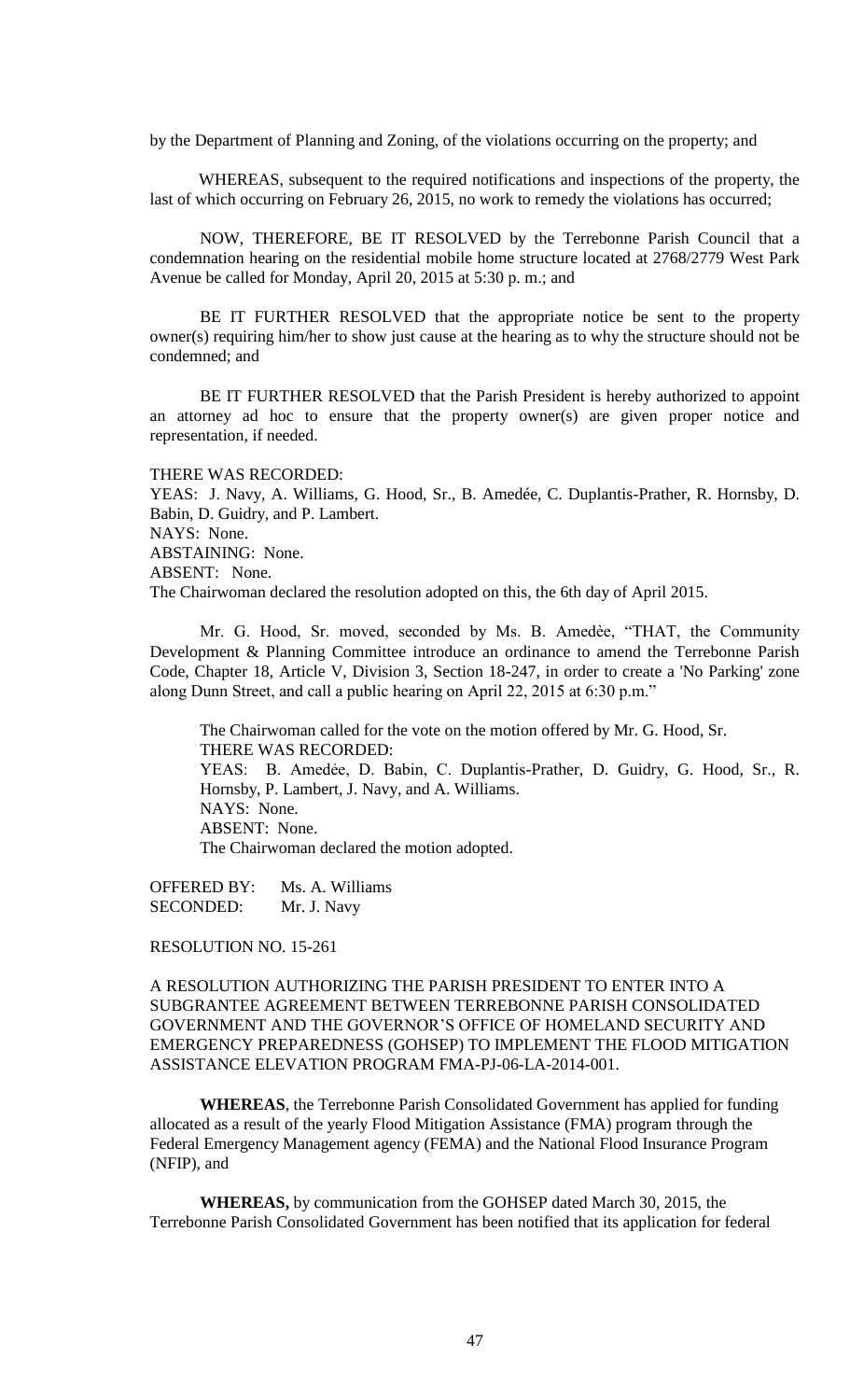assistance allocated to elevate severe repetitive loss structures was approved by FEMA February 25, 2015; and

**WHEREAS,** the approved funding for the elevation of approximately (14) flood damaged structures in the Parish is as follows:

| Federal Share (100%)        | \$2,813,215 |
|-----------------------------|-------------|
| Non Federal Share $(0\%)$   | -S          |
| <b>TOTAL PROJECT AWARD:</b> | \$2,813,215 |

**WHEREAS**, the Governor's Office of Homeland Security and Emergency Preparedness (GOHSEP) is the grantee under this Hazard Mitigation Assistance Program; and

**WHEREAS**, Terrebonne Parish Consolidated Government is a subgrantee;

**NOW, THEREFORE, BE IT RESOLVED** by the Terrebonne Parish Council that the Parish President is hereby authorized to enter into the appropriate subgrantee agreement with GOHSEP in order to receive funding and implement the FMA Elevation Program.

THERE WAS RECORDED:

YEAS: J. Navy, A. Williams, G. Hood, Sr., B. Amedée, C. Duplantis-Prather, R. Hornsby, D. Babin, D. Guidry, and P. Lambert. NAYS: None. ABSTAINING: None. ABSENT: None. The Chairwoman declared the resolution adopted on this, the 6th day of April 2015.

OFFERED BY: Mr. G. Hood, Sr. SECONDED: Ms. A. Williams

RESOLUTION NO. 15-262

**A RESOLUTION OBLIGATING THE NECESSARY FUNDING UNDER THE TERREBONNE PARISH FLOOD HAZARD MITIGATION GRANT PROGRAM/HURRICANE ISAAC, PROJECT NO 4080-109-0001 TO COMPLETE THE STRUCTURE ELEVATION OF 611 WESTVIEW DRIVE, HOUMA LA 70364.**

**WHEREAS, THE TERREBONNE PARISH CONSOLIDATED GOVERNMENT HAS BEEN FORMALLY NOTIFIED BY FEMA THAT THE HURRICANE GUSTAV FLOOD HAZARD MITIGATION GRANT PROGRAM (HMGP), PROJECT NO. 1786- 109-0001, CAN PROCEED WITH THE MITIGATION OF THE FOLLOWING PROPERTY:**

**ADDRESS: 611 WESTVIEW DRIVE HOUMA, LA 70364**

**OWNED BY: NADINE AND WILLIS DEROCHE ;**

**WHEREAS, UNDER THE ADMINISTRATIVE GUIDANCE OF SOLUTIENT, THE REQUIRED "ELEVATION PACKET" HAS BEEN PREPARED AND EXECUTED FOR THE PROPERTY OWNER RECOMMENDING ELEVATION THROUGH THE HMGP PROGRAM.**

**NOW, THEREFORE, BE IT RESOLVED, BY THE TERREBONNE PARISH COUNCIL THAT THE NECESSARY FUNDING UNDER THE TERREBONNE PARISH FLOOD HAZARD MITIGATION GRANT PROGRAM/HURRICANE ISAAC,**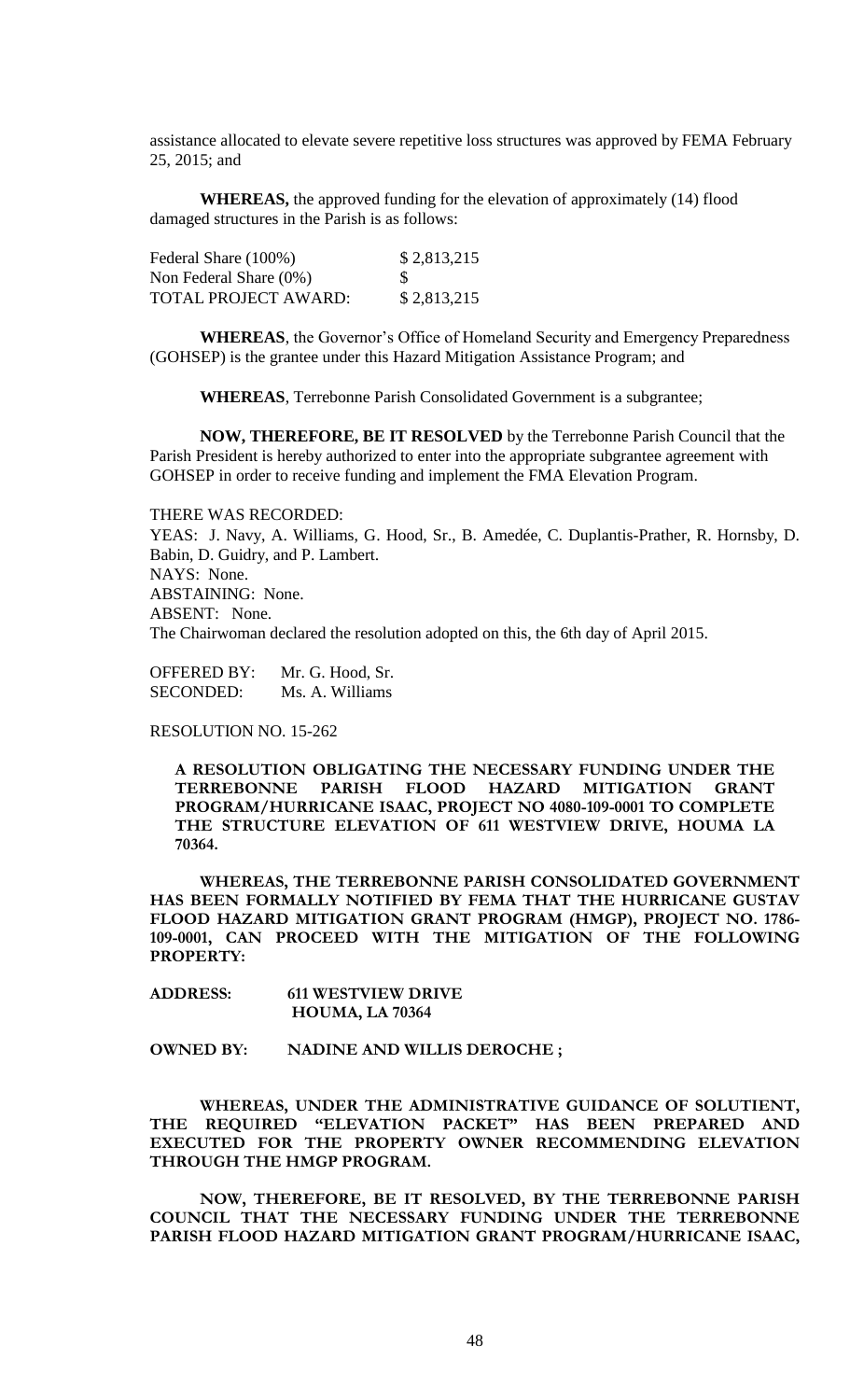# **PROJECT NO. 4080-109-0001 BE HEREBY OBLIGATED TO MITIGATE THE PROPERTY ABOVE.**

THERE WAS RECORDED: YEAS: J. Navy, A. Williams, G. Hood, Sr., B. Amedée, C. Duplantis-Prather, R. Hornsby, D. Babin, D. Guidry, and P. Lambert. NAYS: None. ABSTAINING: None. ABSENT: None. The Chairwoman declared the resolution adopted on this, the 6th day of April 2015.

OFFERED BY: Ms. A. Williams SECONDED: Mr. D. Babin

RESOLUTION NO. 15-263

**A Resolution giving notice of intent to adopt an ordinance to amend the Zoning Map OF THE PARISH OF TERREBONNE so as to rezone from R-1 (SINGLE-FAMILY RESIDENTIAL district) TO R-2 (tWO-family residential district); Lot 5, BLOCK A, GEORGETOWN, 300 NAQUIN STREET, terrebonne parish, louisiana; EARL & ELSIE BOLDEN, APPLICANT; and calling a public hearing on said matter for Wednesday, MAY 13, 2015 at 6:30 p.m.**

BE IT RESOLVED by the Terrebonne Parish Council (Community Development and Planning Committee), that notice be hereby given to adopt an ordinance to amend the Zoning Map of the Parish of Terrebonne so as to rezone from R-1 (Single-Family Residential District) to R-2 (Two-Family Residential District), Lot 5, Block A, Georgetown, 300 Naquin Street, Terrebonne Parish, Louisiana; and

NOW, THEREFORE, BE IT RESOLVED that a public hearing be called on said matter for Wednesday, May 13, 2015 at 6:30 p.m.

THERE WAS RECORDED:

YEAS: J. Navy, A. Williams, G. Hood, Sr., B. Amedée, C. Duplantis-Prather, R. Hornsby, D. Babin, D. Guidry, and P. Lambert. NAYS: None. ABSTAINING: None. ABSENT: None. The Chairwoman declared the resolution adopted on this, the 6th day of April 2015.

OFFERED BY: Ms. A. Williams SECONDED: Mr. J. Navy

RESOLUTION NO. 15-264

**A RESOLUTION OF THE TERREBONNE PARISH CONSOLIDATED GOVERNMENT APPROVING THE APPLICATION FOR GRANT FUNDS FROM THE FEDERAL HIGHWAY ADMINISTRATION (FHWA) RECREATIONAL TRAILS PROGRAM FOR LOUISIANA (FRTPL), AS ESTABLISHED BY CATALOG OF FEDERAL DOMESTIC ASSISTANCE RECREATIONAL TRAILS PROGRAM (CFDA RTP) 20.219:**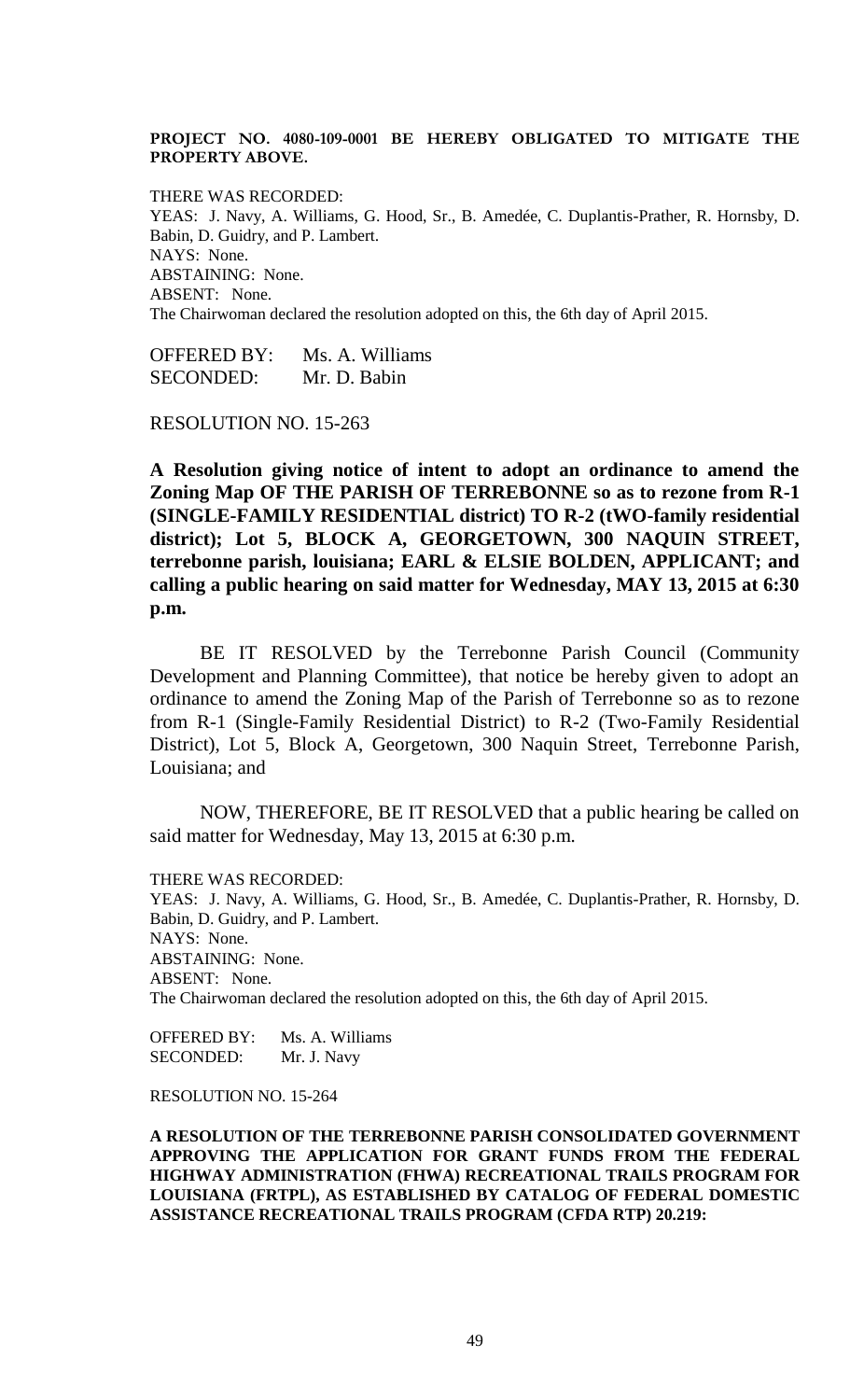WHEREAS, the US Federal Government provides funds to the State of Louisiana for grants to state, local and non-profit organizations to acquire, develop and/or maintain motorized and nonmotorized trails; and

WHEREAS, the FRTPL has been delegated the responsibility for the administration of the program within the state and setting up necessary procedures governing project application under the program; and

WHEREAS, said procedures require the applicant to certify by resolution the approval of the application before the submission of said application;

# **NOW, THEREFORE, BE IT RESOLVED BY THE TERREBONNE PARISH COUNCIL (COMMUNITY DEVELOPMENT AND PLANNING COMMITTEE), ON BEHALF OF THE TERREBONNE PARISH CONSOLIDATED GOVERNMENT, DOES HEREBY:**

1. Approve the filing of an application with FRTPL; and

2. Certify that the said applicant has or will have available prior to commencement of any work on the project included in this application, sufficient funds to build (including 20% local match), operate and maintain the project; and

3. Appoint the Planning Director as agent of the Terrebonne Parish Consolidated Government to conduct all negotiations, execute and submit all documents, including, but not limited to application, letter of commitment agreement, amendments, payment requests and completion report, which may be necessary for the completion of the aforementioned project.

# THERE WAS RECORDED:

YEAS: J. Navy, A. Williams, G. Hood, Sr., B. Amedée, C. Duplantis-Prather, R. Hornsby, D. Babin, D. Guidry, and P. Lambert. NAYS: None. ABSTAINING: None. ABSENT: None. The Chairwoman declared the resolution adopted on this, the 6th day of April 2015.

Mr. G. Hood, Sr. moved, seconded by Mr. J. Navy, "THAT, there being no further business to come before the Community Development & Planning Committee, the meeting be adjourned."

The Chairwoman called for the vote on the motion offered by Mr. G. Hood, Sr. THERE WAS RECORDED:

YEAS: B. Amedẻe, D. Babin, C. Duplantis-Prather, D. Guidry, G. Hood, Sr., R. Hornsby, P. Lambert, J. Navy, and A. Williams.

NAYS: None.

ABSENT: None.

The Chairwoman declared the motion adopted and the meeting was adjourned at 6:33 p. m.

C. Duplantis-Prather, Chairwoman

Tammy E. Triggs, Minute Clerk

Ms. C. Duplantis-Prather moved, seconded by Ms. A. Williams, "THAT, the Council accept and ratify the minutes of the Community Development and Planning Committee meeting held on 04/06/15."

The Chairman called for a vote on the motion offered by Ms. C. Duplantis-Prather.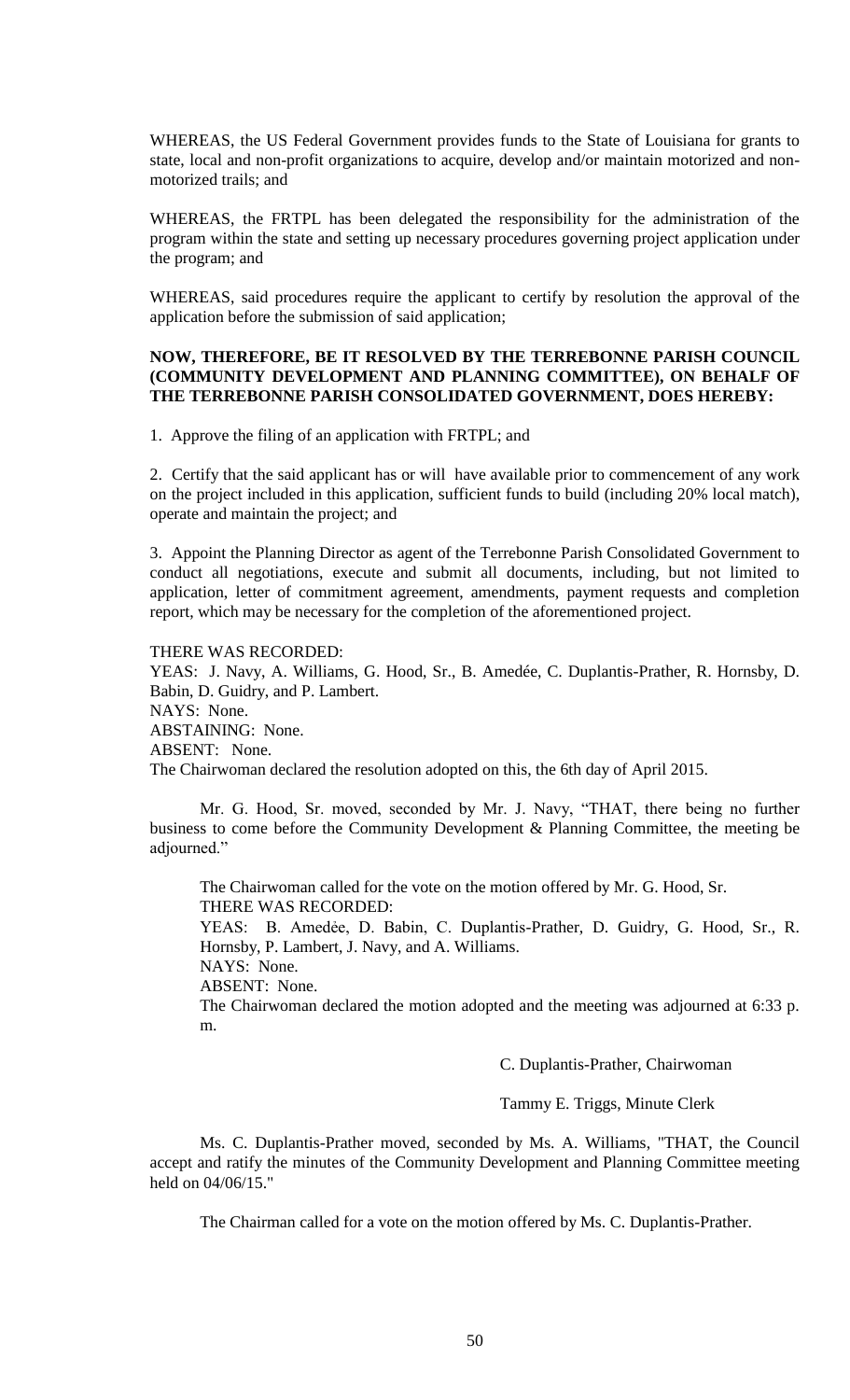THERE WAS RECORDED:

YEAS: D. Babin, D. Guidry, P. Lambert, J. Navy, A. Williams, G. Hood, Sr., B. Amedée, C. Duplantis-Prather and R. Hornsby. NAYS: None. ABSENT: None. The Chairman declared the motion adopted.

Mr. D. Babin moved, seconded by Ms. C. Duplantis-Prather, "THAT, the Council approve the following street light list:

INSTALL POLE AND STREET LIGHT NEAR 441 BAYOU DULARGE ROAD (RECREATION PARK); RLD #10; SLECA; DISTRICT 1

The Chairman called for a vote on the motion offered by Mr. D. Babin. THERE WAS RECORDED:

YEAS: D. Babin, D. Guidry, P. Lambert, J. Navy, A. Williams, G. Hood, Sr., B. Amedée, C. Duplantis-Prather and R. Hornsby.

NAYS: None.

ABSENT: None. The Chairman declared the motion adopted.

Ms. B. Amedée moved, seconded by Ms. A. Williams, "THAT, the Council hold nominations open for the one long-standing vacancy on the Bayou Blue Fire Protection District Board until further notice."

The Chairman called for a vote on the motion offered by Ms. B. Amedée. THERE WAS RECORDED: YEAS: D. Babin, D. Guidry, P. Lambert, J. Navy, A. Williams, G. Hood, Sr., B. Amedée, C. Duplantis-Prather and R. Hornsby. NAYS: None. ABSENT: None. The Chairman declared the motion adopted.

Councilman D. Babin stated that he and Councilman P. Lambert have found a possible constituent to fill the vacancy on the Bayou Blue Protection Board and hopefully should have an answer by the next week.

Mr. D. Babin moved, seconded by Mr. G. Hood, Sr., "THAT, the Council open nominations open for the one expiring vacancy on the Recreation District 10 Board, nominate Mr. Dren Theriot; close nominations and reappoint Mr. Dren Theriot to serve another term on the Recreation District 10 Board."

The Chairman called for a vote on the motion offered by Mr. D. Babin. THERE WAS RECORDED: YEAS: D. Babin, D. Guidry, P. Lambert, J. Navy, A. Williams, G. Hood, Sr., B. Amedée, C. Duplantis-Prather and R. Hornsby. NAYS: None. ABSENT: None. The Chairman declared the motion adopted.

Mr. R. Hornsby moved, seconded by Mr. G. Hood, Sr., "THAT, the Council open nominations for the one expiring term on the Recreation District No. 2, 3 Board, nominate Mr. Ivy Bernard; close nominations and reappoint Mr. Ivy Bernard to serve another term on the Recreation District No. 2, 3 Board."

The Chairman called for a vote on the motion offered by Mr. R. Hornsby. THERE WAS RECORDED: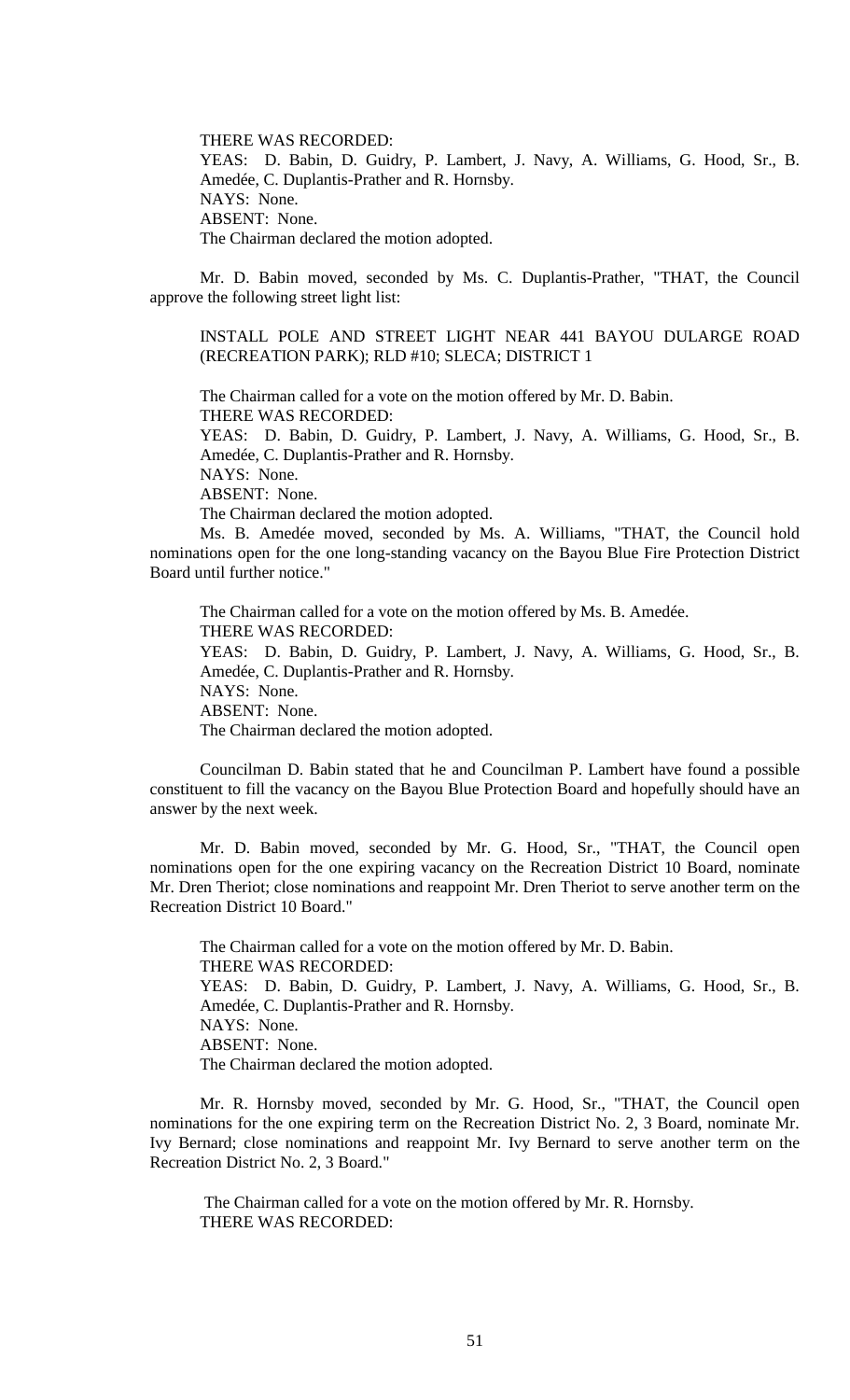YEAS: D. Babin, D. Guidry, P. Lambert, J. Navy, A. Williams, G. Hood, Sr., B. Amedée, C. Duplantis-Prather and R. Hornsby. NAYS: None. ABSENT: None. The Chairman declared the motion adopted.

The Chairman announced the following vacancies, which he noted will be handled as per usual procedure:

- One expiring term on the Recreation District No. 1 Board.
- One vacancy due to a resignation on the Recreation District No. 6 Board.

Councilwoman B. Amedée was recorded as leaving the proceedings at 7:30 p.m.

Under Agenda Item 7A - Announcements, Council Members

- Councilman R. Hornsby announced that there was a case of vandalism at the Summerfield Pump Station, noting that there was graffiti painted everywhere along with the power being disconnected, the floats were raised and flap gates opened. He also stated that the telemetry station alerted the Parish that the station was not working correctly and if anyone has any information regarding this matter it would be greatly appreciated.
- Councilman D. Babin announced that the southern districts have a lot of levee work currently being done and encouraged the citizens of Terrebonne Parish to take a drive down south to see the progress that is being made.
- Councilman D. Babin announced that the Houma Navigational Canal Bridge will be closed for approximately 35 consecutive days from April 13 thru May 17 and that citizens' need to start planning for an alternative route.
- Councilman D. Babin announced that the Parish employee Doug Bourg, who was Parish President M. Claudet's assistant, was offered employment somewhere else, stating that he was an asset to TPCG and every department benefited from his employment and commended him for his services to TPCG.
- Councilman D. Guidry announced that Bayou Little Caillou's annual boat blessing is being held this Sunday, April 11 at 12:00 noon, starting at St. Joseph Catholic Church, encouraging everyone to come out and have a good time.
- Councilwoman C. Duplantis-Prather announced that this Saturday, April 11 is the 8th annual Crawfish Boil Off hosed by CASA. It will be held at the Houma-Terrebonne Civic Center beginning at 9:00 a.m. If you would like to form a team you can call (985) 876-7126 for more information.
- Councilwoman C. Duplantis-Prather announced that on Saturday, April 25 is the annual Ladybug Ball. It will be held at Southdown Museum from 9 a.m. to 2 p.m. The event will host many activities for everyone to enjoy.
- Councilwoman C. Duplantis-Prather announced to every pet owner to have their pets spayed or neutered to help control the pet population and asked that if a stray animal is found, please contact the Animal Shelter at (985) 873-6709.
- Councilman J. Navy asked Administration for assistance from HPD to provide traffic assistance on the upcoming closure of the Houma Navigational Canal Bridge.
- Councilman J. Navy commended and thanked Mr. Nigel Hodgson and Mr. Armond Triche, of the Village East Fire Protection Board, for their hard work and dedication, stating that their rating went from a 10 to now a 4 rating.
- Council Chairman P. Lambert also thanked the entire Village East Fire Department for their hard work and stated he was very proud of them.

Under Agenda Item 7B - Announcements, Parish President